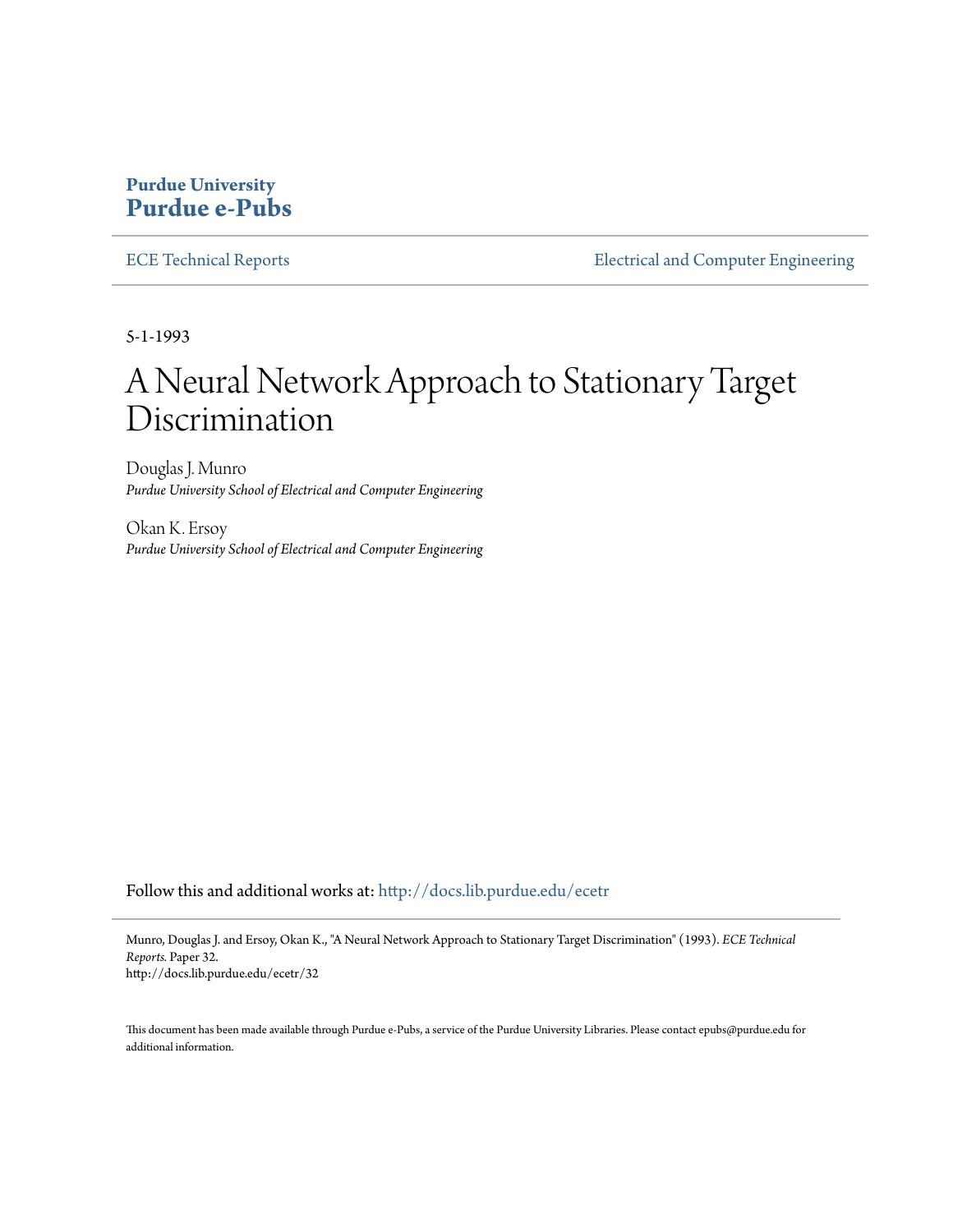# A NEURAL NETWORK APPROACH TO STATIONARY TARGET **DISCRIMINATION**

DOUGLAS J. MUNRO<br>OKAN K. ERSOY

TR-EE 93-21 MAY 1993



SCHOOL OF ELECTRICAL ENGINEERING<br>PURDUE UNIVERSITY<br>WEST LAFAYETTE, INDIANA 47907-1285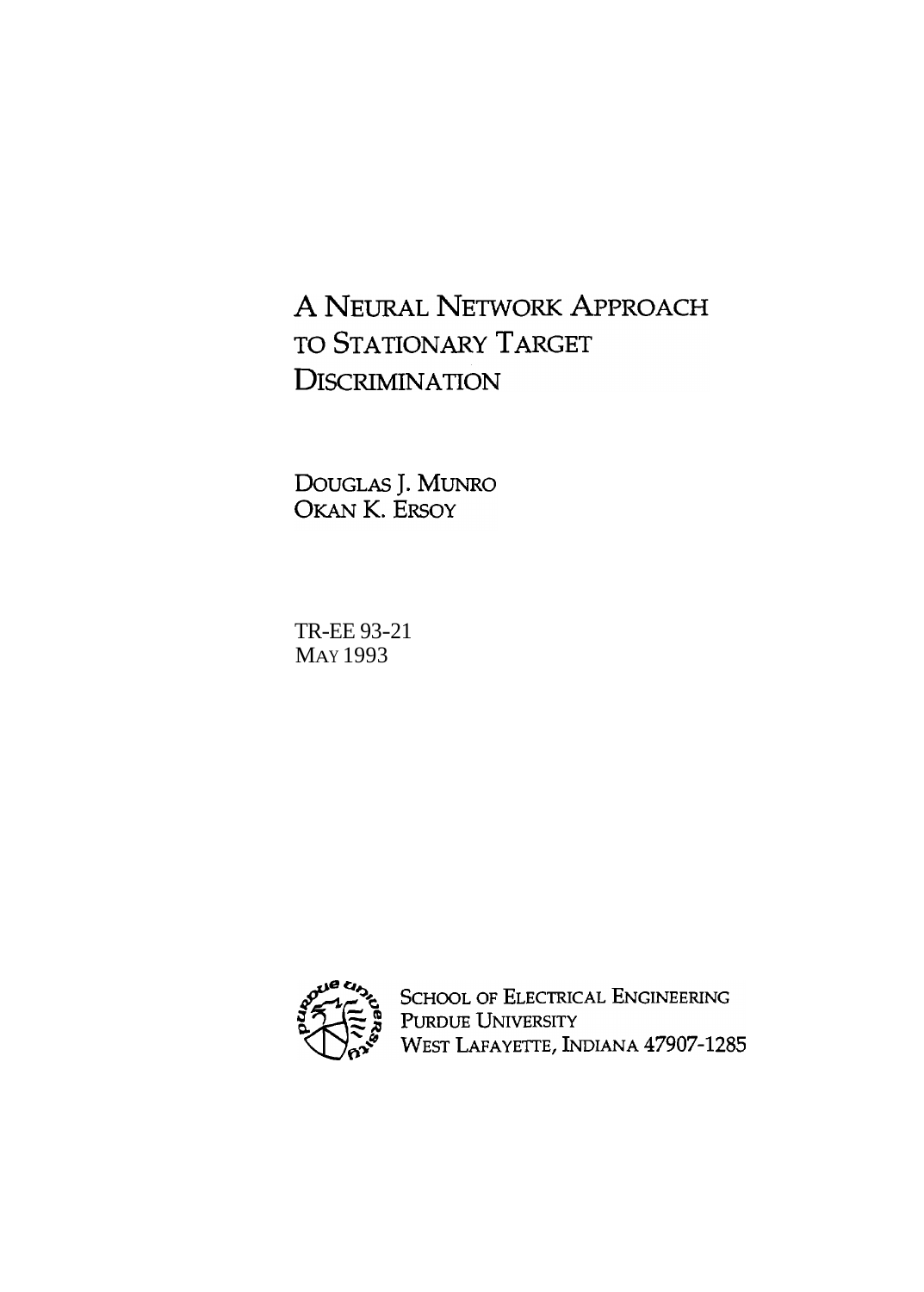A Neural Network Approach to Stationary Target Discrimination

Douglas J. Munro

and

Okan K. Ersoy

Purdue University School of Electrical Engineering West Lafayette, Indiana 47907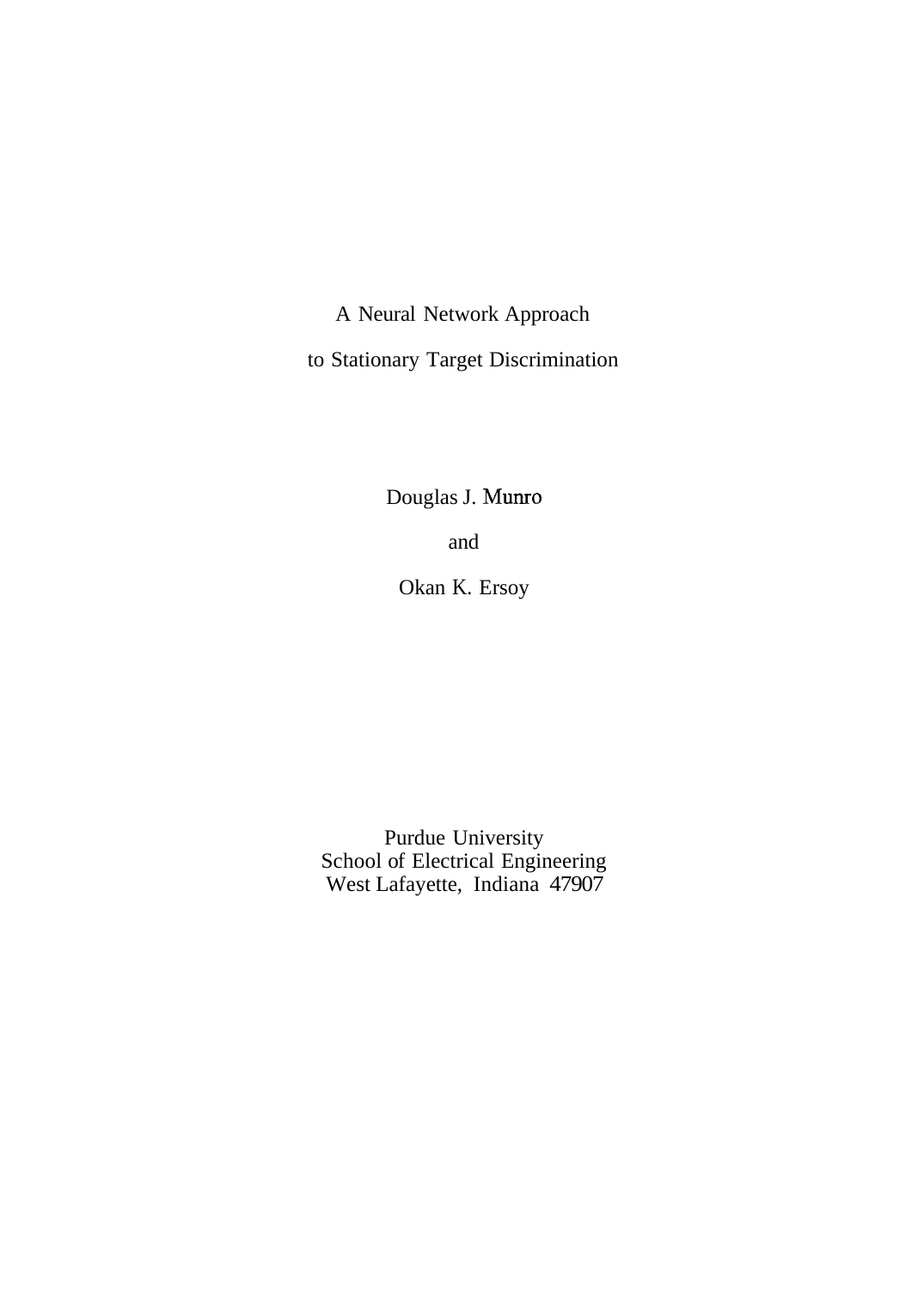## TABLE OF CONTENTS

|                                                           | $\mathbf{1}$ |
|-----------------------------------------------------------|--------------|
|                                                           |              |
|                                                           |              |
|                                                           |              |
| CHAPTER 3 . A NEURAL NETWORK APPROACH                     |              |
| 3.3 Derivation of the Likelihood Ratio Weighting Function |              |
|                                                           | 29           |
|                                                           | 45           |
|                                                           |              |

 $\frac{1}{2}$ 

 $\label{eq:1} \begin{split} \mathcal{L}_{\text{max}}(\mathbf{r},\mathbf{r}) & = \mathcal{L}_{\text{max}}(\mathbf{r},\mathbf{r}) + \mathcal{L}_{\text{max}}(\mathbf{r},\mathbf{r}) + \mathcal{L}_{\text{max}}(\mathbf{r},\mathbf{r}) \end{split}$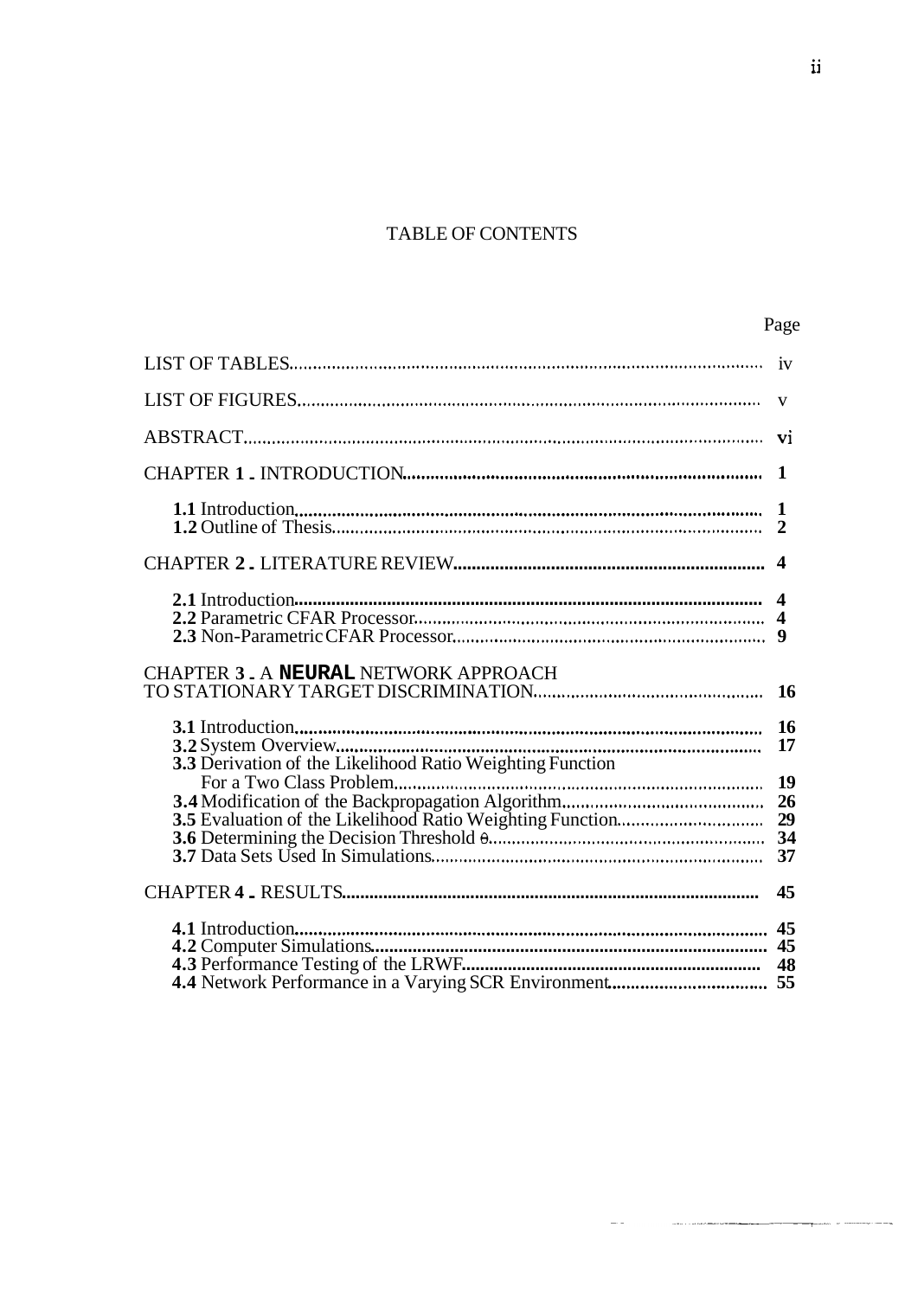## Page

| 60<br>64 |
|----------|
|          |
|          |
|          |

 $\mathcal{L}_{\text{max}}$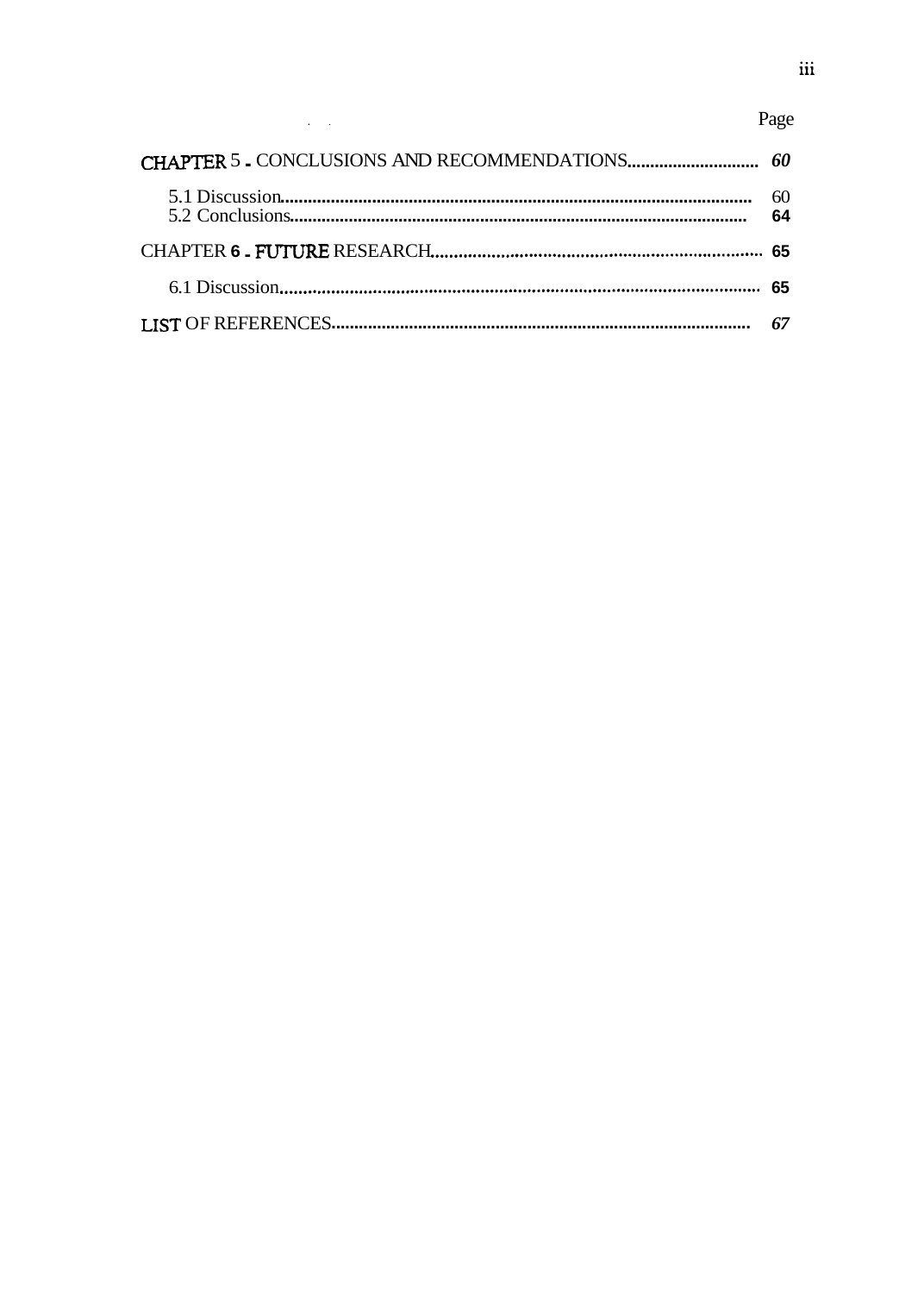### LIST OF TABLES

| Table |                                                                                              | Page. |
|-------|----------------------------------------------------------------------------------------------|-------|
|       | 4.1 Failure of conventionally trained network for the case $P^*[H_1] \times P[H_1]$ 49       |       |
|       | 4.2 Performance of conventionally trained network for the case $P^* [H_1] = P[H_1] \dots 50$ |       |
| 4.3   | Network performance with LRWF while attempting to maintain a                                 |       |
|       | <b>4.4</b> Network performance with LRWF while attempting to maintain a                      |       |
|       | <b>4.5</b> Performance of conventionally trained neural network in a                         |       |
|       | <b>4.6</b> Performance of the neural network in a varying SCR environment                    |       |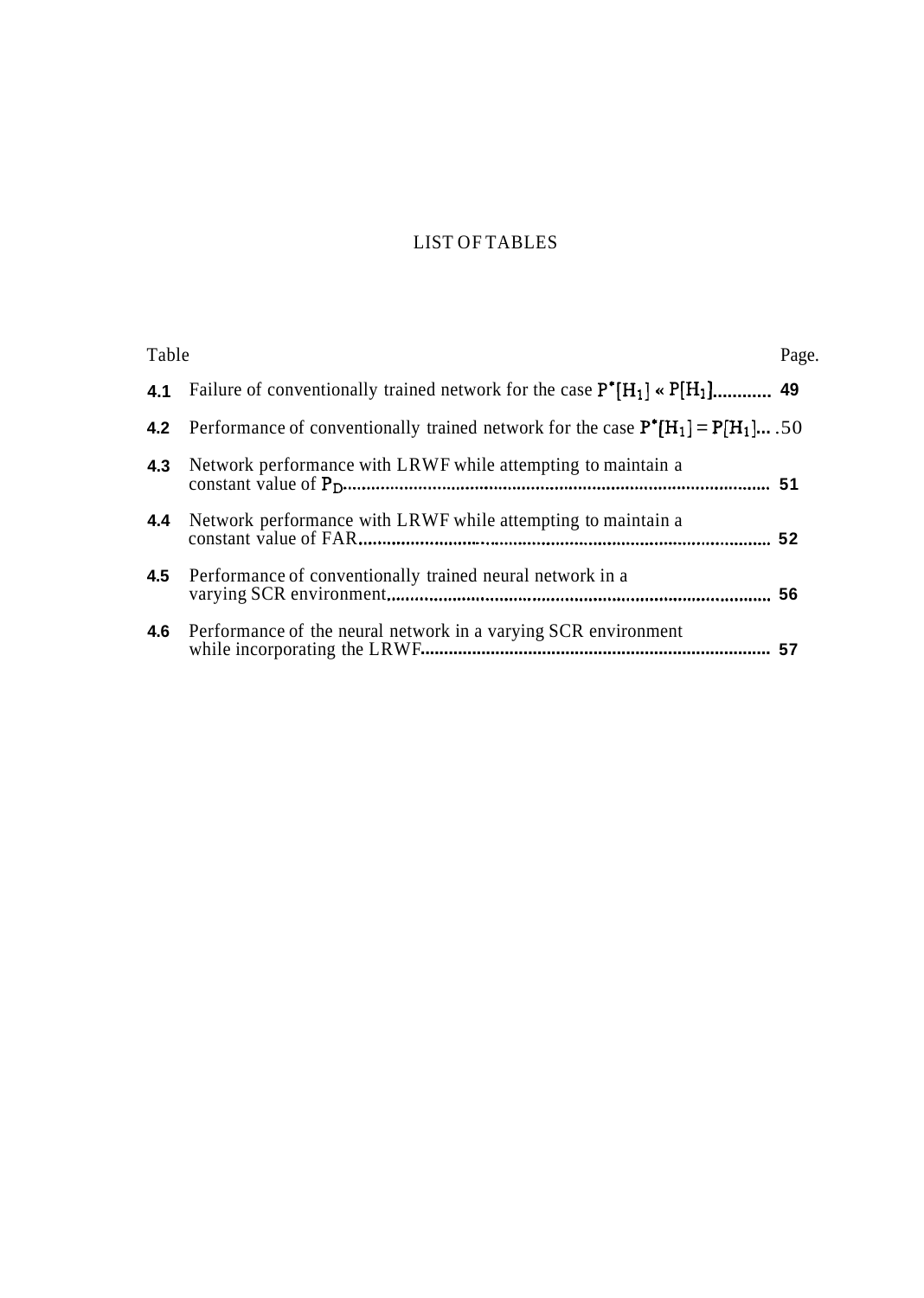## LIST OF FIGURES

| Figure |                                                                             | Page |
|--------|-----------------------------------------------------------------------------|------|
| 2.1    |                                                                             |      |
| 2.2    |                                                                             |      |
| 2.3    |                                                                             |      |
| 3.1    |                                                                             |      |
| 3.2    |                                                                             |      |
| 3.3    |                                                                             |      |
| 3.4    |                                                                             |      |
| 3.5    |                                                                             |      |
| 3.6    |                                                                             |      |
| 4.1    | Contrasting performance in terms of the $P_D$ values presented in           |      |
| 4.2    | Contrasting performance in terms of the FAR presented in Tables 4.1 through |      |
| 4.3    | Contrasting conventional and LRWF performance in terms of $P_D$ over        |      |
| 4.4    | Contrasting conventional and LRWF network performance in terms of FAR over  |      |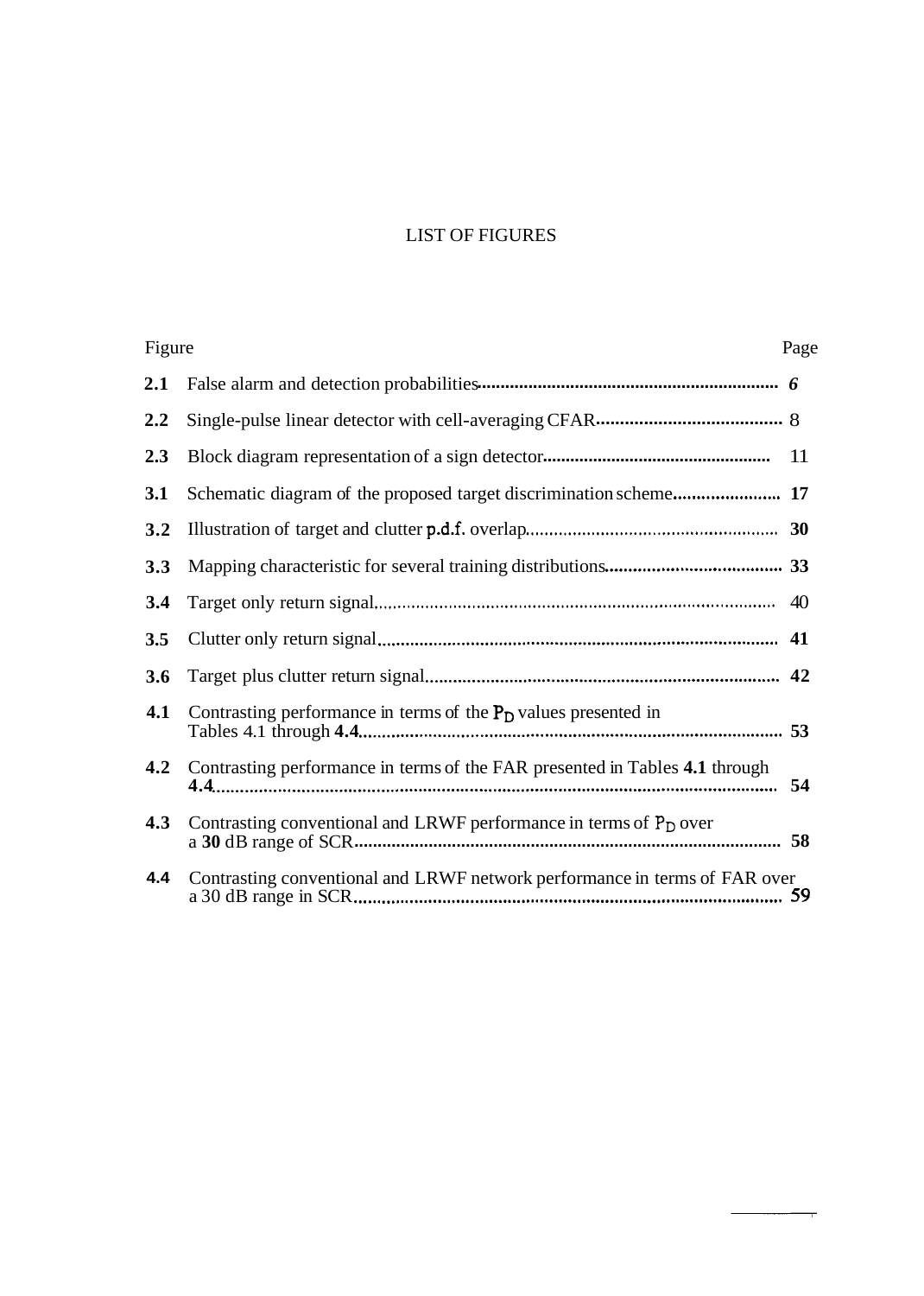#### ABSTRACT

The problem which motivated this research was that of stationary target identification (STI) with millimeter wave seekers in a heavy clutter environment. While investigating the use of neural networks to perform target discrimination phase for ST1 problem, we began to search for a method to reduce the computational overhead associated with training a neural network to recognize low probability events. Our search yielded the development of a likelihood ratio weighting function (LRWF), which is very similar to the weighting function used in importance sampling techniques employed in the simulation of digital communication systems. By incorporating the LRWF into the backpropagation algorithm, we were able to significantly reduce the computational burden associated with training a neural network to recognize events which occur with low probability. This reduction in computational overhead is realized due to the reduction in the size of the data sets required for training.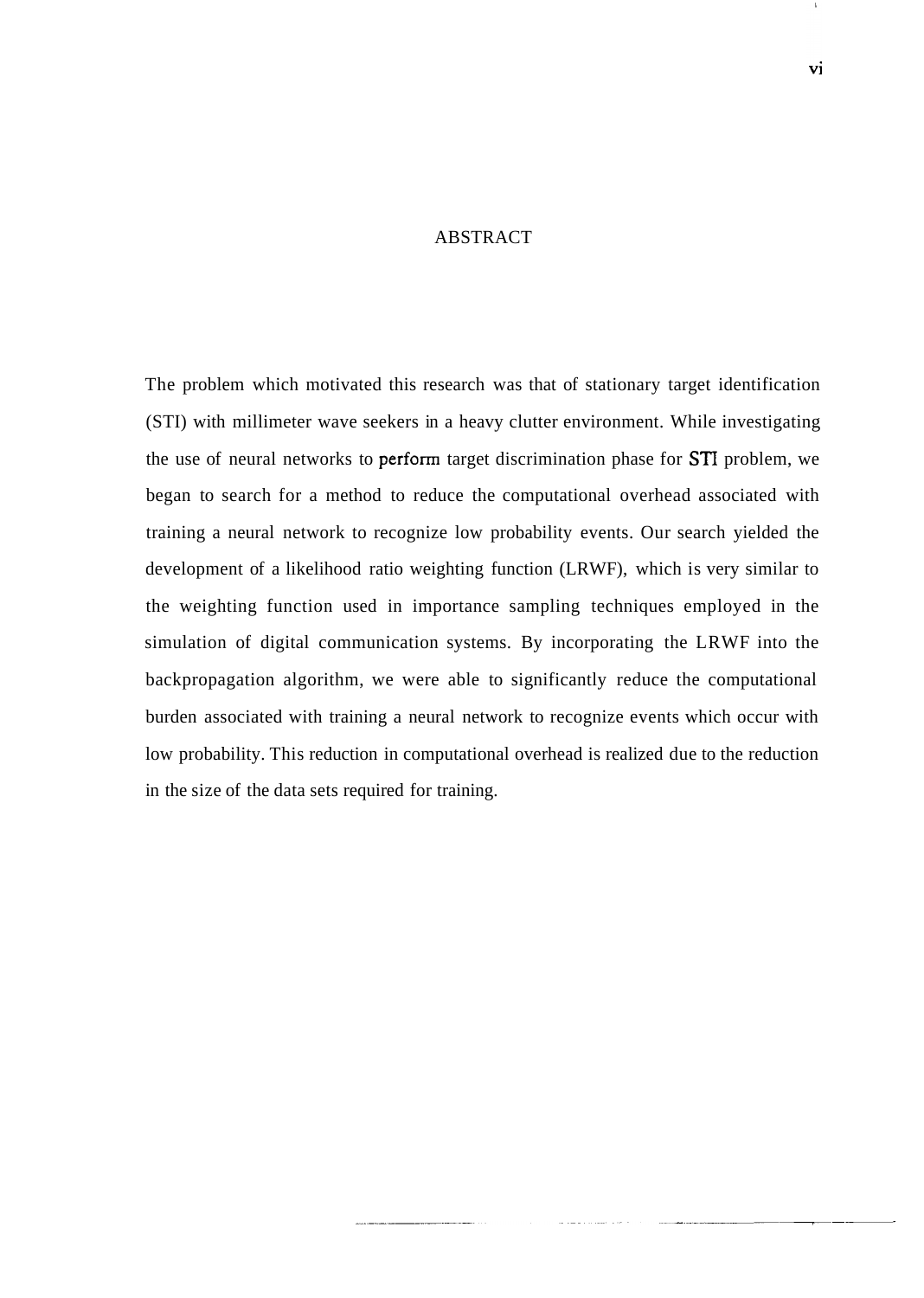#### CHAPTER 1

#### **INTRODUCTION**

#### 1. 1 Introduction

The stationary target identification (STI) problem can be divided into three distinct phases, namely: (1) detection, (2) discrimination, and **(3)** recognition. The detection phase is a term used to describe the process by which the presence of a target is sensed while the return signal from the target is embedded in the presence of background clutter, atmospheric noise, and/or noise generated within the radar receiver itself. Potential targets of interest are usually separated from the noise and clutter returns by various constant false alarm rate (CFAR) processing techniques. The discrimination phase distinguishes between actual target returns and strong target-like clutter returns which were passed as potential targets during the detection phase. The recognition phase, the most demanding of waveform and signal processor design, identifies the targets of interest from the features gathered from the return signal during the previous two phases.

The research presented in this thesis focuses on the detection phase of the overall STI problem. **As** previously mentioned, the detection phase of the **ST1** problem is usually implemented in the form of a CFAR processor. There are generally two classes of CFAR processors, parametric and non-parametric, which is sometimes called a distribution free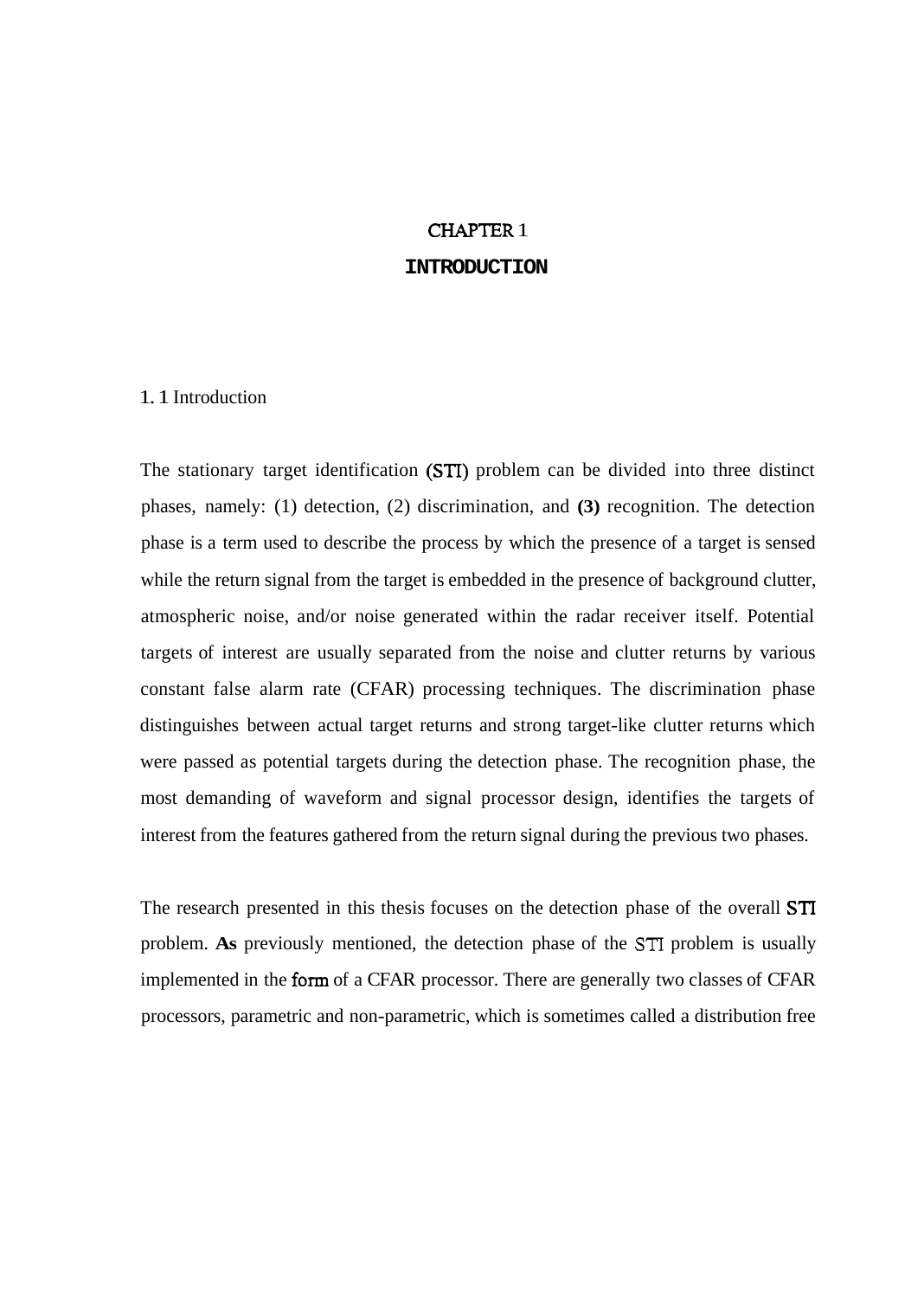CFAR processor. **A** parametric CFAR processor is one which is specifically designed for an assumed clutter distribution and which performs well with this type of interference. However, a non-parametric CFAR processor, which is not designed for a specific clutter distribution, works fairly well for a wide variety of clutter distributions. The parametric CFAR processor exhibits superior performance over non-parametric techniques if the clutter environment is known and uniformly homogenous. However, if the clutter environment is unknown or contains many transitions from one type of distribution to another, the non-parametric CFAR processor would be the better choice.

The approach presented in this thesis involves using a neural network to construct a nonparametric CFAR processor. A neural network is used to form a weighted least squares estimate of the probability of a target being present or absent while the target return signal is embedded in a background clutter process. These estimates are used to construct a likelihood ratio test with a fixed threshold which is calculated in such a manner as to minimize the Bayes risk.

#### 1.2 Outline of Thesis

Chapter 2 discusses parametric and non-parametric CFAR processing techniques in preparation of contrasting their performance to that of a neural-network based classifier. Chapter **3** presents the neural network non-parametric processor. Contained in this chapter are discussions regarding training procedures, adaptive thresholding, and data sets used in computer simulations. Chapter 4 contains the results of the computer simulations with the neural network classifier. Presented in chapter **5** are discussions contrasting the performance of the neural network classifier to that of a linear detector for the case of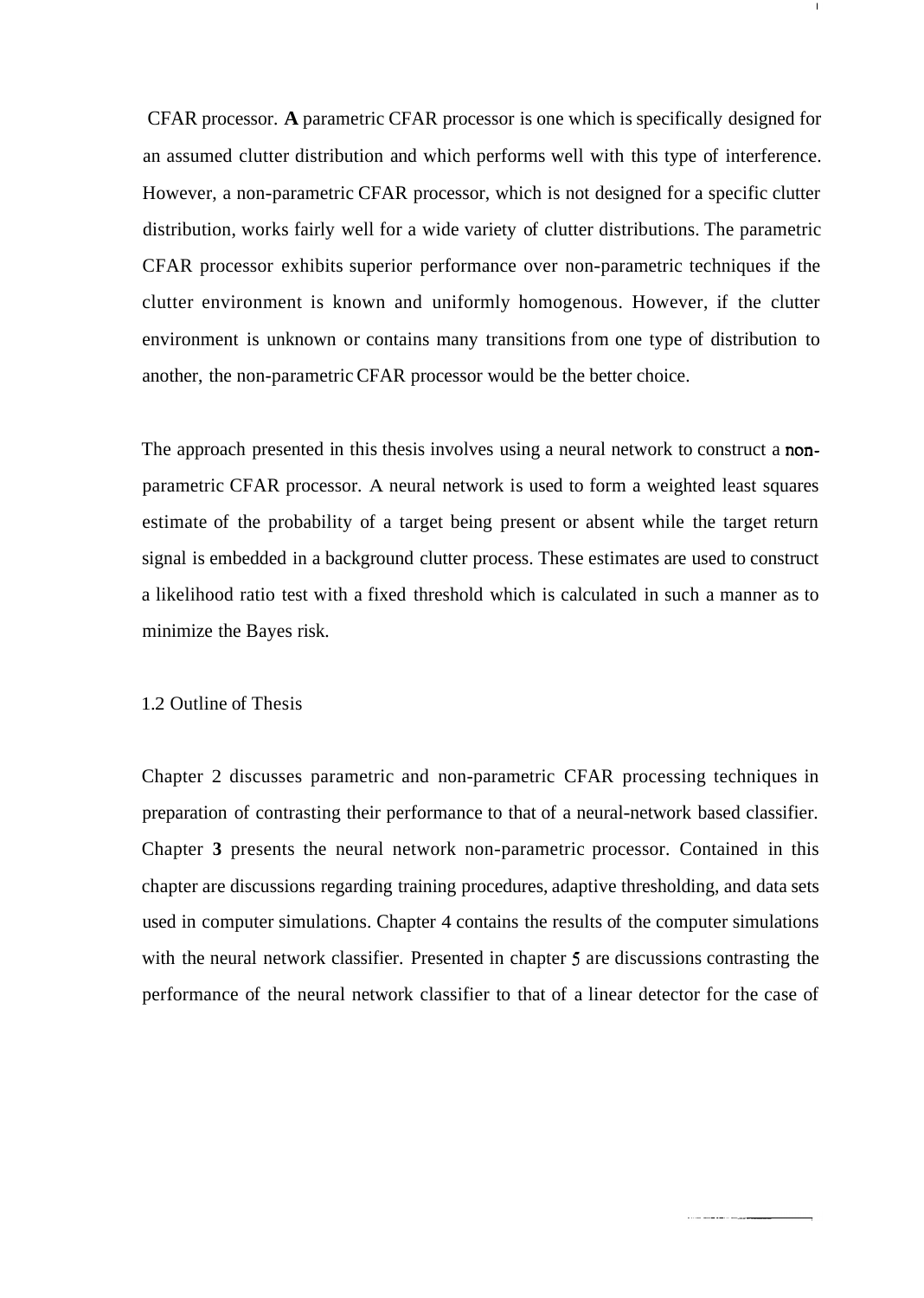## CHAPTER 2 LITERATURE **REVIEW**

#### 2.1 Introduction

This chapter is a review of the most common types of parametric and non-parametric CFAR processors, namely, the cell averaging CFAR processor and the sign detector CFAR processor. While the parametric CFAR processor performs superior to the nonparametric CFAR processor when operated in the assumed clutter environment, its performance rapidly degrades when the actual clutter environment does not correspond to the one assumed when the processor was designed. This is the advantage of the nonparametric CFAR processor which makes weak assumptions about the statistics of the clutter environment within which it will be operating.

#### *2.2* Parametric CFAR Processor

One of the most common parametric CFAR processors is the cell averaging CFAR processor. The cell averaging CFAR processor provides estimates of the linear detection thresholds, T, by forming an estimate of the expected value of the decision statistic  $E[D|n]$ , for the resolution cell under test while all potential targets are assumed absent. This estimate is formed by averaging the decision statistics,  $D|n$ , of the resolution cells leading, trailing, or surrounding the cell under test.

4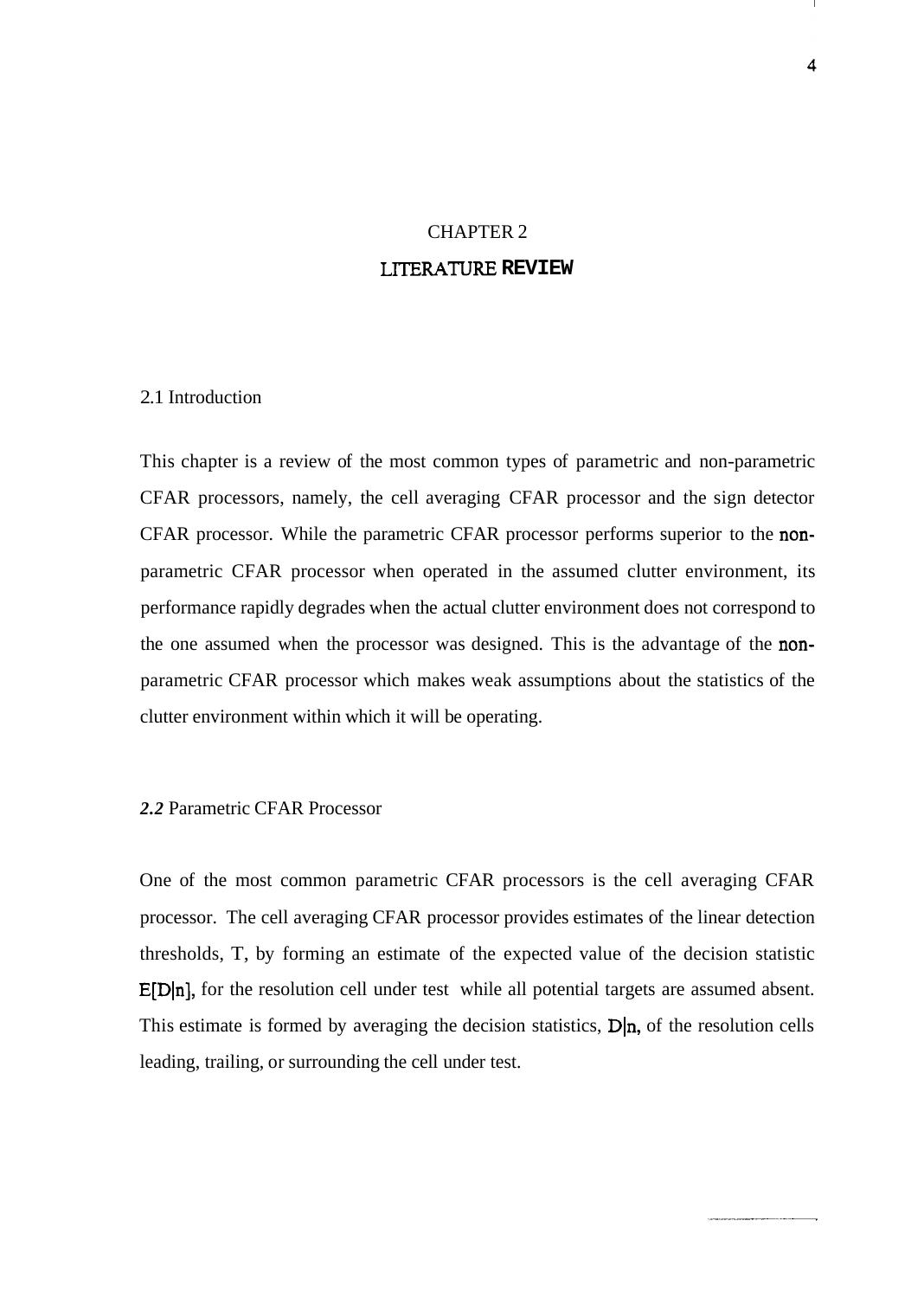In order to perform the required analysis to **determine** an expression for the detection threshold T, it is usually assumed that the targets of interest are being detected in an exactly known additive white Gaussian noise **environment**[5][6]. With this assumption, the output of the matched filters, which are matched to the in-phase and the quadrature components of the return signal, will also be Gaussian random variables in the case of target absence. These samples are then passed through an envelope detector to form the decision statistic for the *i*<sup>th</sup> resolution cell (range-Doppler) as

$$
D_i = \sqrt{I_i^2 + Q_i^2} \t\t(2.1)
$$

 $\mathbf{I}% _{0}\left( \mathbf{I}_{1}\right)$ 

where  $D_i$ ,  $I_i$ , and  $Q_i$  represent the envelope sample, in-phase component, and quadrature component associated with the *i*<sup>th</sup> resolution cell respectively.

From basic probability theory we know that  $D_i$  will be a Rayleigh distributed random variable with a probability density function of

$$
f_{D|n}(D_i) = \begin{cases} \frac{D_i}{\sigma^2} e^{-\left(\frac{D_i^2}{2\sigma^2}\right)}, & D_i \ge 0\\ 0, & D_i < 0 \end{cases}
$$
 (2.2)

where  $\sigma^2$  is the variance of the Gaussian random variables  $I_i$  and  $Q_i$ . Also,  $D_i$  is a sample drawn from the clutter envelope given by Eq. (2.1) under the assumption of no target present.

Under the assumption of a target present, the mean of the resulting process will generally be greater than the mean of the clutter only process.-This is depicted below in Figure **2.1**  where  $f_{D|n}(D)$  represents the conditional probability density function of the envelope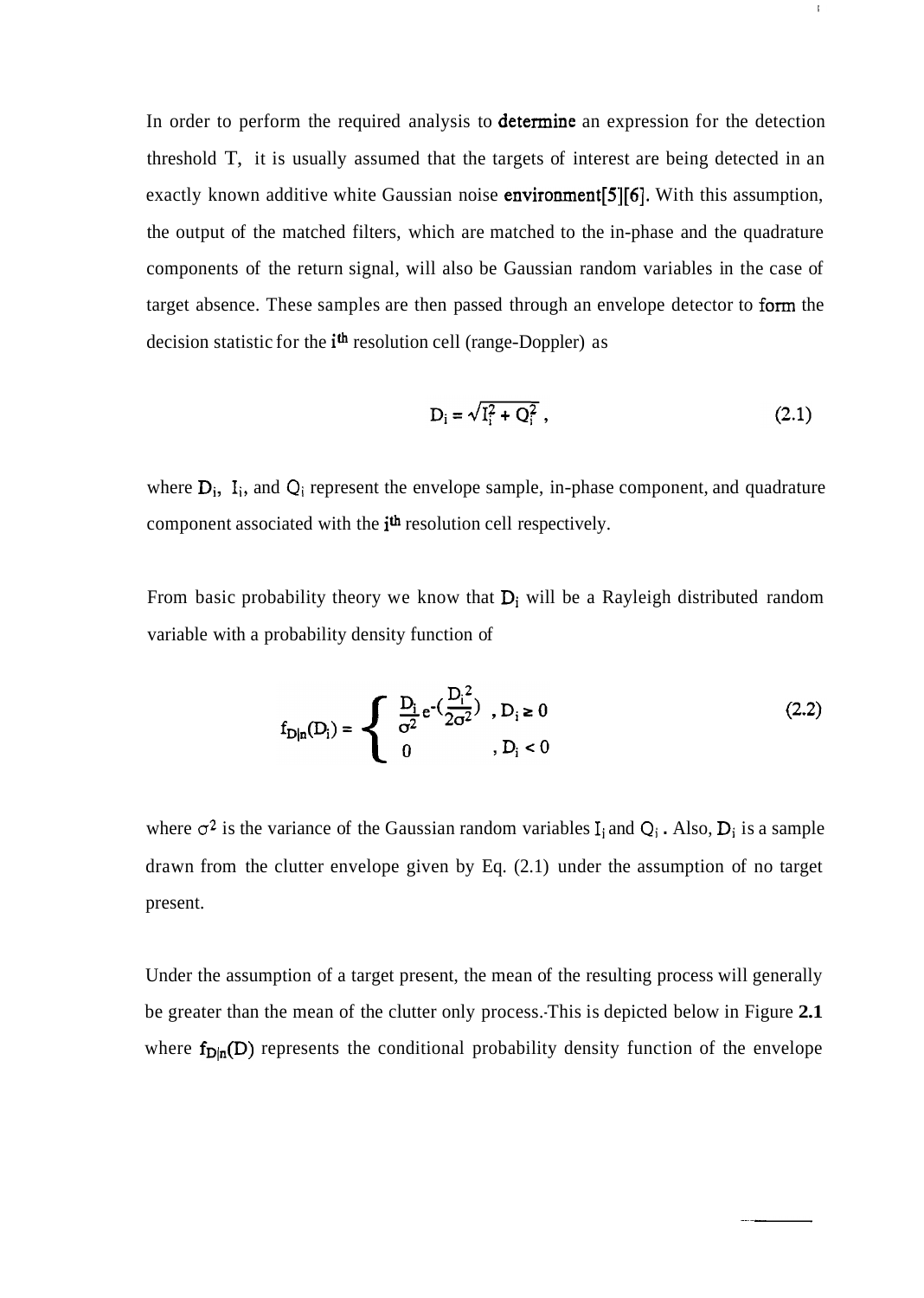$\Gamma$ 

sample D and  $f_{D|y}(D)$  represents the conditional probability density function of the envelope sample under the assumption of a target present.



Figure 2.1 False aiarm and detection probabilities.

Hence, the threshold required to obtain a given value of false alarm probability can be calculated as

$$
P_{fa} = \int_{\tau}^{\infty} f_{D|n}(D_i) dD
$$
  
= -e<sup>- $(\frac{D_{\tau}^{2}}{2\sigma^{2}})^{2\pi}$   
Ln(P<sub>fa</sub>) = - $\frac{T^{2}}{2\sigma^{2}}$   
T =  $\sqrt{-2 \sigma^{2} Ln(P_{fa})}$  (2.3)</sup>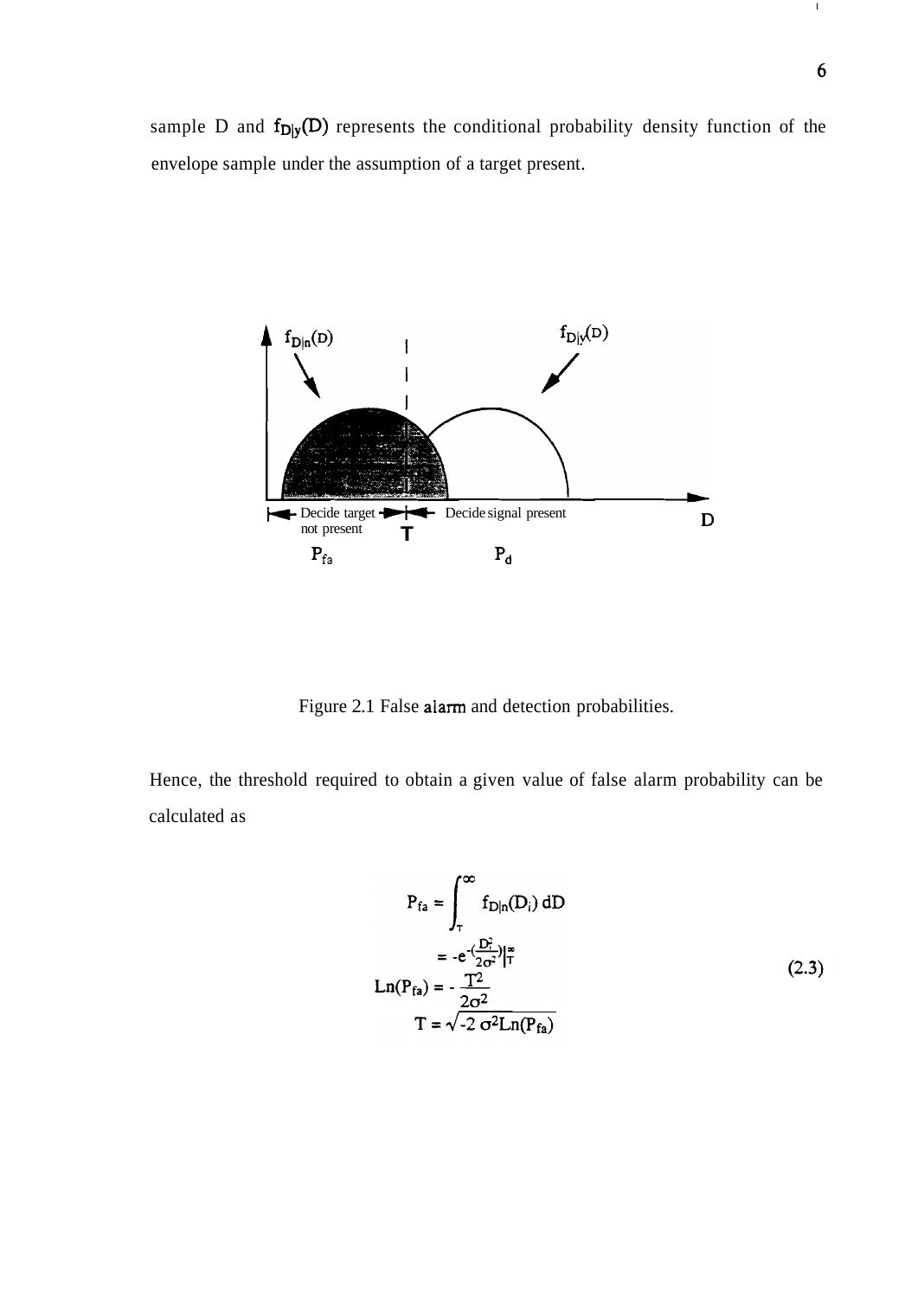The mean of a Rayleigh distributed random variable can be expressed as

$$
E[D|n] = \sqrt{\frac{2}{\pi}} \sigma.
$$
 (2.4)

Hence, the result produced by Eq. (2.3) can be expressed **as** 

$$
T = E[D|n] \sqrt{\frac{-4}{\pi} Ln(P_{fa})} . \qquad (2.5)
$$

Thus, we have reduced the problem of finding an estimate of the optimum threshold, T, for a given value of  $P_{fa}$  to that of forming an estimate of  $E[D|n]$ .

Since the in-phase and quadrature components are assumed to be drawn from an unvarying white Gaussian noise environment, the samples,  $D_i$ , drawn from the clutter envelope are taken to be independent identically distributed (i.i.d.) random variables. However, in practical environments the Rayleigh parameter,  $\sigma$ , will vary with time according to the terrain, weather conditions, etc. ... Therefore, the statistics of the clutter samples can only be viewed as locally stationary in the neighborhood of the resolution cell under test. An estimate of  $E[D|n]$ , denoted as  $E'[D|n]$ , is then formed as the sample mean of the resolution cells in the vicinity of the resolution cell under test. These estimates are then used to form an estimate of the value of the detection threshold, T, given by Eq.  $(2.5)$  as

$$
T = E'[D_i | n] \sqrt{\frac{-4}{\pi} Ln(P_{fa})}, \qquad (2.6)
$$

where  $E'[D|n]$  is formed as the sample mean given by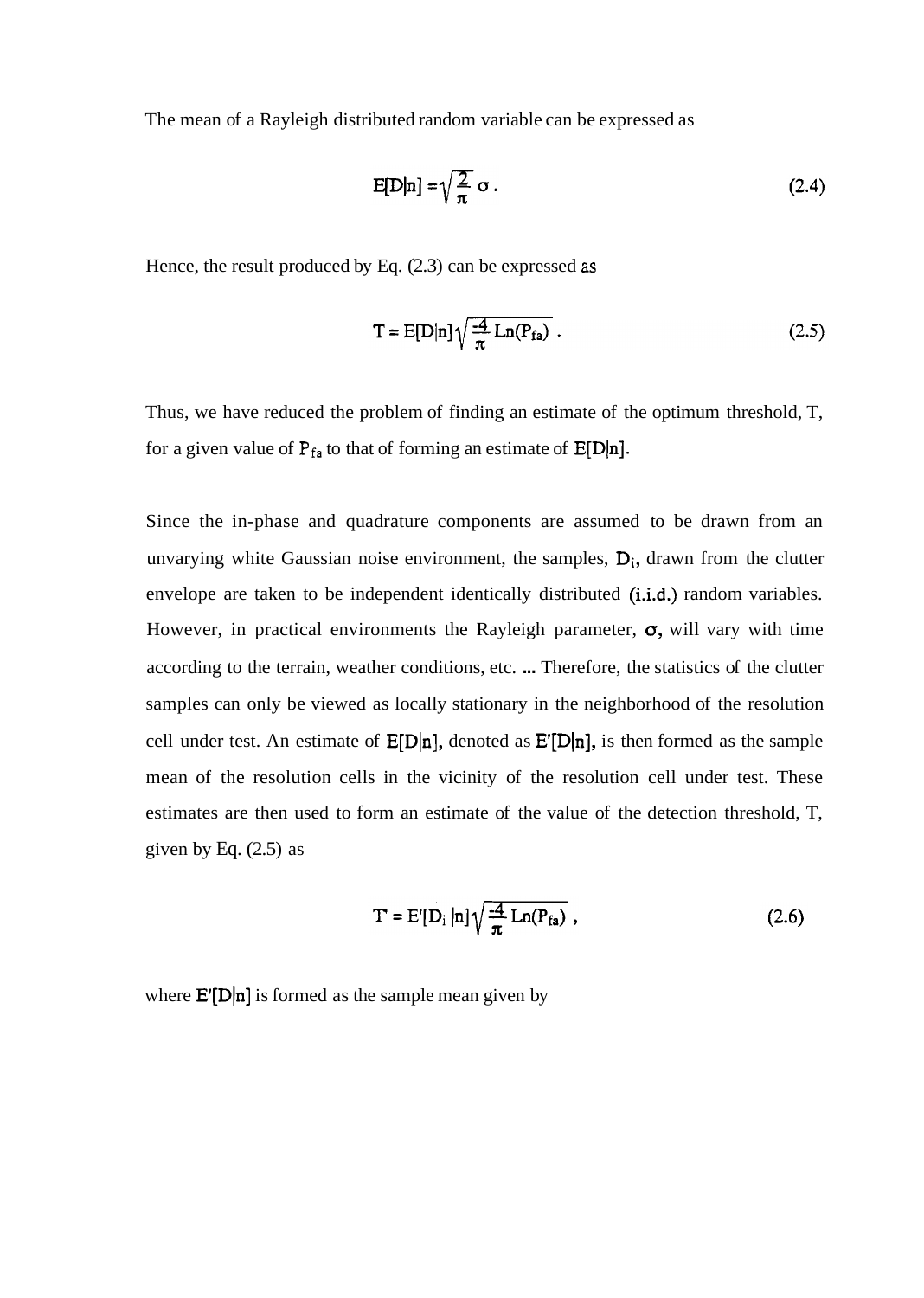**single pulse detection in terms of the probability of detection, false alarm rate, and signal to noise ratio (SNR). Lastly, presented in chapter 6 is a discussion of future research.**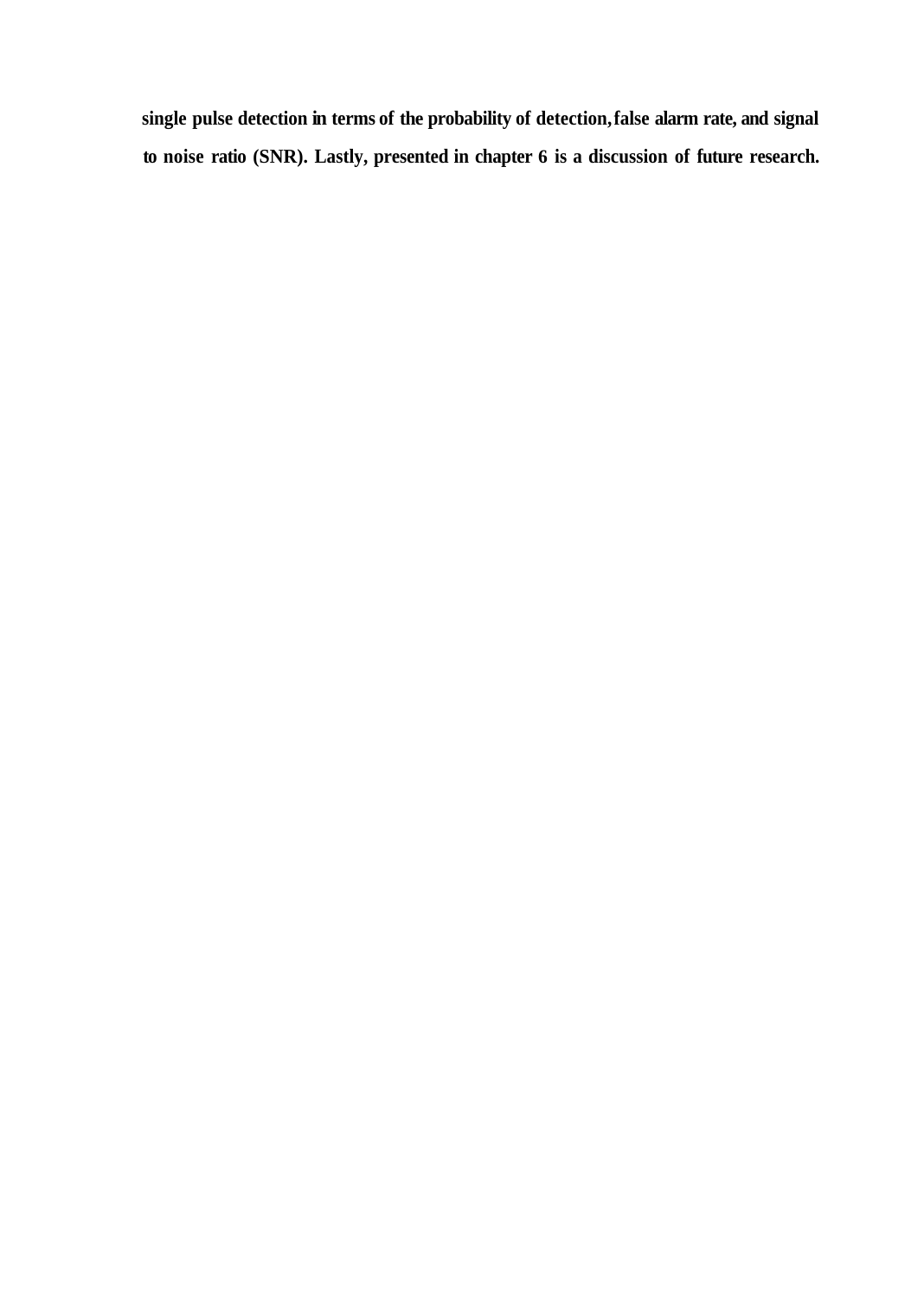$$
E'[D|n] = \frac{1}{K} \sum_{i=1}^{K} D_i
$$
 (2.7)

The value of **K** in the above equation represents the CFAR window size. That is , the total number of samples used to construct an estimate of E[D(n]. **A** block diagram representation of a cell averaging CFAR processor is shown below in Figure 2.2.



Figure 2.2 Single-pulse linear detector with cell-averaging CFAR.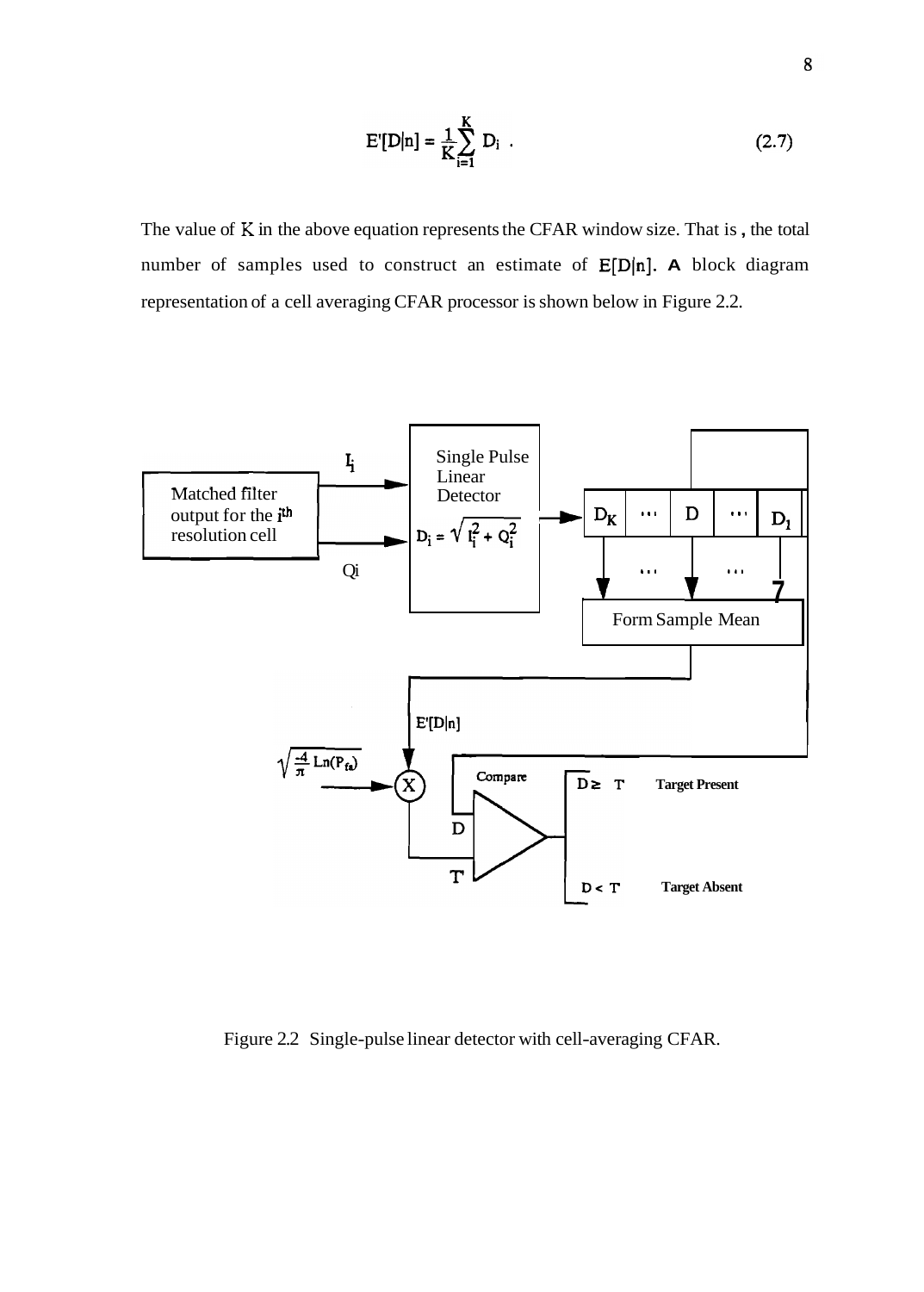#### 2.3 Non-Parametric **CFAR** Processors

The fundamental structure of non-parametric detectors involves the transformation of a clutter or noise only input data set into a decision statistic that can be compared against a fixed threshold to establish a constant false alarm rate under weak assumptions on the statistical character of the background noise or clutter environment. Transformations accomplishing this function generally out perform an optimal parametric detection strategy derived under more strict conditions imposed on the background clutter process when the more strict conditions are false.

Generally, most non-parametric detection strategies are modifications of the sign detector **[5].** The sign detector operates by providing a test for the positive median shift in the return signal under the condition of a target being present. However, to accomplish this test, the sign detection strategy assumes that the phase of the return signal is known exactly. Since this is not possible in a practical radar system, most realizable nonparametric detection strategies are sub-optimal modifications of the sign detector.

Since the sign detection strategy is used in conjunction with coherent and non-coherent pulse train signals, these signals can be defined as follows. Suppose that  $s_i(t)$ ,  $i = 1, ..., N$ is a coherent or a non-coherent pulse train of N received, narrow-band, radar signals of constant width and pulse repetition interval. Further suppose that  $s_i(t)$  represents the radar signature of the target of interest. The signal  $s_i(t)$  can be expressed as

$$
s_i(t) = A \cos (\omega_0 t + \phi_i) \qquad (i-1)T_p \le t \le (i-1)T_p + \tau \qquad (2.8)
$$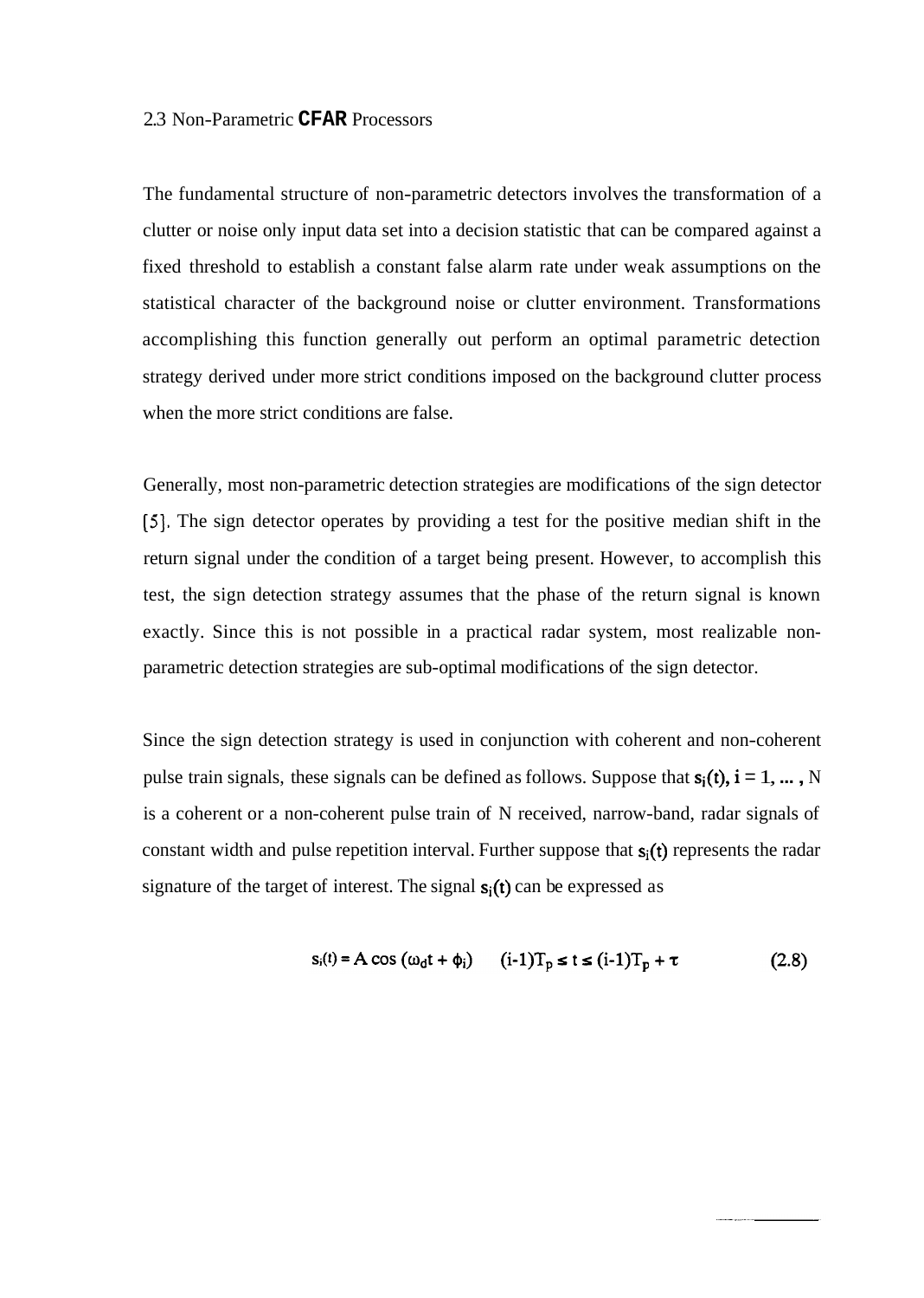where,

- A = Amplitude of the  $i<sup>th</sup>$  pulse for a non-coherent or coherent pulse train  $\omega_d$  = Doppler frequency in the return signal
- $\phi_i$  = Phase of the *i*<sup>th</sup> pulse
- $\tilde{T}_{p}$  = Pulse repetition interval
- $\tau$  = Pulse width .

Define the signal which is actually observed as  $v_i(t)$ ,  $i = 1, ...$ , N, where  $v_i(t)$  represents the ith observation taken in some range cell following the transmission of the ith pulse of a coherent or a non-coherent pulse train. This signal can now be expressed in terms of the return signal from a potential target,  $s_i(t)$ , as

$$
\mathbf{v}_{i}(t) = \begin{cases}\n\mathbf{s}_{i}(t) + \mathbf{n}_{i}(t) & \text{if a target signal is present in the} \\
\text{range cell under test} \\
\mathbf{n}_{i}(t) & \text{if a target signal is absent in the} \\
\text{range cell under test}\n\end{cases}
$$
\n(2.9)

where  $n_i(t)$  represents the background clutter process in the range cell under test over the ith single-pulse observation interval.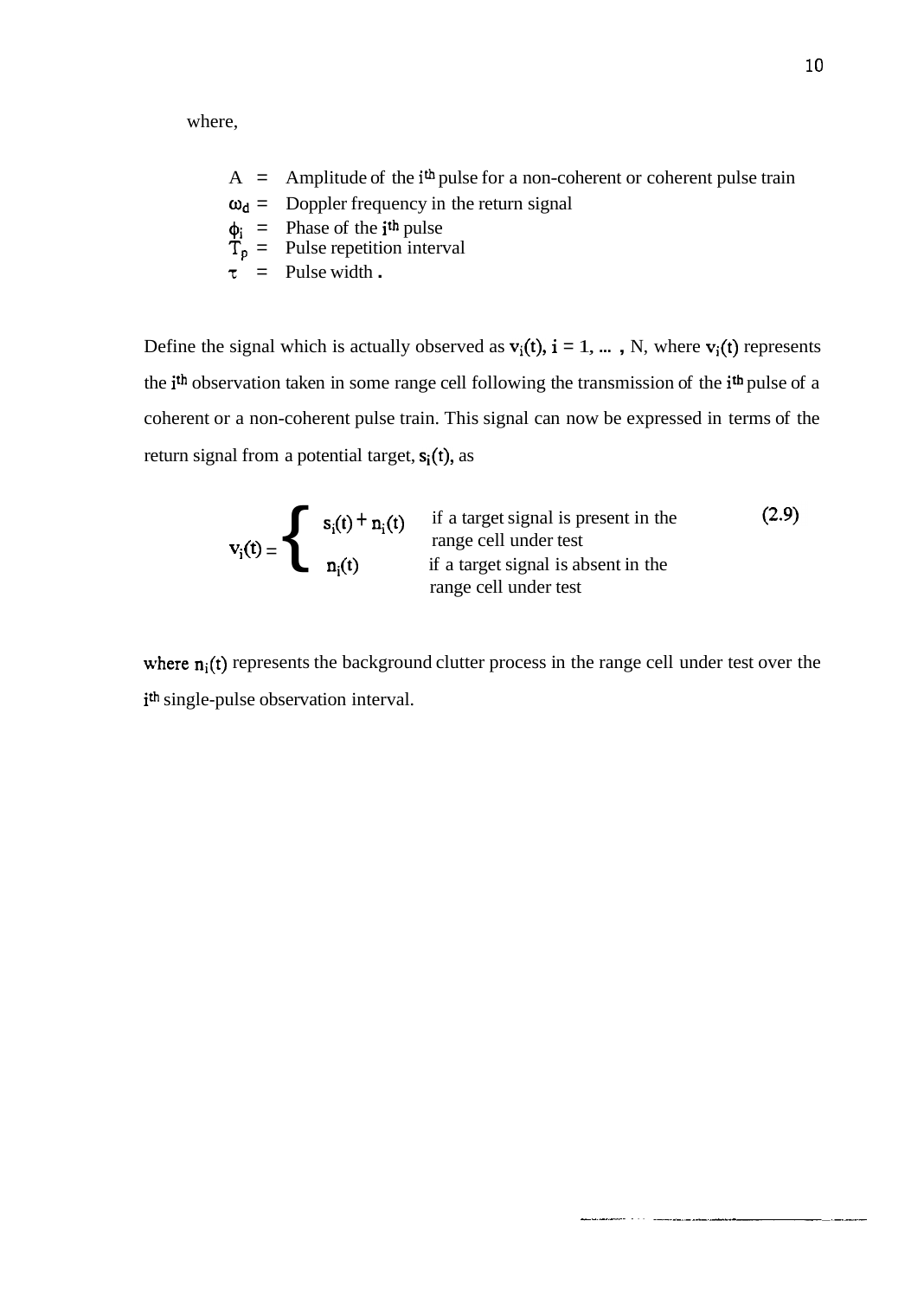

**Figure 2.3 Block diagram representation of a sign detector.**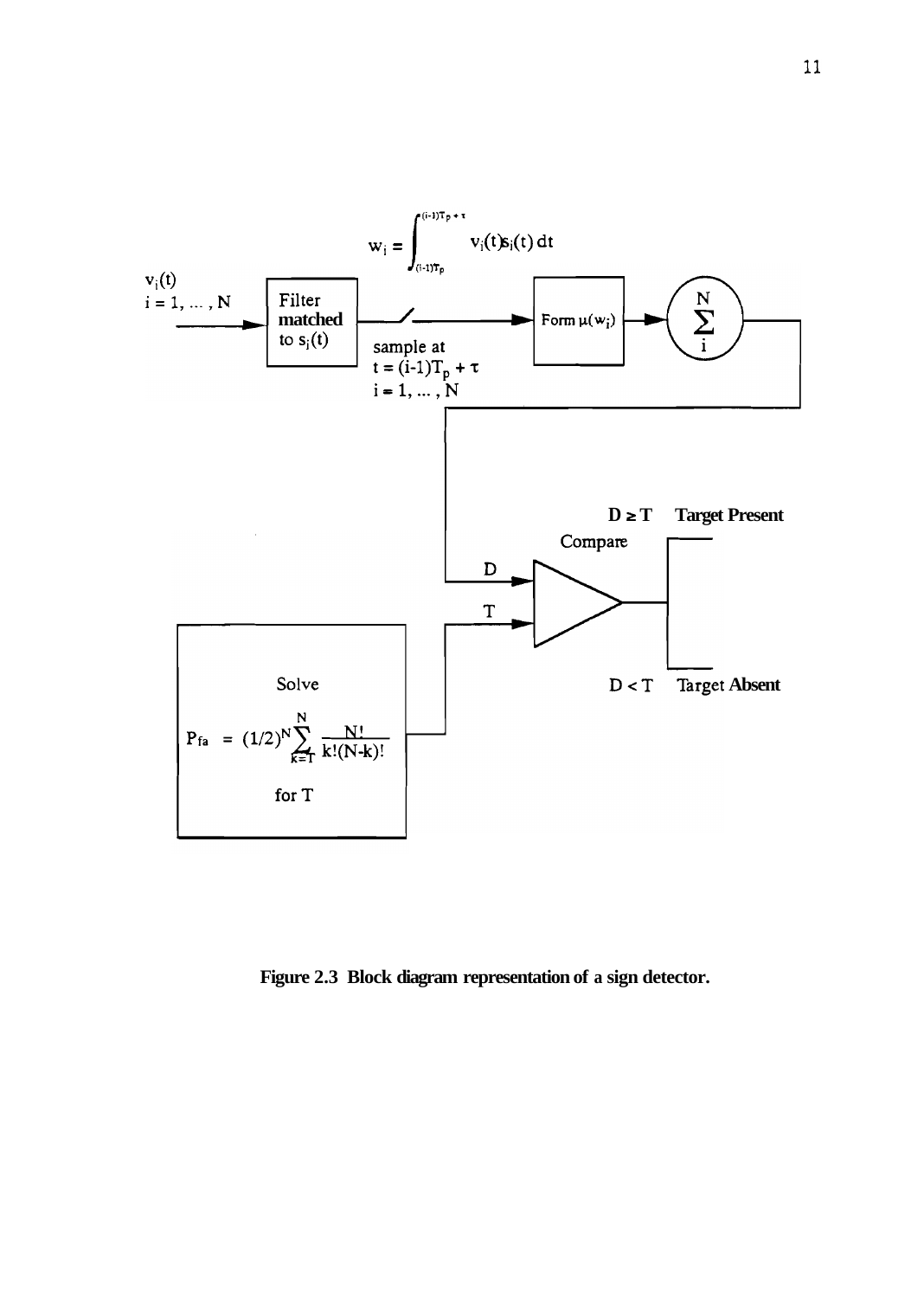Refer to Figure **2.3,** the block diagram representation of a sign detector. From Figure **2.3,**  it is seen that  $v_i(t)$  is first passed through a matched filter which is matched to the return signal from the target of interest,  $s_i(t)$ . This matched filtering operation is equivalent to that of a running time correlator when the output of the filter is sampled at  $t = (i-1)T_p + \tau$ for **i** = 1, ... , N which effectively is sampling at times of maximum correlation with the signal  $s_i(t)$ . For detection within the current test cell, let  $w_i$  denote the i<sup>th</sup> sample of the matched filter output. This can be expressed as

$$
\mathbf{w}_{i} = \kappa \int_{(i-1)T_{p}}^{(i-1)T_{p}+\tau} \mathbf{v}_{i}(t) \mathbf{s}_{i}(t) dt,
$$
 (2.9)

where  $\kappa$  denotes the gain of the matched filter. The sampled signal,  $w_i$ , is then passed through the function  $\mu(w_i)$  which is defined as

$$
\mu(w_j) = \begin{cases}\n1 & \text{if } w_j \geq 0 \\
0 & \text{else}\n\end{cases}
$$
\n(2.10)

This function effectively quantizes the existence of a positive correlation between the observed signal  $v_i(t)$  and the signal of interest  $s_i(t)$ . These values are then summed over each pulse of the entire pulse train to form the decision statistic D.

In order for the sign detector to be on optimal Bayes' detection strategy, the following assumptions must be made.

Т

 $\mathbf{I}$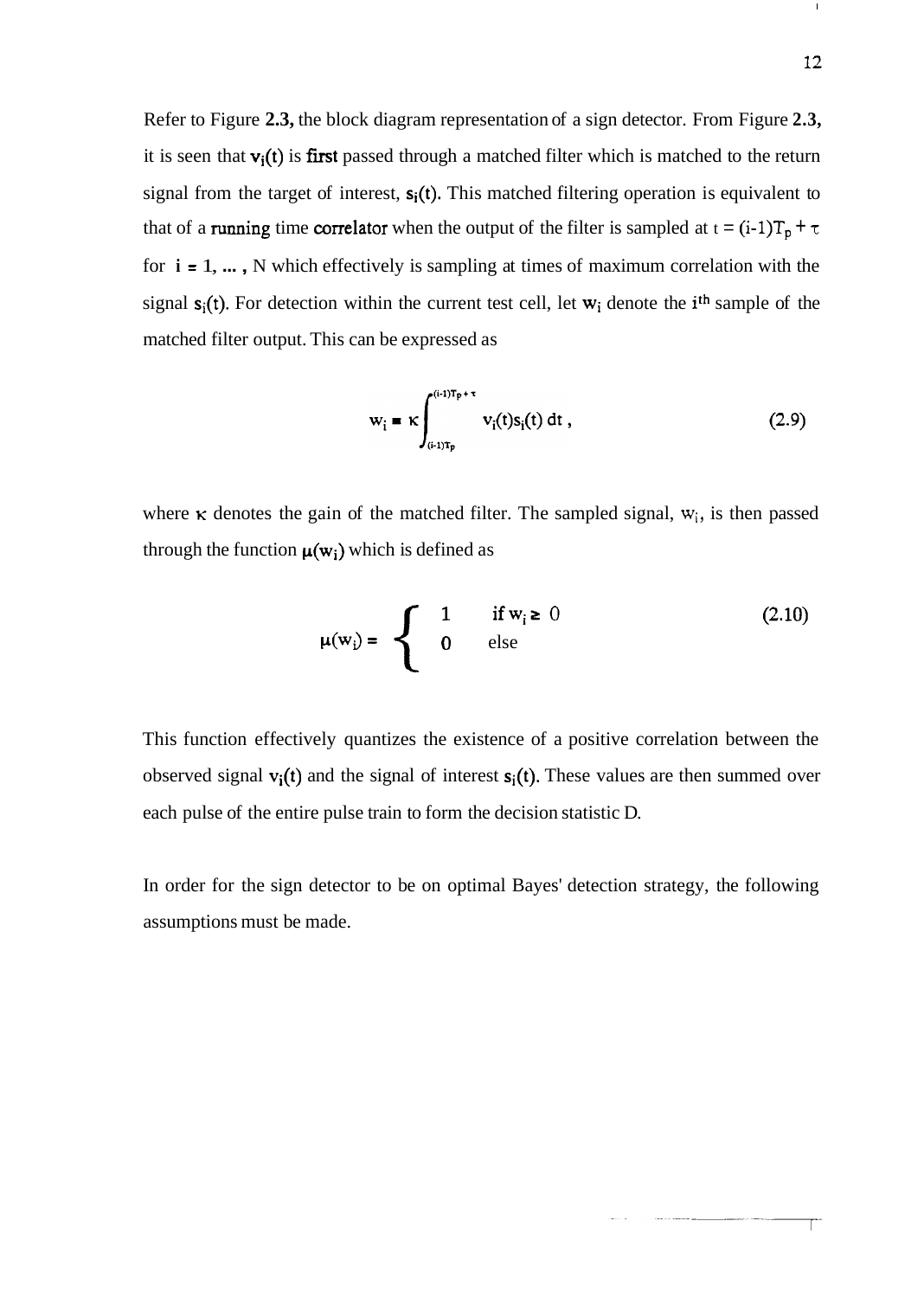- 1.  $\mathbf{w}_i | \mathbf{n}$ , which denotes the  $i^{\text{th}}$  sample of the matched filter output under the assumption of no target present, must be a set of independent identically distributed random variables.
- **2.** The probability density function of  $w_{ij}$  has zero median value.

3. 
$$
\kappa \int_{(i-1)T_p}^{(i-1)T_p+\tau} s_i^2(t) dt
$$
 is constant for all *i*.

Under the first assumption, the decision statistic, D, will on average be equal to **N/2** in the case of  $s_i(t)$  being absent from the current range cell under test. This conclusion stems from the background noise process,  $n_i(t)$ , showing positive correlations with  $s_i(t)$  with probability  $1/2$ . Hence for the case of  $s_i(t)$  being absent from the current range cell under test, the formation of the decision statistic D can be viewed as a "coin-flipping" situation. For a fair coin, which corresponds to the background noise process  $\mathbf{n}_i(t)$ , the coin will show heads or tails (positive or negative correlation) with a probability of **1/2.** 

Consider the following expression for  $w_i$  and recall that it was assumed that the probability density function of  $w_i|n$  has zero median value.

$$
w_{i} = \kappa \int_{(i-1)T_{p}}^{(i-1)T_{p}+\tau} v_{i}(t)s_{i}(t) dt = \sum_{\kappa \atop \kappa = (i-1)T_{p}} \sum_{\kappa = (i-1)T_{p}}^{\kappa \atop (i-1)T_{p}+\tau} n_{i}(t)s_{i}(t) dt
$$
\n
$$
= \sum_{\kappa = (i-1)T_{p}} \sum_{\kappa = (i-1)T_{p}}^{\kappa \atop (i-1)T_{p}+\tau} n_{i}(t)s_{i}(t) dt
$$
\n(2.11)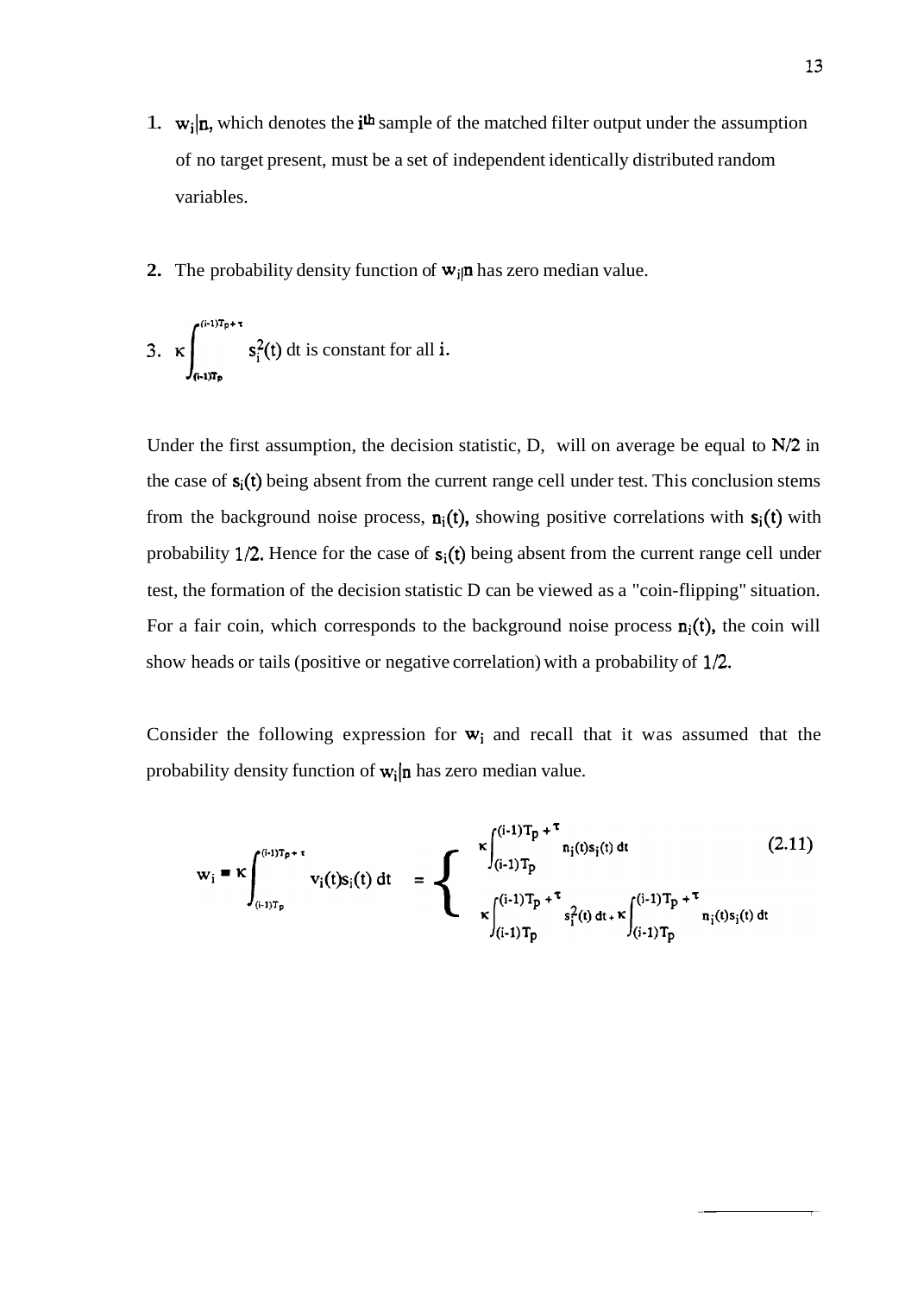Clearly from Eq.  $(2.11)$  it is apparent that the median value of  $w_i$  y will be greater than the median value of  $w_i$  m which is assumed to be equal to zero. It is this positive shift in the value of  $w_i$  which the sign detection strategy is designed to detect.

Also under the first and third assumptions it can be shown **[5]** that the sign detector defined by Eq. **(2.15)** is equivalent to a Bayes' likelihood ratio test. Hence the sign detector depicted in Figure **3** is an optimal Bayes' detection strategy.

The problem now becomes one of choosing the proper threshold T with which to compare to the decision statistic D in order to obtain some desired value of the false alarm rate **Pfa.** 

Since  $w_i$ ,  $i=1, \ldots, N$ , are assumed to be independent, identically distributed random variables, it follows that the decision statistic D can be characterized by a binomial distribution with parameter p as

$$
Pr(D = k) = \frac{N!}{k!(N-k)!} p^{k}(1-p)^{N-k} \quad k = 0, 1, \dots, N,
$$
 (2.12)

where the parameter p is defined as

$$
p = Pr(wi > 0) . \t(2.13)
$$

For the case of no target present, the values of  $w_i$  will be greater than zero with probability **1/2.** Therefore, the threshold T can be determined by the solution of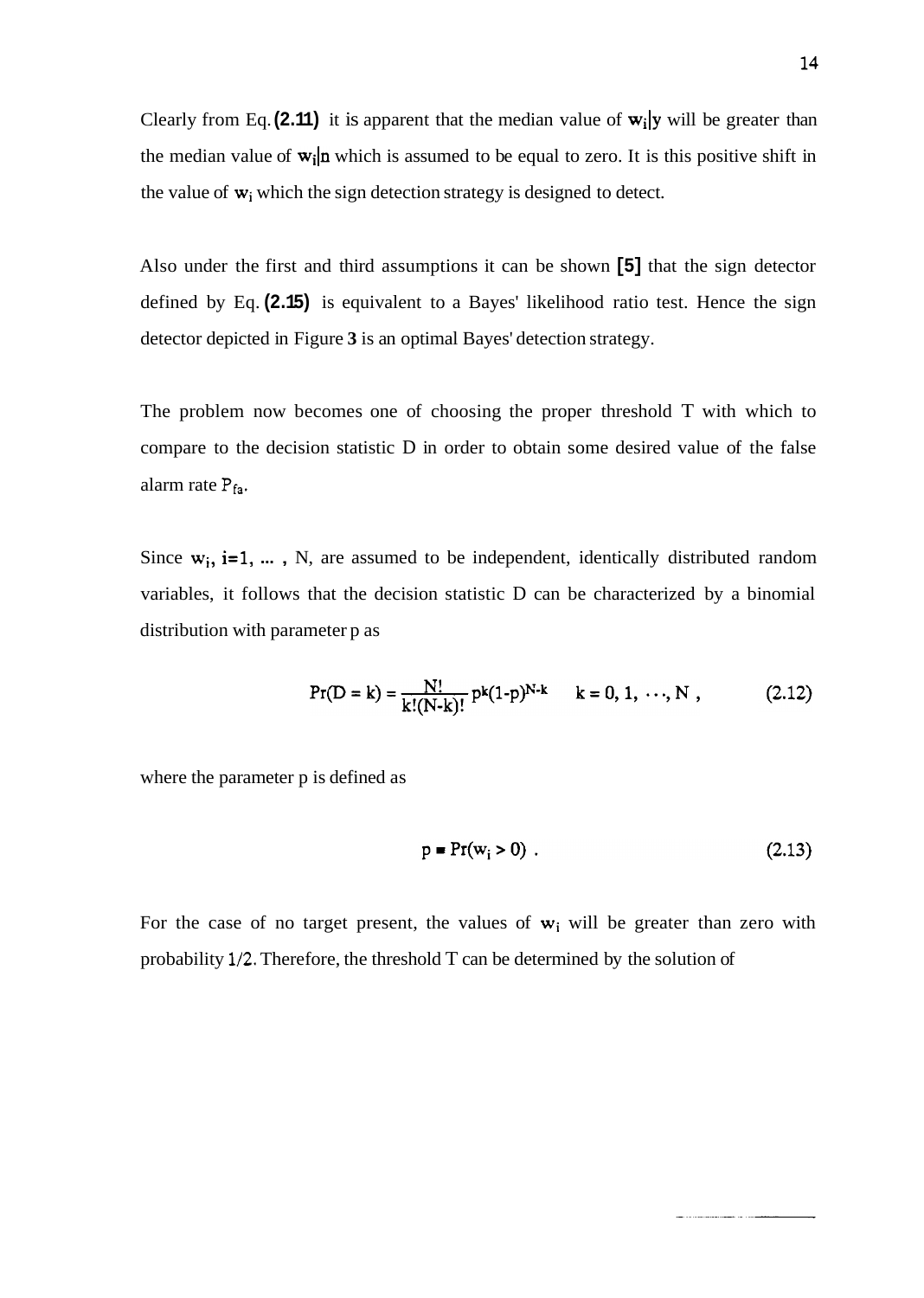$$
P_{fa} = Pr(D \ge T | no target present)
$$
  
= 
$$
\sum_{k=1}^{N} \frac{N!}{k!(N-k)!} p^{k}(1-p)^{N-k}
$$
  
= 
$$
\sum_{k=1}^{N} \frac{N!}{k!(N-k)!} (1/2)^{N}
$$
  
= 
$$
(1/2)^{N} \sum_{k=1}^{N} \frac{N!}{k!(N-k)!}
$$
 (2.14)

**With both the decision statistic D and the value of the threshold T determined, the presence or absence of a target within the range cell under test is determined as** 

If 
$$
D \geq T
$$
 then decide a target is present  
else decide a target is absent\n
$$
(2.15)
$$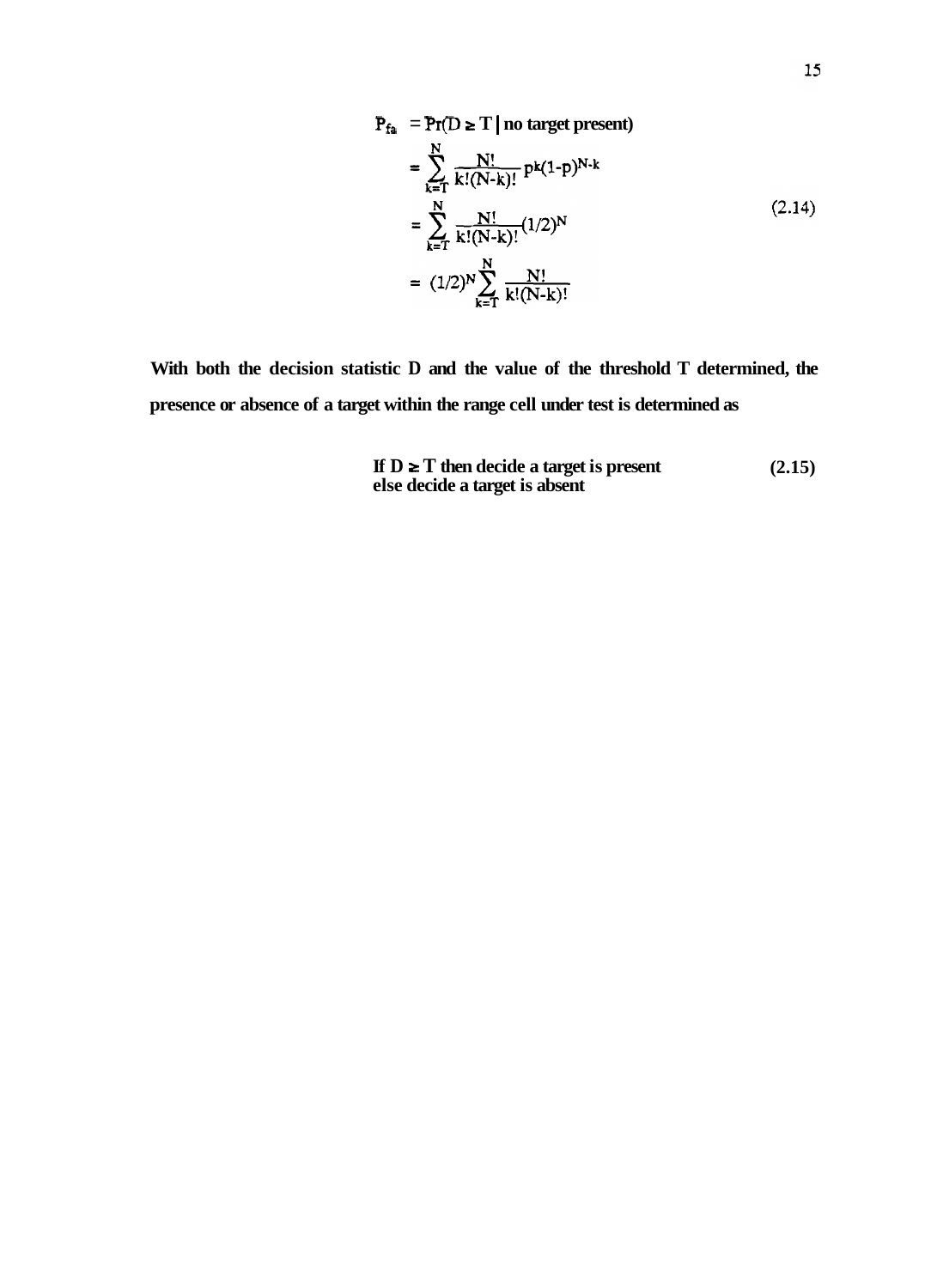#### CHAPTER **3**

#### A NEURAL NETWORK APPROACH TO STATIONARY TARGET DISCRIMINATION

#### 3.1 Introduction

This chapter is organized seven sections, the second of which, Section 3.2, contains a description of the proposed target discrimination scheme. Issues addressed in this section includes the **training/testing** data sets, training of the neural network, what quantities are actually being estimated by the neural network, and how these quantities are used to implement an optimal Bayes detection strategy. Contained in Section **3.3** is the derivation of the likelihood ratio weighting function (LRWF) which, when incorporated into the training algorithm, allows for a reduction in the size of the data sets used for training. Presented in Section **3.4** is a description of the modifications made to the training algorithm which were required in order to incorporate the LRWF. Section 3.5 contains a discussion of the weak assumptions made regarding the conditional probability density functions of the return signal with target present or absent. These assumptions allow the LRWF to be expressed in terms of the a *prwri* probabilities of target presence or absence in the training and testing data sets. Presented in Section **3.6** is a discussion of the likelihood ratio test used to form an optimal Bayes detection strategy. This chapter concludes with Section **3.7** which contains a description of the data sets used to model the return signal from a range-only millimeter wave radar.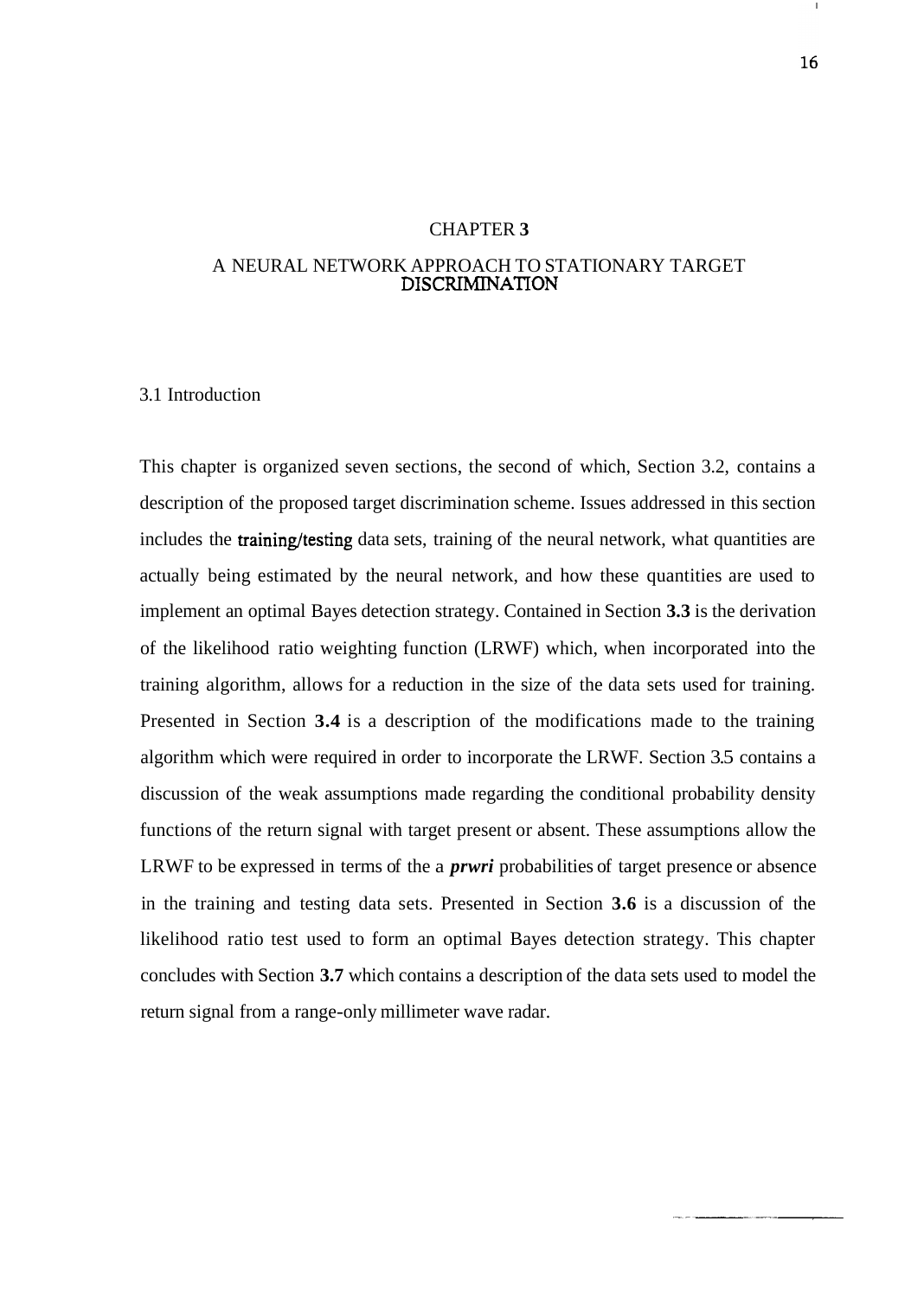

Figure 3.1 Schematic diagram of the proposed target discrimination scheme.

In the above figure the input training/testing vectors of the neural network,  $x_k$ ,  $k = 1$  ... n, consist of samples drawn from a statistical model of the return signal from a range only radar. This model, which is described in detail in Section 3.7, is based on the input vector  $x_k$  and the desired output vector  $U_k$ . The data vector  $Y_k$  generated by concatenating  $x_k$ and  $U_k$  can be written as

$$
Y_k = (x_k, U_k), \tag{3.1}
$$

where,

$$
U_k = (U_k^0, U_k^1) = \text{Desired Output Vector} = \left\{ \begin{array}{ll} (0,1) \text{Target Present} \\ (1,0) \text{Target Absent} \end{array} \right. \tag{3.2}
$$

 $\mathbf{I}_\parallel$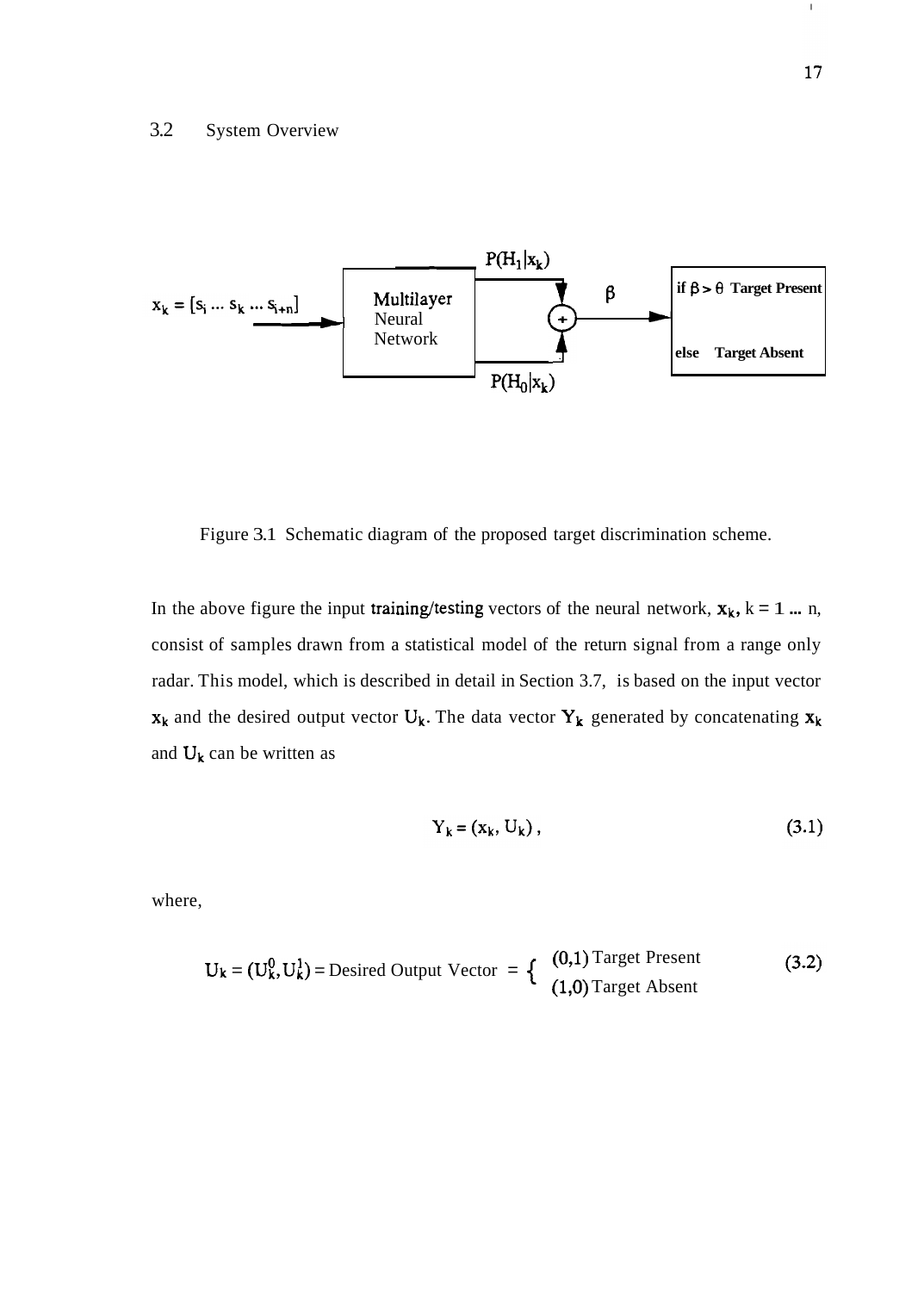Also note that the conditional probability density function  $(p.d.f.)$  of  $\mathbf{x}_k|U_k = (1,0)$  and the conditional **p.d.f.** of  $\mathbf{x}_k|U_k = (0,1)$  are distinct.

The training of the multi-layered neural network is carried out with the backpropagation algorithm. The backpropagation algorithm is a supervised learning algorithm involving the presentation of input/output pairs  $(x_k, U_k)$ . The algorithm attempts to minimize the square error between the desired output vector,  $U_k$ , and the actual output vector. By so doing, the algorithm actually forms a mean squared error estimate of the conditional probabilities  $P(H_i|x)$  where the vector x is a sample drawn from the ensemble of all possible input vectors **X.** 

After the network has been trained, the weights matrices are held fixed, and the network is used to classify the current range cell of the input vector  $x_k$  according to target presence or absence. This is done by using the estimates of the conditional probabilities  $P(H_1|x)$ and  $P(H_0|x)$ , where  $H_0$  and  $H_1$  represent the hypothesis of target absence or presence respectively, to form a likelihood ratio test. The likelihood ratio test formed by taking the ratio of  $P(H_1|x)$  to  $P(H_0|x)$  is actually a Bayes detector. If the losses associated with an incorrect decision are expressed as,

> $L_{01}$  = Loss associated with deciding  $H_0$  when  $H_1$  is in force  $L_{10}$  = Loss associated with deciding  $H_1$  when  $H_0$  is in force,

and the losses associated with a correct decision are both set equal to zero,  $L_{00} = L_{11} = 0$ , the resulting likelihood ratio test is actually an optimum Bayes detection strategy with the Bayes risk minimized for a threshold choice of  $\theta = \frac{L_{01}}{L_{10}}$ .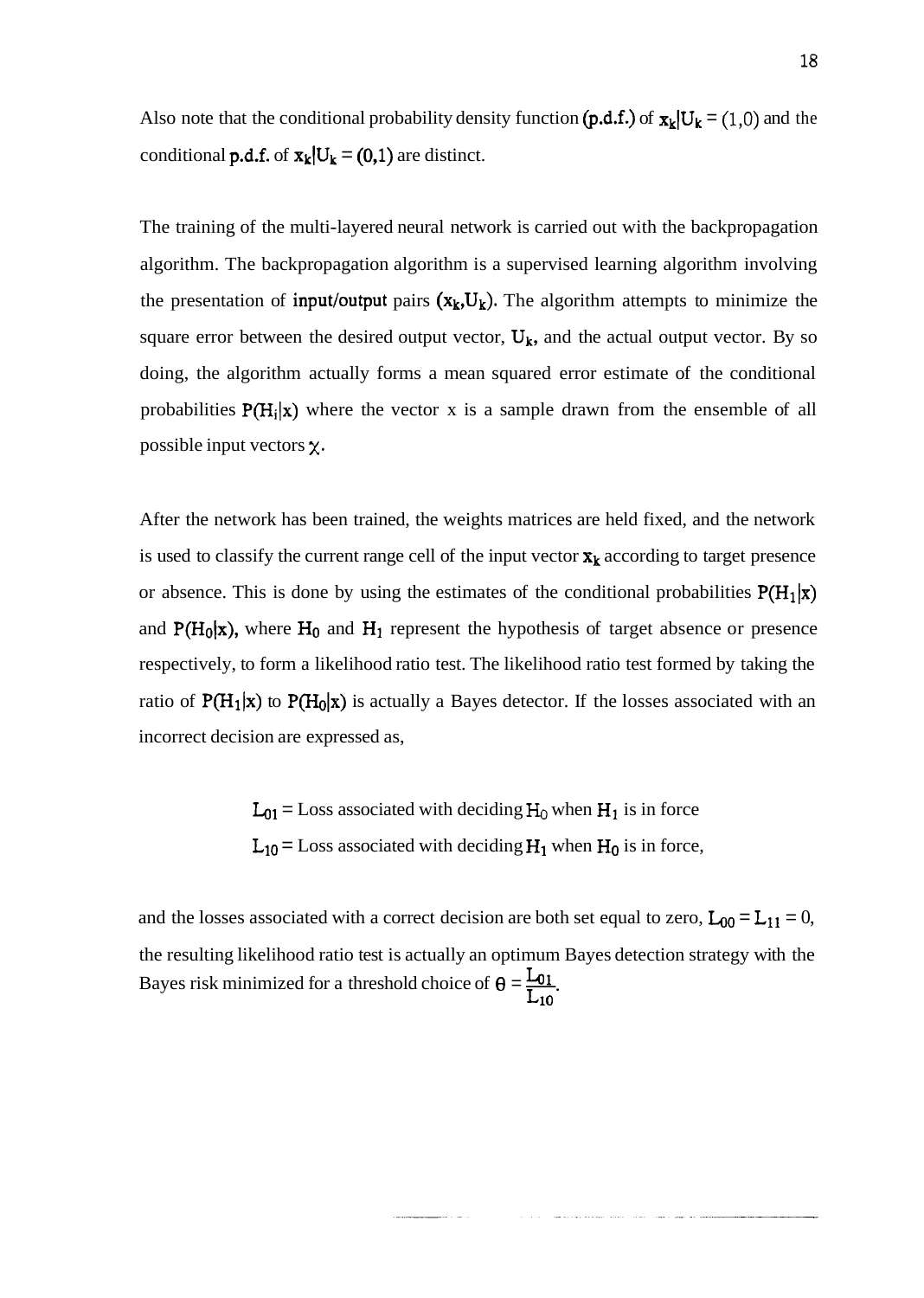There are, however, problems to be faced when implementing this scheme. The first and obvious problem is that of training the neural network. If the neural network is to be trained to operate in a realistic scenario, the size of the required data sets will become cumbersomely large. This is due to the low probability of target occurrence,  $P[H_1]$ , in any realistic scenario. This problem led to the development of a technique which allows one to train the neural network utilizing data sets with a much higher  $P[H_1]$ , but the same network can be used to classify data with a much lower value of  $P[H_1]$ . This technique, which is very similar to importance sampling (IS) techniques used during the simulation of digital communication systems to estimate bit error rates **(BER),** will reduce the size of the required data sets and result in a substantial savings in the computational overhead during the training procedure. This technique involves constructing a likelihood ratio weighting function (LRWF) which, when incorporated into the backpropagation algorithm, forces the algorithm to form its estimates of the conditional probabilities of target presence and absence as if the targets were occurring with a probability of  $P^* [H_1]$ rather than the probability of target occurrence associated with the training data set,  $P[H_1]$ .

#### **3.3** Derivation of the Likelihood Ratio Weighting Function For a Two Class Problem

Assuming a two class problem, target present/absent, define the  $k<sup>th</sup>$ ,  $k = 1, ..., n$ , complete data vector as

$$
Y_k = (x_k, U_k), \tag{3.3}
$$

where,

 $\mathbf I$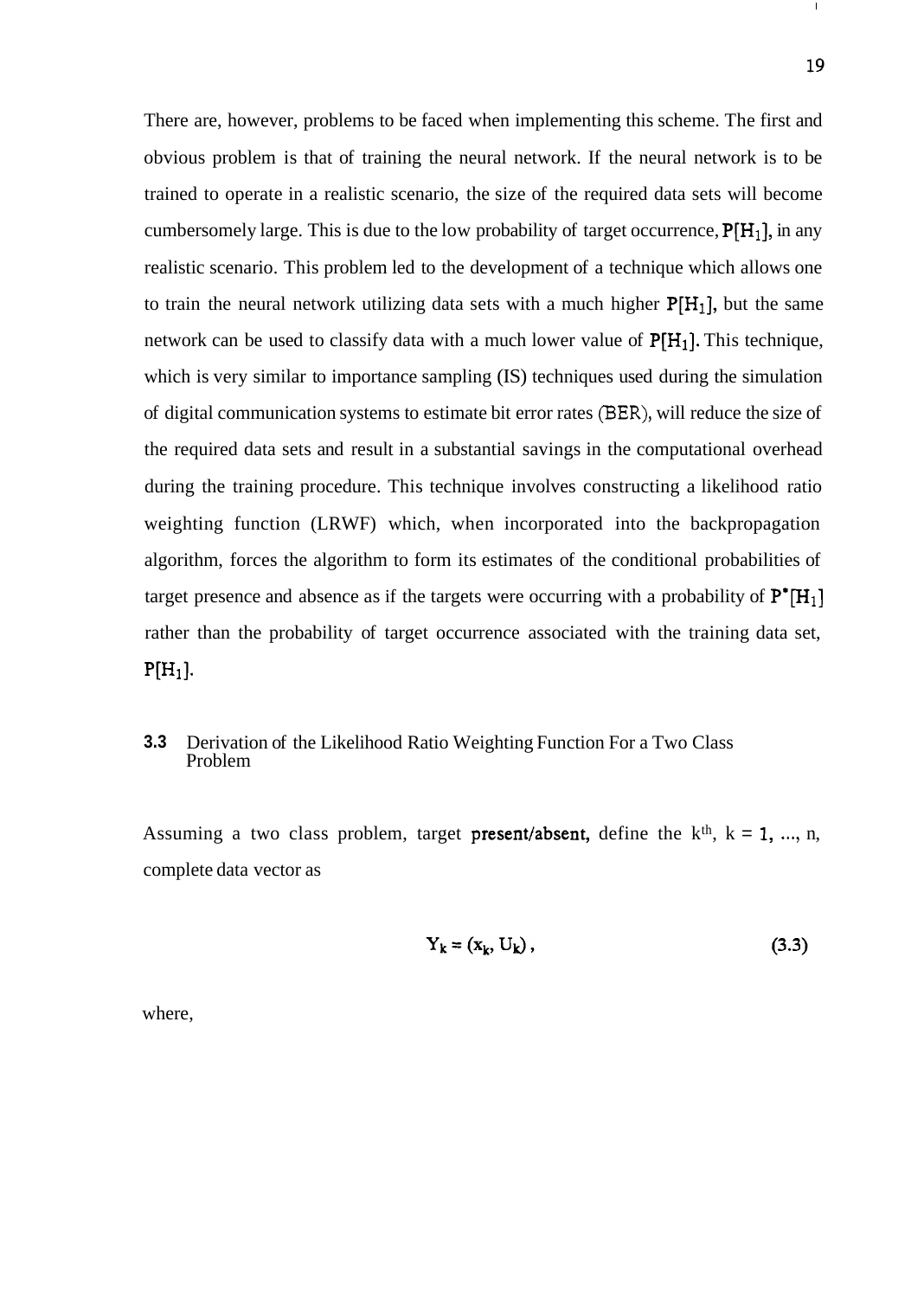$$
Ur = (U_k^0, U_k^1) = \text{Desired Output Vector} = \begin{cases} (0,1) \text{Target Present} \\ (1,0) \text{Target Absent} \end{cases} \tag{3.4}
$$

Also note that the conditional probability density functions  $(p.d.f.)$  of the input vectors  $x_k[[U_k = (0,1)]$  and  $x_k[[U_k = (1,0)]$  are distinct. Furthermore, define the ensemble of all possible input data vectors as  $\chi$ , where the set  $\{ x_k | [U_k = (0,1)] \cup x_k | [U_k = (1,0)] \} \in \chi$ .

Define the outputs of nodes **0** and 1 of the multilayer neural network as

$$
F_0(x_k, w) = \begin{cases} 0 \text{Target Present} \\ 1 \text{Target Absent} \end{cases}
$$
 (3.5)

$$
F_1(\mathbf{x}_k, \mathbf{w}) = \begin{cases} 1 \text{Target Present} \\ 0 \text{Target Absent} \end{cases}
$$
 (3.6)

where  $F_i(x_k, w) \in \mathcal{R}$ ,  $0 \le F_i(x_k, w) \le 1$ , and w represents the weights matrices of the neural network.

As an example of supervised learning based on least-squares, the backpropagation algorithm will be used. The backpropagation algorithm is a supervised learning algorithm involving the presentation of training and testing sets of input and output patterns. The algorithm attempts to minimize the square error given by the actual and the desired output values summed over the output nodes and all training pairs of input/output vectors [I]. Using the previously established notation, for a network with two output nodes this error can be expressed as [3]

$$
E_s^n(w) = \frac{1}{n} \sum_{k=1}^n \left[ (F_0(x_k, w) - U_k^0)^2 + (F_1(x_k, w) - U_k^{-1})^2 \right],
$$
 (3.7)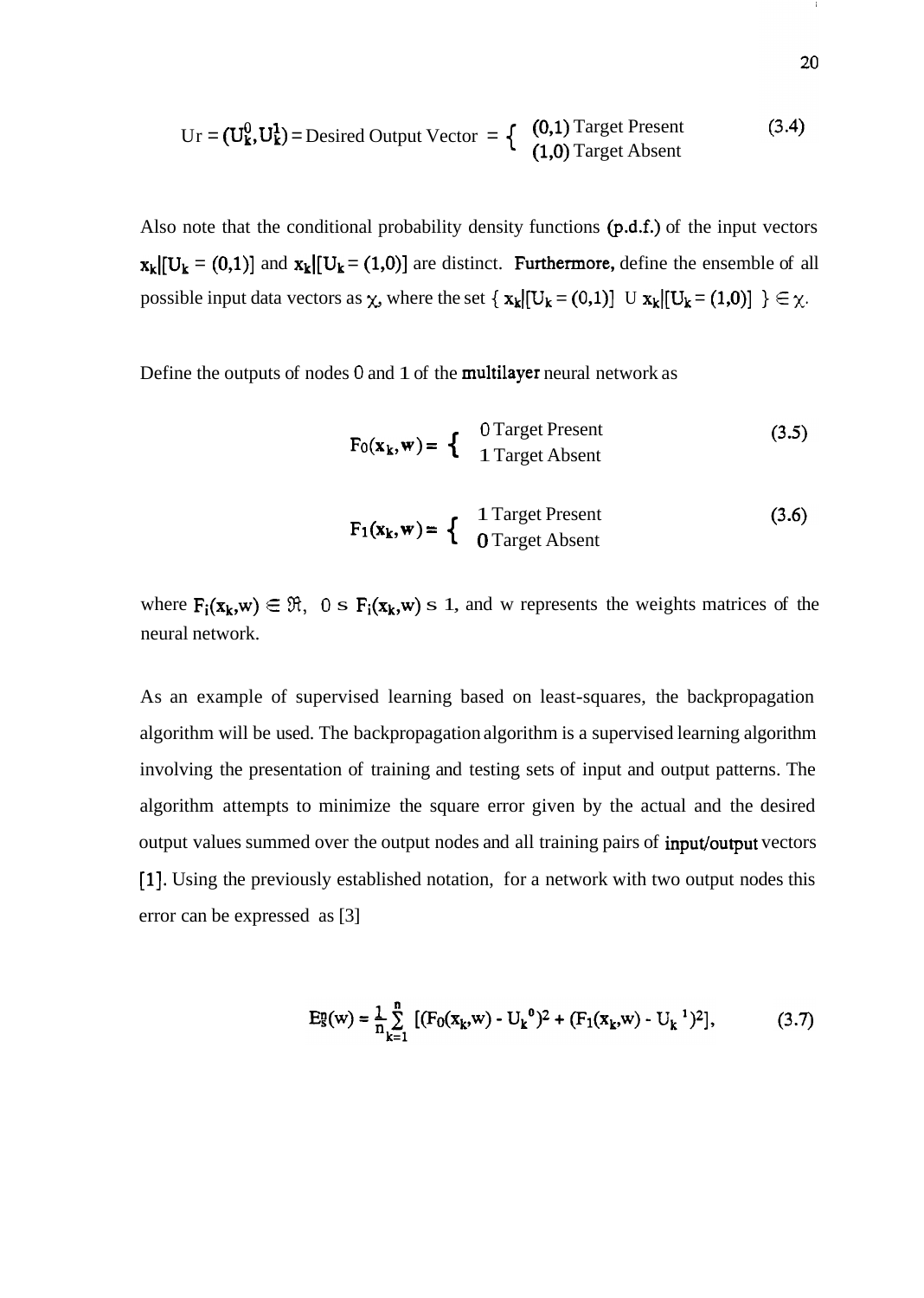where **n** represents the total number of vectors contained in the training set. Eq.  $(3.7)$ represents the error to be minimized in the least squares sense. It will be modified below by the LRWF in the weighted least squares sense.

Define the LRWF as

$$
g(x) = \frac{f_x^*(x)}{f_x(x)} = \frac{P^*[H_0] f_x(x|H_0) + P^*[H_1] f_x(x|H_1)}{P[H_0] f_x(x|H_0) + P[H_1] f_x(x|H_1)},
$$
\n(3.8)

where  $f_x(x)$  represents the probability density function  $(p.d.f.)$  of x,  $x \in \chi$ , for the training set;  $f_x^*(x)$  represents the p.d.f. for the testing set;  $P[H_0]$  and  $P[H_1]$  are the a *priori* probabilities of target being absent and present, respectively. Note that  $P^*[H_1] \propto P[H_1]$  in the present application.

The backpropagation algorithm will be modified by minimizing the new error function defined as

$$
\widehat{E}_{s}^{n}(w) = \frac{1}{n} \sum_{k=1}^{n} \left[ (F_{0}(x_{k}, w) - U_{k}^{0})^{2} + (F_{1}(x_{k}, w) - U_{k}^{1})^{2} \right] g(x_{k}). \tag{3.9}
$$

In this way, the neural network can be forced to form its mean-square error estimates of  $P[H_i|x]$  according to the testing distribution  $f_x^*(x)$  rather than the training distribution  $f_{x}(x)$ . Below, it is shown theoretically why this is the case.

The average error over the entire ensemble,  $E_s(w)$ , can be defined as

 $\mathbf{I}$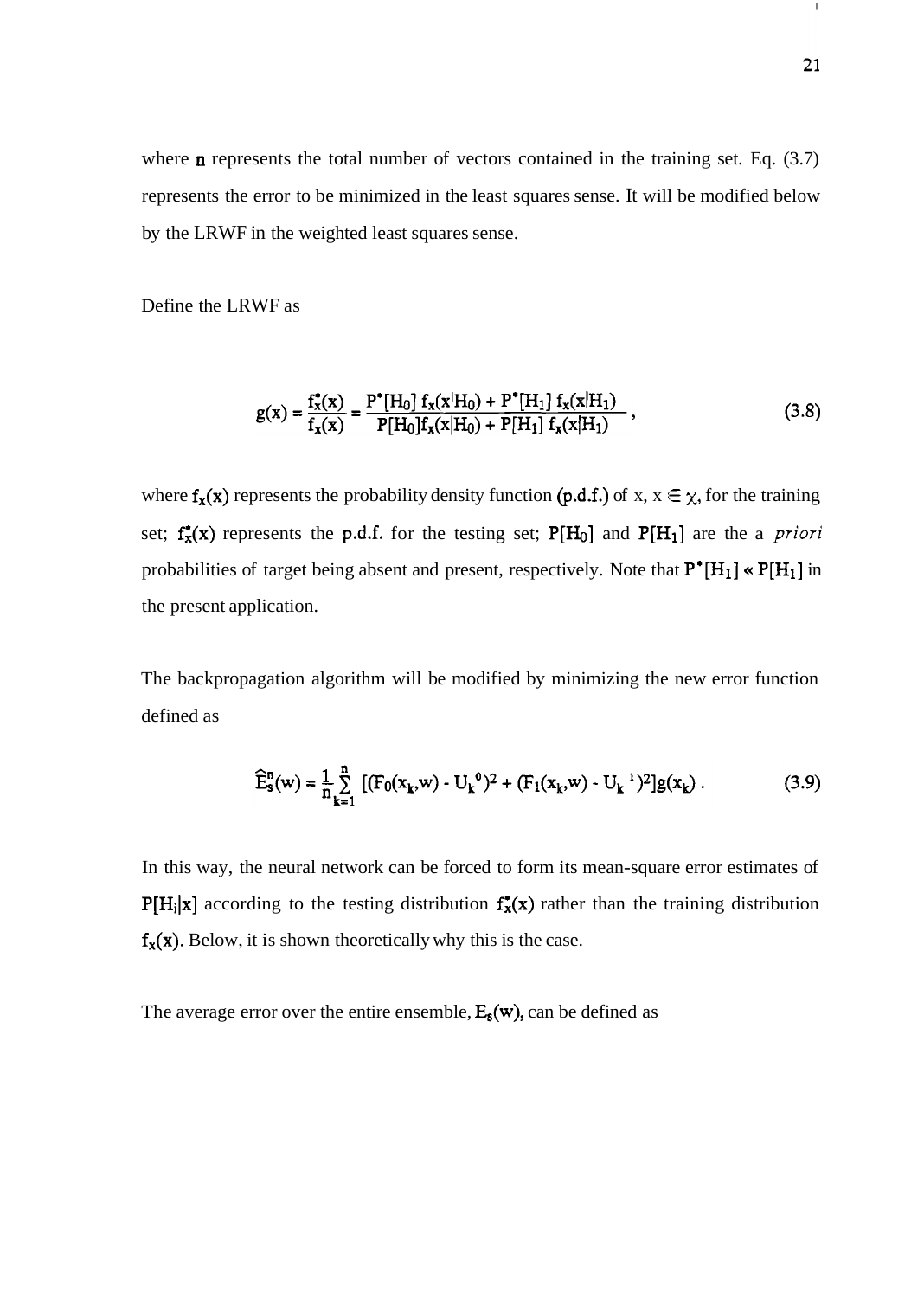$$
E_S(w) = \lim_{n \to \infty} \widehat{E}_S^n(w), \qquad (3.10)
$$

where 'n' represents the total number of vectors contained in the training set. Since the backpropagation algorithm seeks a minimum of the function  $\hat{E}_{s}^{n}(w)$ , the algorithm will also form an estimate to the minimum value of  $E_s(w)$ . The accuracy of this estimate depends upon how accurately the training set models the actual statistics of the ensemble  $\chi$ . If the training set poorly represents the statistics of  $\chi$ , the minimization of  $\widehat{E}_s^n(w)$  will not correspond to a minimization of  $E_s(w)$ , and poor classification performance during testing will result.

Eq. (3.10) can be rewritten using the number of vectors in each class as

$$
E_{s}(w) = \lim_{n \to \infty} \left\{ \frac{n_{0}}{n} \cdot \frac{1}{n_{0}} \sum_{k=1}^{n} \left[ (F_{0}(x_{k}, w) - 1)^{2} + F_{1}^{2}(x_{k}, w) \right] g(x_{k}) \delta(U_{k}^{0}) + \frac{n_{1}}{n} \cdot \frac{1}{n_{1}} \sum_{k=1}^{n} \left[ F_{0}^{2}(x_{k}, w) + (F_{1}(x_{k}, w) - 1)^{2} \right] g(x_{k}) \delta(U_{k}^{1}) \right\},
$$
\n(3.11)

where  $n_0$  and  $n_1$  represent the total number of vectors of the training set which are associated with target absence or presence respectively. Also note that  $\delta(.)$  represents a Dirac delta function used to segment the training set. By the law of large numbers, as n, no,  $n_1$  increase, Eq. (3.11) can be rewritten as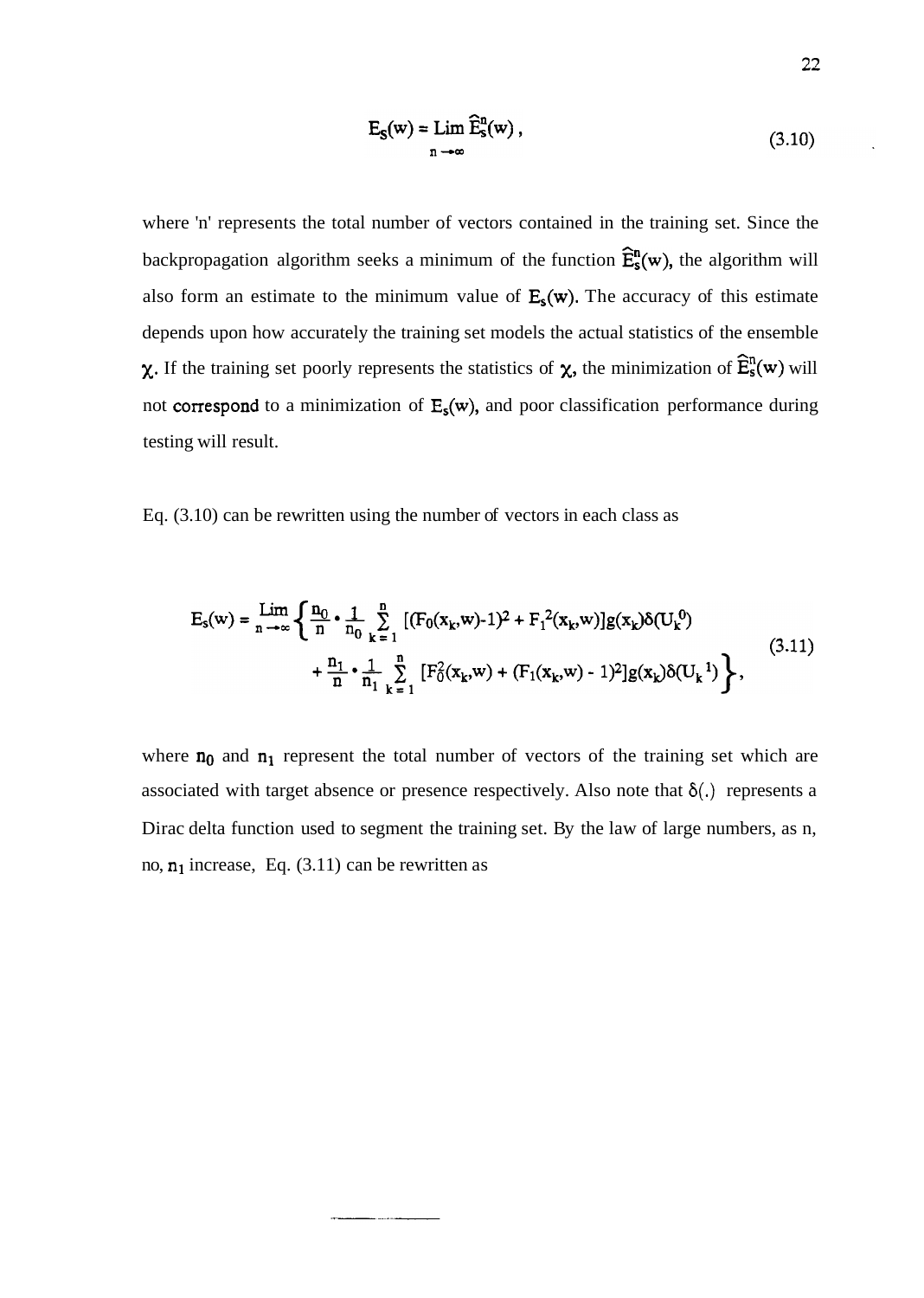$$
E_{s}(w) = P[H_{0}] \int_{x} [(F_{0}(x,w)-1)^{2} + F_{1}^{2}(x,w)]g(x)f_{x}(x|H_{0}) dx
$$
  
+ P[H<sub>1</sub>]  $\int_{x} [F_{0}^{2}(x,w) + (F_{1}(x,w)-1)^{2}]g(x)f_{x}(x|H_{1}) dx$   
=  $\sum_{i=0}^{1} \int_{x} F_{1-i}^{2}(x,w)g(x)f_{x}(x|H_{i})P(H_{i}) dx$  (3.12)  
+  $\sum_{j=0}^{1} \int_{x} [F_{j}(x,w)-1]^{2}P(H_{j})g(x)f_{x}(x|H_{j}) dx$ .

**Using Bayes' formula, namely,** 

 $\label{eq:2.1} \begin{split} \text{where } & \text{the sameness of } \mathcal{M}(\mathbf{x}) = \mathbf{y} \text{ and } \mathbf{y} \text{ is } \mathbf{y} \text{ is } \mathbf{y} \text{ is } \mathbf{y} \text{ is } \mathbf{y} \text{ is } \mathbf{y} \text{ is } \mathbf{y} \text{ is } \mathbf{y} \text{ is } \mathbf{y} \text{ is } \mathbf{y} \text{ is } \mathbf{y} \text{ is } \mathbf{y} \text{ is } \mathbf{y} \text{ is } \mathbf{y} \text{ is } \mathbf{y} \text{ is } \mathbf{$ 

$$
f_{x}(x|H_{i}) P(H_{i}) = P(H_{i}|x) f_{x}(x) . \qquad (3.13)
$$

The expression for  $E_s(w)$  can be rewritten as

**The Contract Comment** 

$$
E_{s}(w) = \sum_{i=0}^{1} \int_{x} F_{1-i}^{2}(x, w) g(x) f_{x}(x) P(H_{i}|x) dx
$$
  
+ 
$$
\sum_{j=0}^{1} \int_{x} [F_{j}(x, w) - 1]^{2} g(x) f_{x}(x) P(H_{j}|x) dx
$$
 (3.14)

Expanding the first term and the first term of the second summand yields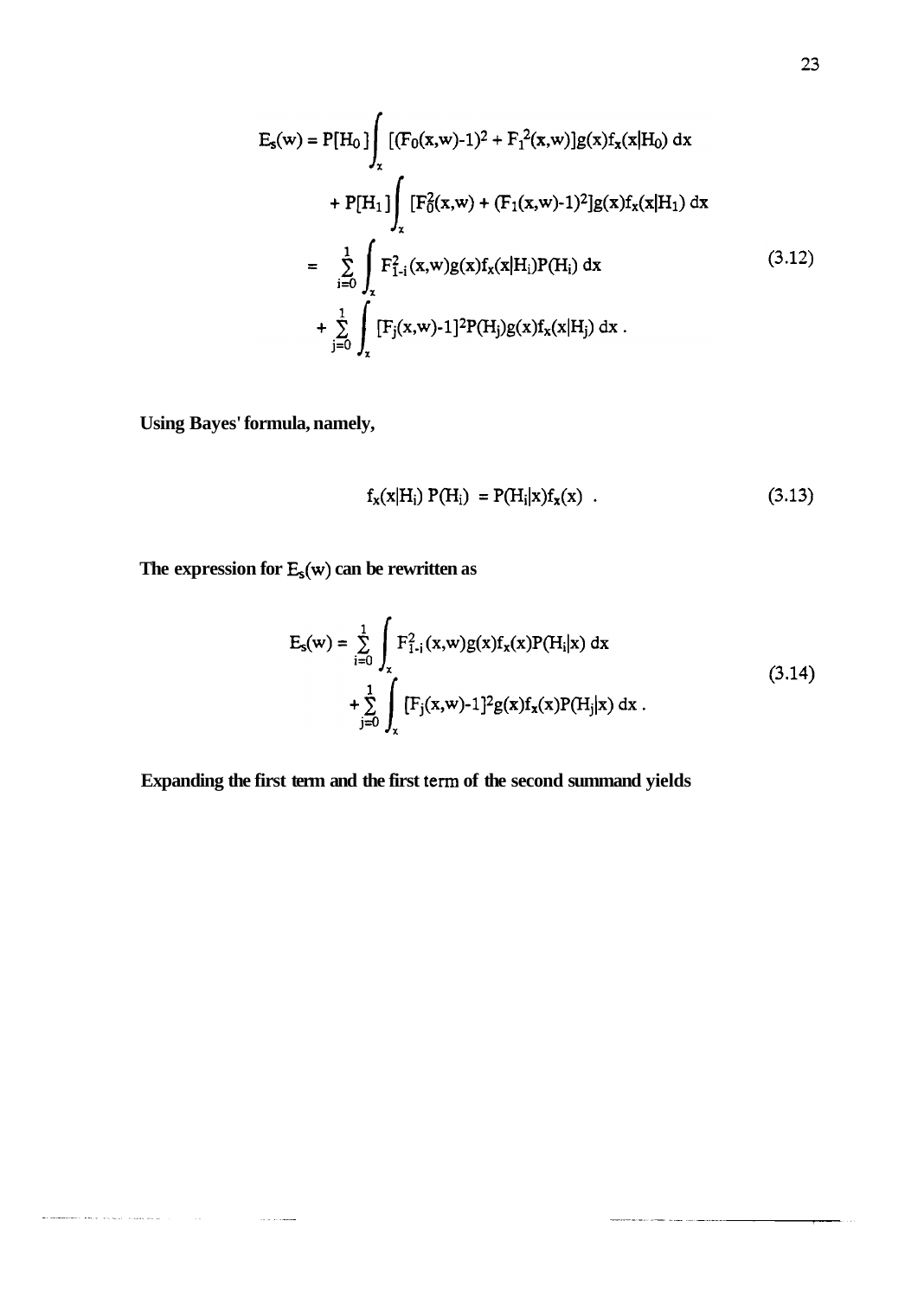$$
E_{s}(w) = \int_{x} F_{1}^{2}(x, w)g(x)f_{x}(x)P(H_{0}|x) dx
$$
  
+ 
$$
\int_{x} F_{0}^{2}(x, w)g(x)f_{x}(x)P(H_{1}|x) dx
$$
  
+ 
$$
\int_{x} F_{0}^{2}(x, w)g(x)f_{x}(x)P(H_{0}|x) dx
$$
  
+ 
$$
\int_{x} F_{1}^{2}(x, w)g(x)f_{x}(x)P(H_{1}|x) dx
$$
  
- 
$$
\sum_{j=0}^{1} [2F_{j}(x, w)-1]g(x)f_{x}(x)P(H_{j}|x) dx
$$
 (3.15)

**Rearranging terms and noting that**  $[P(H_1|x) + P(H_0|x)] = 1$  **gives** 

$$
E_{s}(w) = \sum_{i=0}^{1} \left[ \int_{x} F_{i}^{2}(x, w) g(x) f_{x}(x) dx - \int_{x} [2F_{i}(x, w) - 1] g(x) f_{x}(x) P(H_{i}|x) dx \right].
$$
 (3.16)

**Noting that**  $[F_i(x,w) - P(H_i|x)]^2 = F_i^2(x,w) - 2F_i(x,w)P(H_i|x) + P^2(H_i|x)$ **, Eq. (3.16) can be expressed as** 

$$
E_{s}(w) = \sum_{i=0}^{1} \left[ \int_{x} (F_{i}(x, w) - P(H_{i}|x))^{2} g(x) f_{x}(x) dx + \int_{x} [P(H_{i}|x) - P^{2}(H_{i}|x)] g(x) f_{x}(x) dx \right].
$$
\n(3.17)

Since  $g(x) = \frac{F(x)}{f(x)}$  as defined by Eq. (3.8), Eq. (3.17) can be expressed as  $\mathbf{r}_\mathbf{x}(\mathbf{x})$ 

**The Second Line Contract Contract Contract Contract Contract Contract Contract Contract Contract Contract Contract Contract Contract Contract Contract Contract Contract Contract Contract Contract Contract Contract Contrac** 

$$
E_s(w) = \sum_{i=0}^{1} \left[ \int_x (F_i(x, w) - P(H_i|x))^2 f_x^*(x) dx + \int_x [P(H_i|x) - P^2(H_i|x)] f_x^*(x) dx \right].
$$
 (3.18)

 $\mathbf{I}$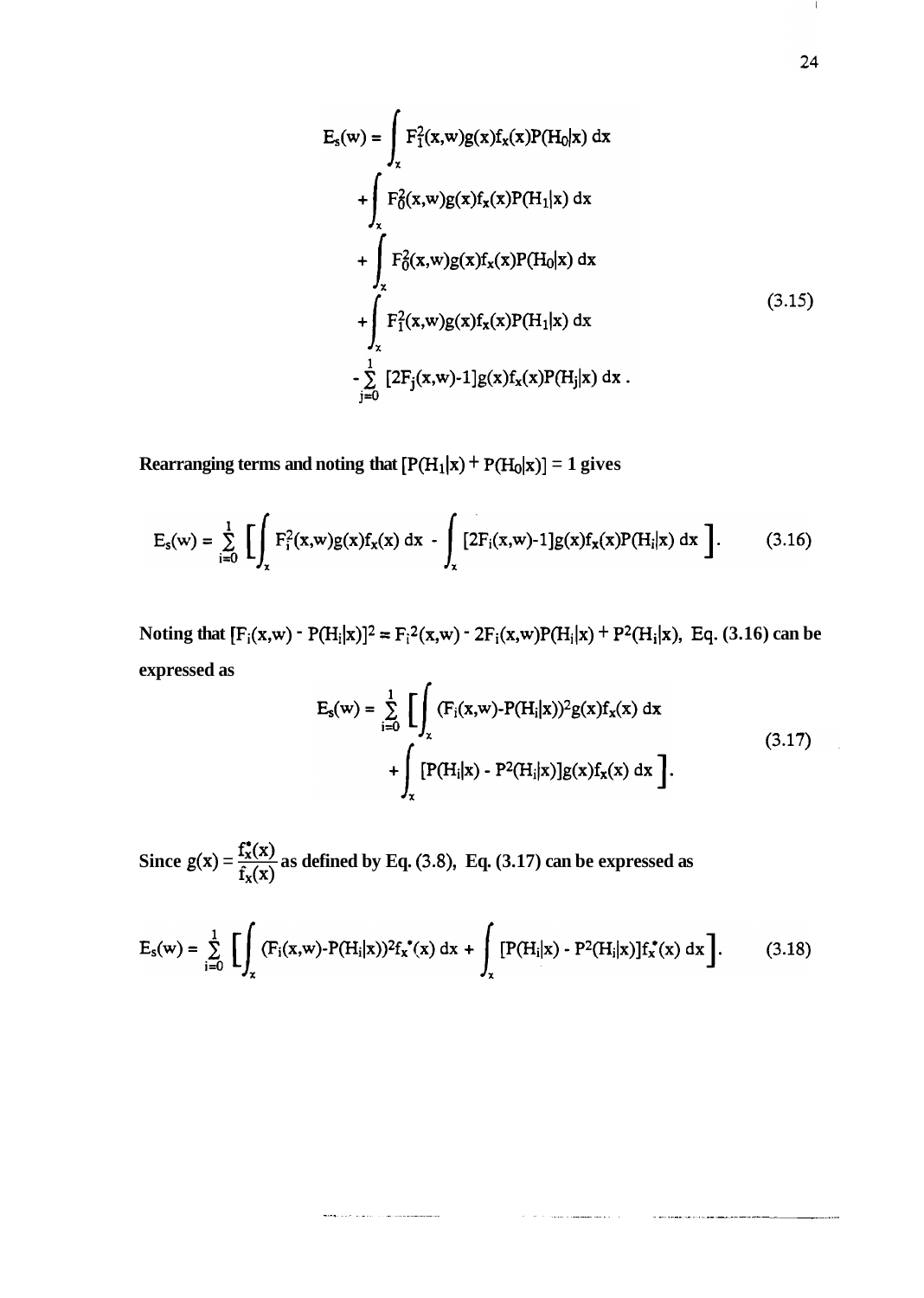Since the neural network, when trained using the backpropagation algorithm, is made to minimize the **error** function  $\hat{E}_s^n(w)$  with respect to w, it also attempts to minimize  $E_s(w)$ with respect to w with the given training set. Since the first term of Eq.  $(3.18)$  is the only term which is a function of w, clearly the network is forming a minimum mean squared error approximation to the a *posteriori* probabilities  $P(H_i|x)$ . Note also that this minimum mean squared error approximation is being computed as if the feature vectors x were drawn from  $f_x^*(x)$  rather than  $f_x(x)$ . Therefore the network is trained to recognize targets occurring with a probability  $P^*[H_1]$  rather than  $P[H_1]$  as desired.

It was mentioned in Section 3.2 that this method was very similar to importance sampling techniques used in conjunction with forming estimates of the bit error rate (BER) during the simulation of a digital communication system. The simulation being performed is of the standard Monte Carlo type. By employing IS techniques, the goal is to greatly reduce the simulation run time of the Monte Carlo simulation while achieving the same degree of accuracy in the estimate of the BER. This is done by biasing the input signal process to the system so as to artificially increase the BER. However, during the simulation this bias is removed from the estimate of the BER by weighting each error by a weighting function  $w(x) = \frac{f'_x(x)}{f_x(x)}$ , where  $f_x(x)$  represents the multi-dimensional p.d.f. of the input vector x associated with the biased input signal process and  $f_{x}(x)$  represents the p.d.f. of the unbiased input signal process. Clearly there is a direct analogy between the IS weighting function and the LRWF  $g(x)$ . In the case of the IS weighting function  $w(x)$  the input signal process is biased so as to increase the BER of the system being simulated and in the case of the LRWF the input signal process is biased so as to increase the probability of target occurrence. In both cases the end result is to decrease the amount of run time required by the **simulation/training** procedure. For an excellent review of IS the reader is referred to a recent text by Jeruchim, et. al. [2].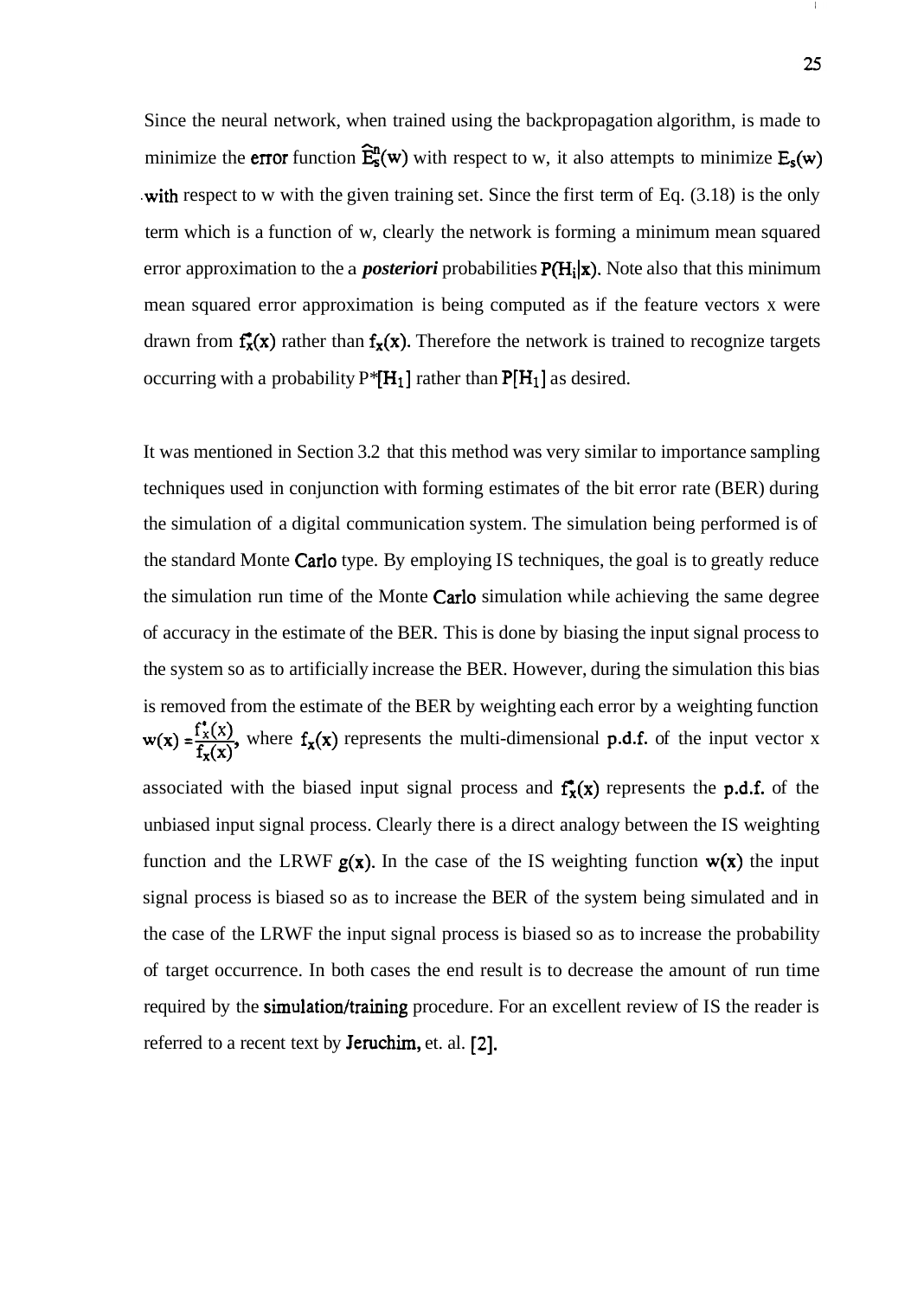#### **3.4** Modification of the Backpropagation Algorithm

Contained in this section is the derivation of a modified form of the backpropagation algorithm which includes the **LRWF.** Here it is shown that the only modification which needs to be made is to include the weighting function,  $g(x)$ , in the computation of the error terms associated with the final output layer of the neural network.

Consider a specific weighted error,  $E_p$ , due to the presentation of the input vector p as

$$
E_p = \frac{1}{2} \sum_{j} [Y_{pj} - F_{pj}^{N}(x_p, w)]^2 g(x_p), \qquad (3.19)
$$

where Y<sub>pj</sub> is the j<sup>th</sup> component of the desired output vector due to the presentation of input vector p. The output of node j of the output layer, which is the **Nth** layer, is denoted as  $F_{pj}^{N}(x_p,w)$ . The LRWF, evaluated at the present input vector, is defined by Eq. (3.8). The dependence of  $\mathbf{F}_{pj}^{N}$  on the present input vector  $\mathbf{x}_p$  and the weights, denoted by w, will be suppressed in the following notation.

The input to node j of the  $m<sup>th</sup>$  layer due to the presentation of input vector p is defined as

$$
net_{pj}^{m} = \sum_{i} w_{ji}^{m} F_{pi}^{m-1}, \qquad (3.20)
$$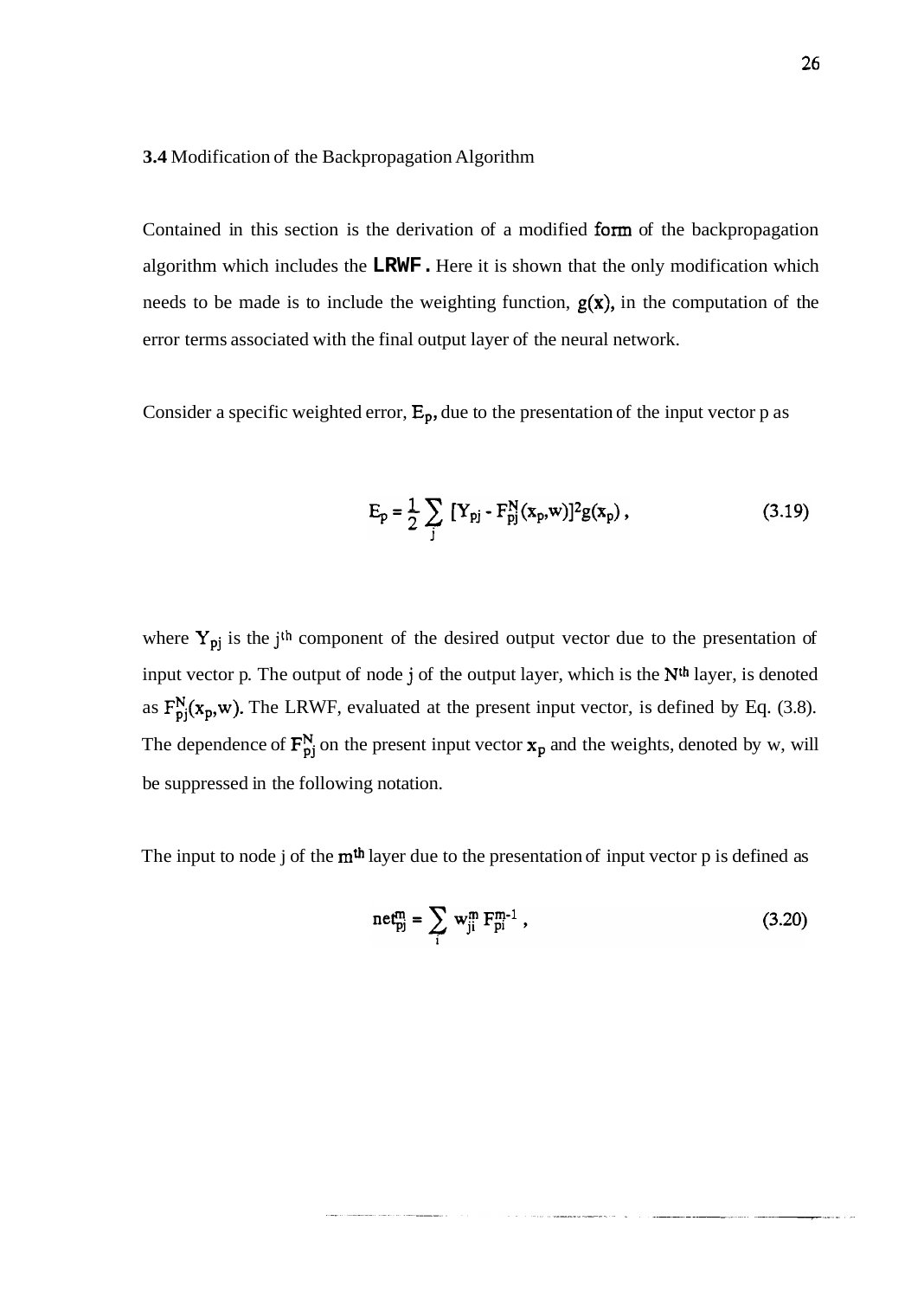$$
F_{pj}^m = f(\text{net}_{pj}^m), \qquad (3.21)
$$

where  $f(.)$  is a continuously differentiable, nondecreasing, nonlinear activation function such as a sigmoid.

The negative of the gradient vector components of the error  $E_p$  with respect to net<sup>p</sup> are given by

$$
\delta_{\rm pj}^{\rm m} = -\frac{\partial E_{\rm p}}{\partial \rm{net}_{\rm pj}^{\rm m}}\,. \tag{3.22}
$$

Applying the chain rule allows this **partial derivative** to be written as

$$
\delta_{pj}^{m} = -\frac{\partial E_p}{\partial net_{pj}^{m}} = -\frac{\partial E_p}{\partial F_{pj}^{m}} \frac{\partial F_{pj}^{m}}{\partial net_{pj}^{m}}.
$$
 (3.23)

The second factor can be easily computed from Eq. (3.21) as

$$
\frac{\partial F_{pj}^{m}}{\partial net_{pj}^{m}} = f'(net_{pj}^{m}),\tag{3.24}
$$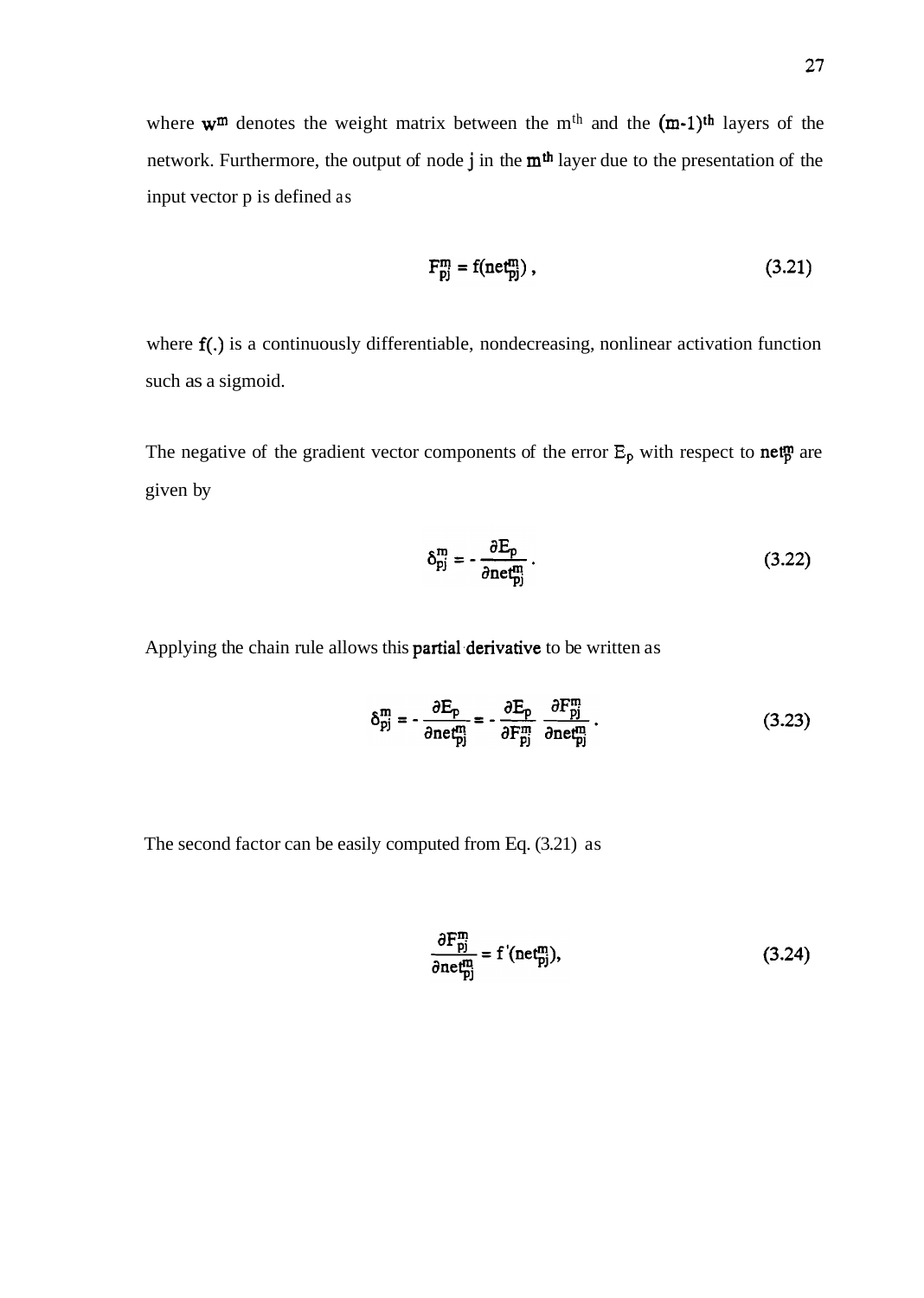which is simply the first derivative of the activation function evaluated at the present input to that particular node.

In order to compute the first term consider two cases. The first case is when the error signal is developed at the output layer N. This can be computed from Eq. **(3.19)** as

$$
\frac{\partial E_p}{\partial F_{pj}^N} = -[Y_{pj} - F_{pj}^N]g(x_p). \tag{3.25}
$$

Substituting Eqs. **(3.24)** and **(3.25)** into Eq. **(3.23)** yields

$$
\delta_{pj}^{N} = [Y_{pj} - F_{pj}^{N}] g(x_p) f'(net_{pj}^{N}).
$$
\n(3.26)

For the second case, when computing the error terms for some layer other than the output layer, the  $\delta_{pj}$ 's can be computed recursively from those associated with the output layer as

$$
\frac{\partial E_p}{\partial F_p^m} = \sum_{k} \left[ \frac{\partial E_p}{\partial n e_{pk}^{m+1}} \frac{\partial n e_{pk}^{m+1}}{\partial F_p^m} \right]
$$
  
\n
$$
= \sum_{k} \left[ \frac{\partial E_p}{\partial n e_{pk}^{m+1}} \frac{\partial}{\partial F_p^m} \sum_{i} w_{ki}^{m+1} F_{pi}^m \right]
$$
  
\n
$$
= \sum_{k} \frac{\partial E_p}{\partial n e_{pk}^{m+1}} w_{kj}^{m+1}
$$
  
\n
$$
= - \sum_{k} \delta_{pk}^{m+1} w_{kj}^{m+1} .
$$
 (3.27)

**Construction** 

Combining this result with Eq. **(3.24)** gives

the contract of the contract of the contract of the contract of the contract of the contract of the contract of the contract of the contract of the contract of the contract of the contract of the contract of the contract o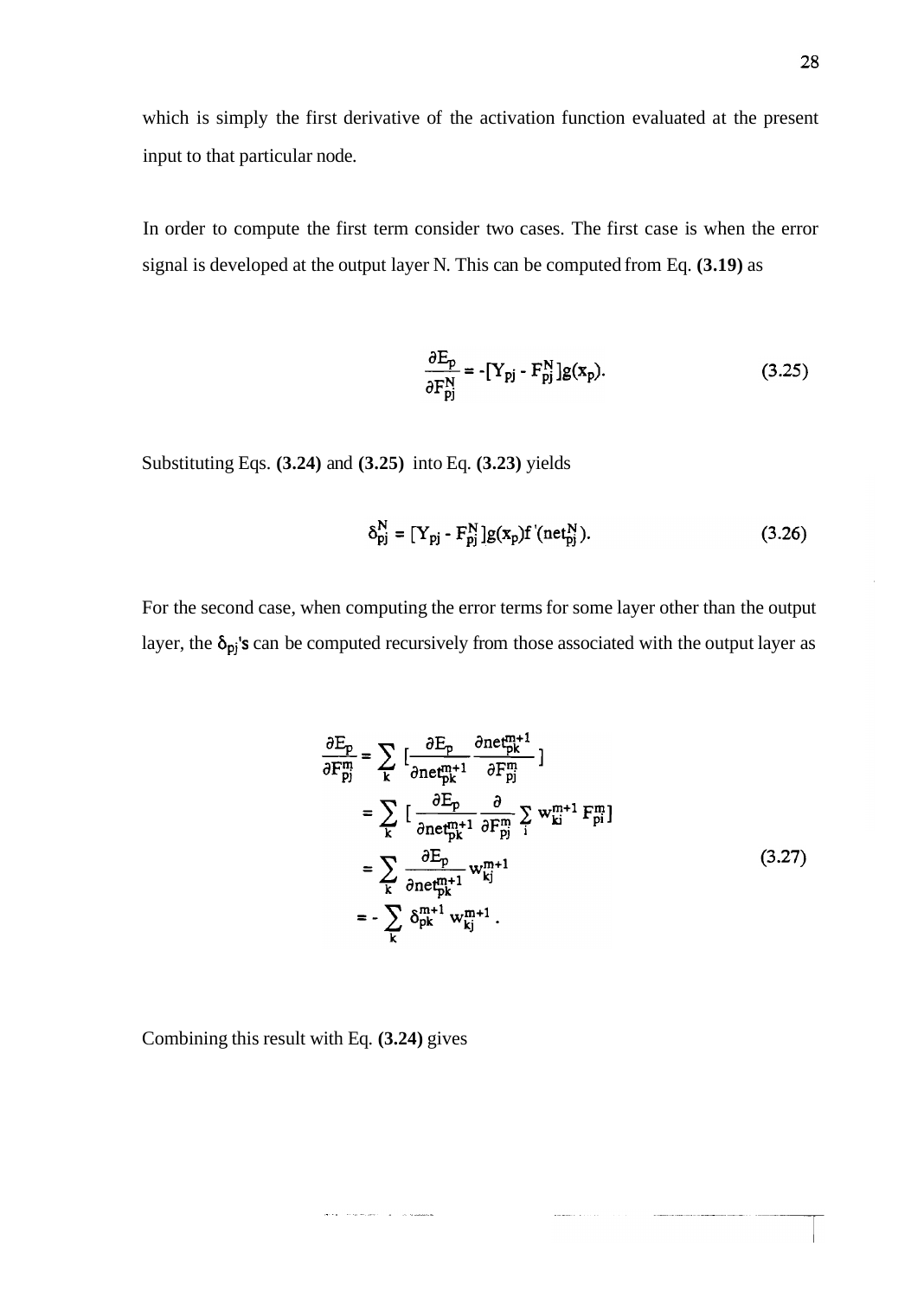$$
\delta_{pj}^{m} = f'(net_{pj}^{m}) \sum_{k} \delta_{pk}^{m+1} w_{kj}^{m+1}.
$$
 (3.28)

These results can be summarized in 3 equations. First an input vector,  $x_p$ , is propagated through the network until an output is computed for each of the output nodes of the output layer. These values are denoted as  $F_{pj}^N$ . Next, the error terms associated with the output layer are computed by Eq. (3.26). The error terms associated with each of the other m-1 layers of the network are computed by Eq. (3.28). Finally, the weights are updated as

$$
\Delta_{\rm p} \, \mathbf{w}_{\rm ij}^{\rm m} = \eta \, \delta_{\rm pj}^{\rm m} \, \mathbf{F}_{\rm pj}^{\rm m},\tag{3.29}
$$

where  $\eta$  represents the learning rate of the network. Usually  $\eta$  is chosen to be some nominal value such as 0.01.

From [I], it is seen that the only change to the backpropagation algorithm is the inclusion of the likelihood ratio weighting function in Eq. (3.26). All other steps of the algorithm remain the same.

#### 3.5 Evaluation of the Likelihood Ratio Weighting Function

The problem associated with directly evaluating the likelihood ratio weighting function given by Eq. (3.8) is that  $f_x(x|H_0)$  and  $f_x(x|H_1)$  must be known. If  $f_x(x|H_0)$  and  $f_x(x|H_1)$ were known, one could use a variety of parametric constant false alarm rate (CFAR) processing techniques. These techniques employ certain assumptions about the target and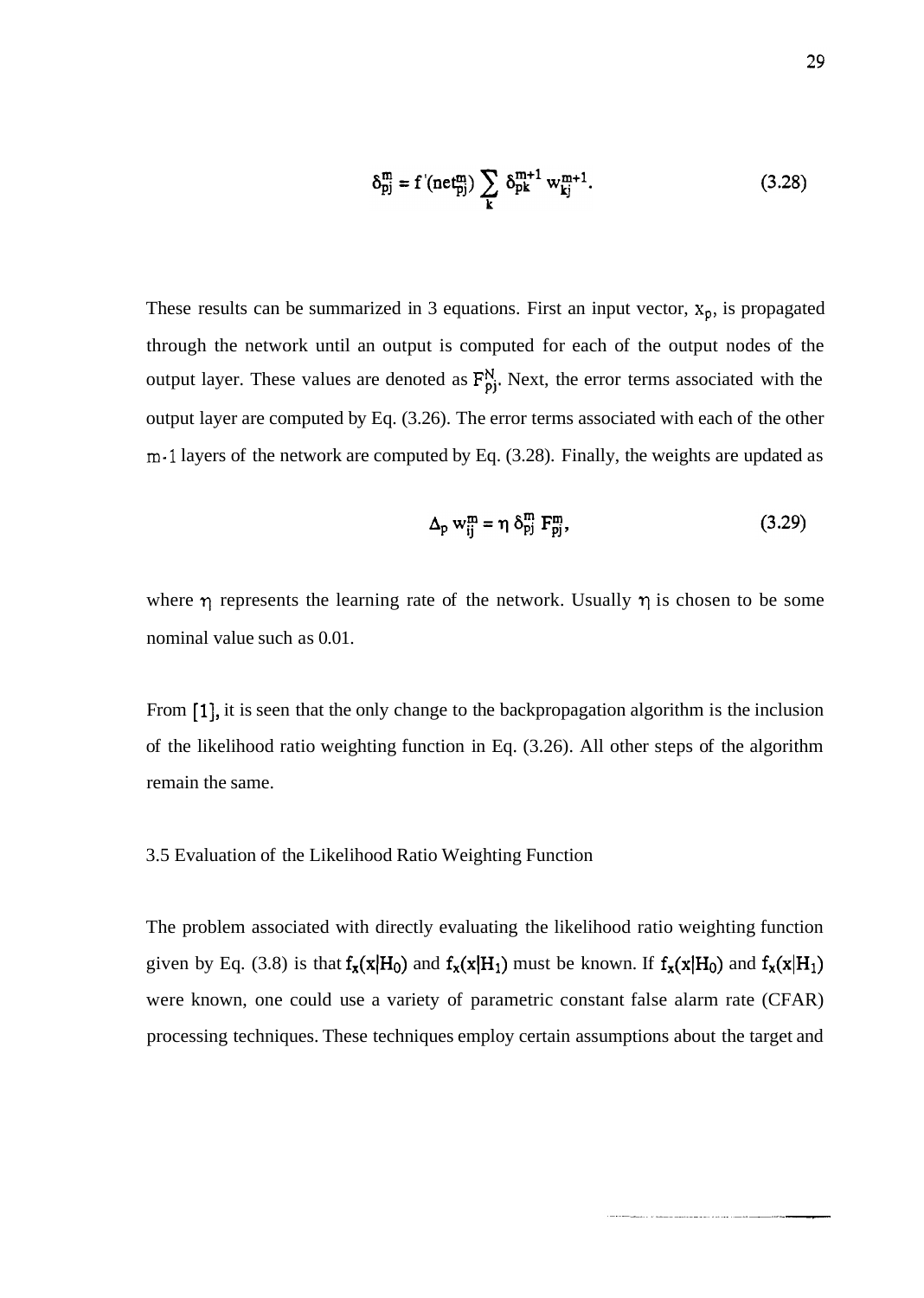clutter environment such as assuming that the p.d.f. of the return signal from clutter only can be modeled according to a Rayleigh, lognormal, or Weibull distribution[S]. Similarly, fluctuations in the target radar cross section (RCS) are often modeled according to one of the four Swerling fluctuating target models **[S].** However, in this case, the generalization capabilities of the neural network are used to form estimates to these unknown conditional probability density functions based on the training data sets. Therefore, for this method it would be desirable to construct a way of evaluating the LRWF which makes as little a *priori* assumptions on the conditional probability density functions as possible. That is, develop a non-parametric processing scheme.

In the remainder of this thesis, the problem is restricted to case depicted in Figure **3.2.** 



Figure **3.2** Illustration of target and clutter p.d.f. overlap.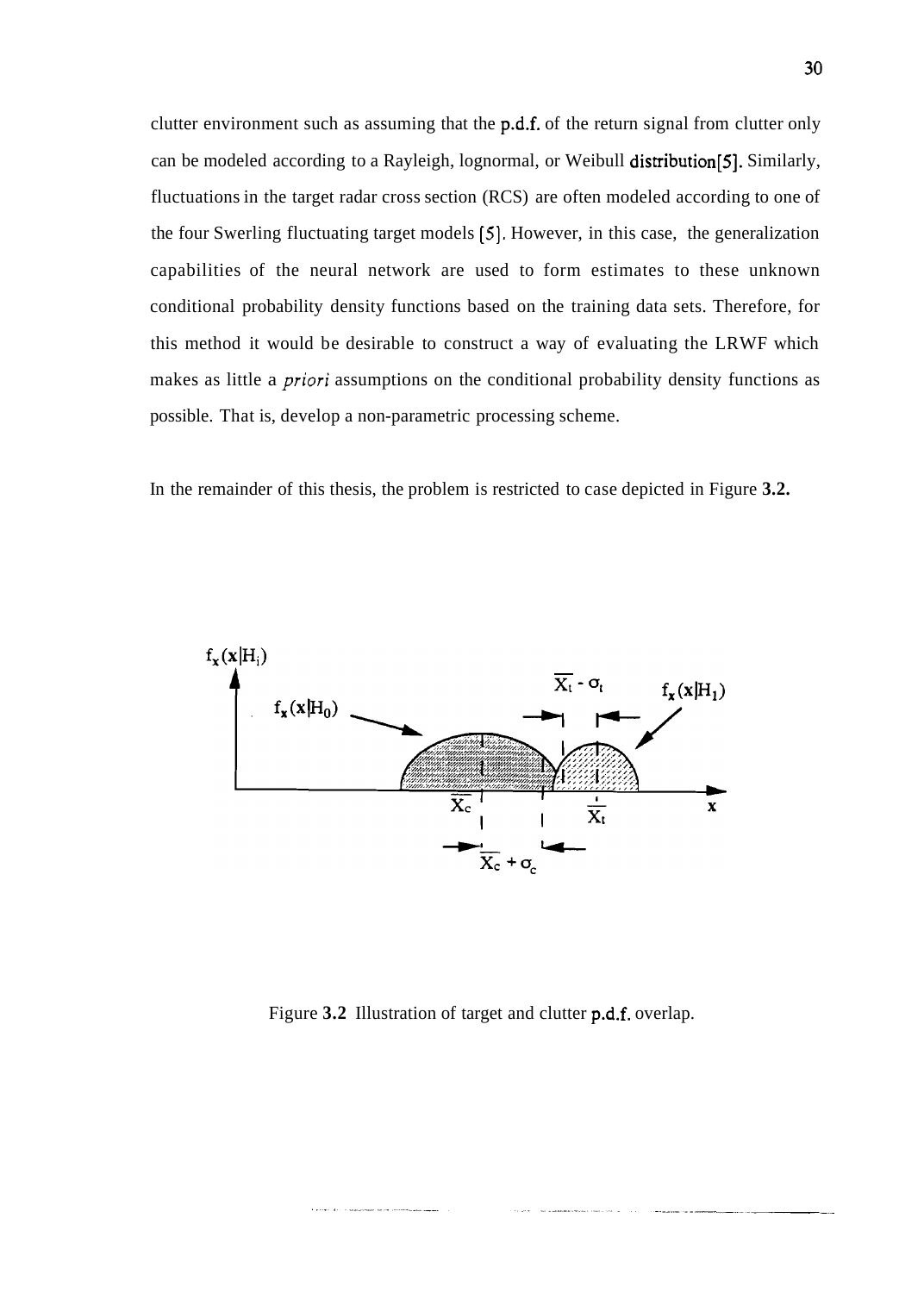In the scenario depicted in Figure 3.2,

$$
\overline{X_t} \cdot \sigma_t > \overline{X_c} + \sigma_c \,, \tag{3.30}
$$

where  $\overline{X}_1$  and  $\overline{X}_c$  represent the mean of the target distribution and the mean of the clutter distribution, respectively;  $\sigma_t^2$  and  $\sigma_{\epsilon}^2$  represent the target and the clutter distribution variance, respectively. It is assumed that the distributions are fairly well removed from one another as depicted above in Figure 3.2, such that Eq. (3.30) is true. This assumption is valid since this is the situation created by pulse integration techniques which are employed in most modern radar systems. Pulse integration techniques are based on the premise that the return signal from background clutter tends to be relatively uncorrelated pulse to pulse. By illuminating the target by many pulses and summing over these return signals the clutter response can be greatly reduced . With this assumption the evaluation of  $g(x)$  can be greatly simplified.

With Eq. (3.30) satisfied, the following can be stated.

$$
f_{\mathbf{x}}(\mathbf{x}|\mathbf{H}_1)|_{\mathbf{x} \in \text{Target Absent}} \sim 0
$$
 (3.31)

$$
f_{\mathbf{x}}(\mathbf{x}|H_0)\big|_{\mathbf{x} \in \text{Target Present}} \approx 0
$$
 (3.32)

This allows the weighting function to be written as

$$
g(x) = \begin{cases} P^*[\text{Hol}] & , \text{ given } x \in \text{Target Absent} \\ P^{\text{FU-1}} & , \text{ given } x \in \text{Target Present} \\ P[H_1] & , \text{ given } x \in \text{Target Present} \end{cases} \tag{3.34}
$$

-1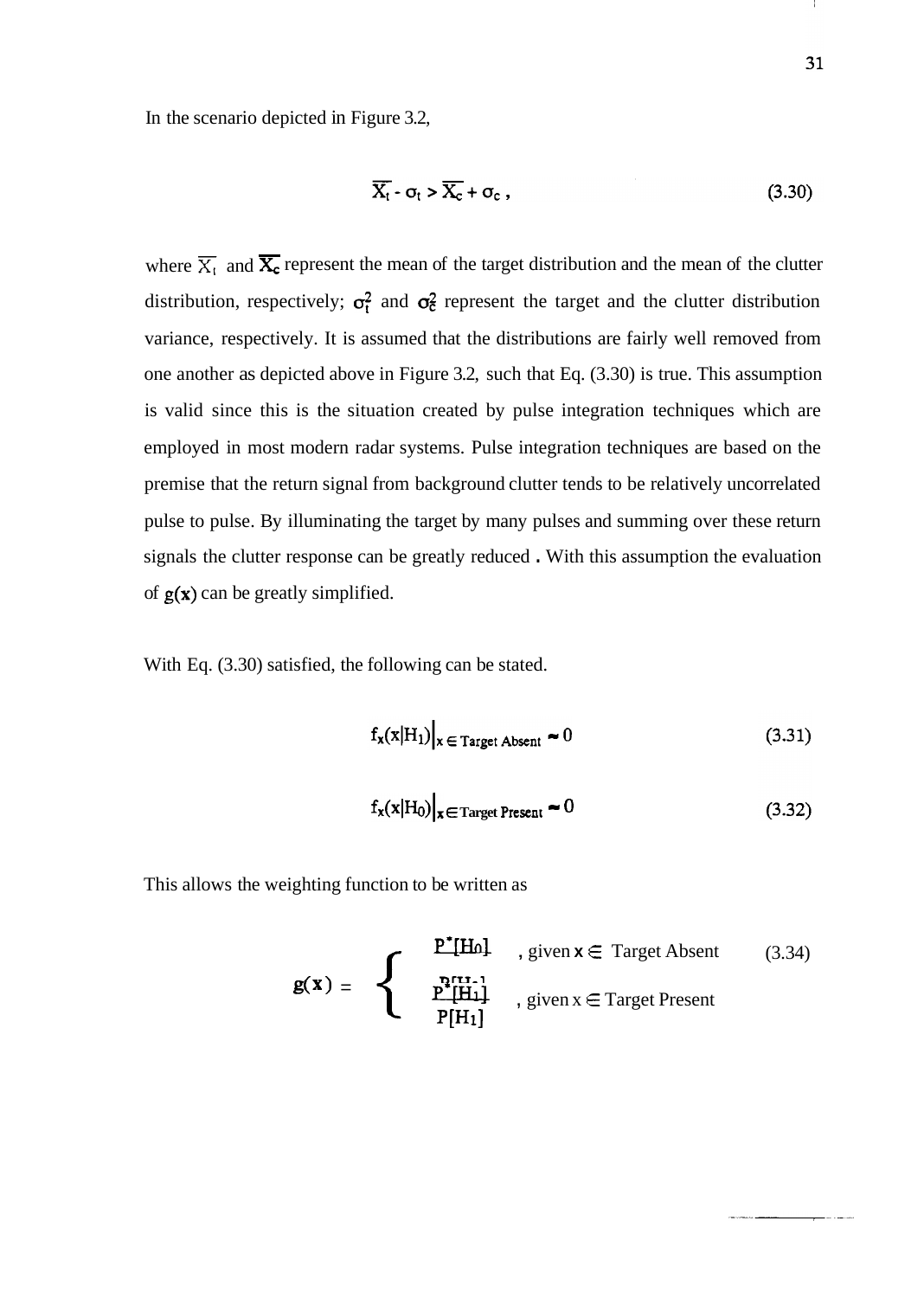This expression is used to evaluate the **LRWF** in all of the computer simulations presented in Chapter 4.

Therefore, the requirement of obtaining expressions for  $f_x(x|H_0)$  and  $f_x(x|H_1)$  has been reduced to requiring knowledge of the a *priori* probabilities  $P^{\text{a}}[H_0]$  and  $P^{\text{t}}[H_1]$ . From Eq. (3.34) it can be seen that as the probability of target occurrence,  $P^*[H_1]$ , tends to zero the function  $g(x)$  tends to

$$
\lim_{P^*[H_1] \to 0} g(x) = \n\begin{cases}\n\frac{1}{P[H_0]} & \text{given } x \to \text{Target Absent} \\
0 & \text{given } x \to \text{Target Present}\n\end{cases}\n\tag{3.35}
$$

From the above observation one would expect a degradation in mapping performance as the mapping ratio, defined by one would expect a degradation in<br>y<br>Mapping Ratio  $\blacksquare$   $\frac{P[H_1]}{P^{\bullet}[H_1]}$ 

$$
\text{Mapping Ratio} = \frac{P[H_1]}{P^{\bullet}[H_1]} \tag{3.36}
$$

tends towards infinity. This characteristic is depicted below in Figure 3.3. Note that the notation 'p\_0.XX' refers to the probability of target occurrance,  $P[H_1]$  equal to 0.XX.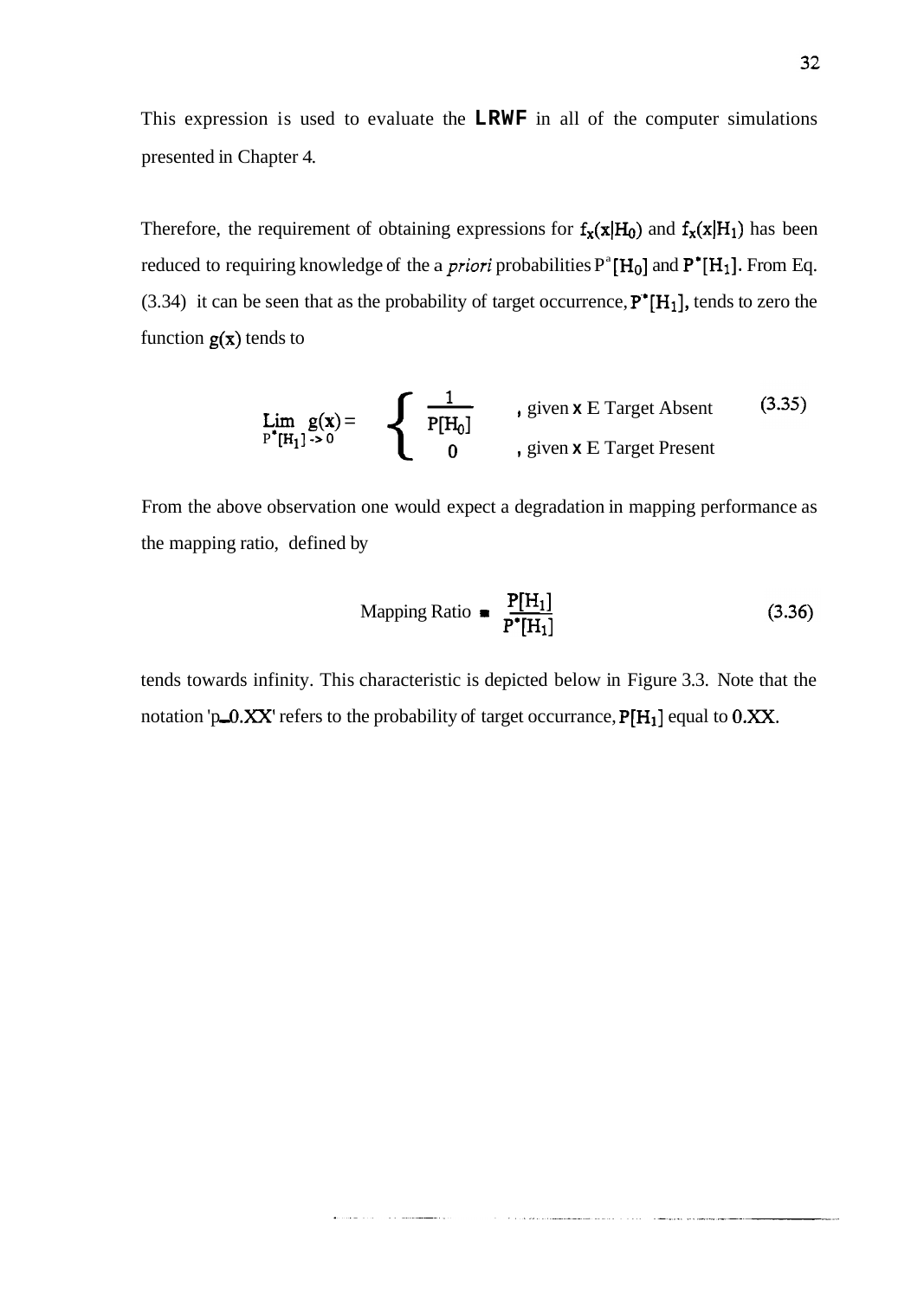

Figure 3.3 Mapping characteristic for several different training distributions.

From Figure 3.3, one would expect excellent performance for mapping ratios in the range of 1.0 to 5.0 due to the linear nature of the characteristic in this region. However, as the mapping ratio exceeds this range, the ability of this method to distinguish between adjacent mapping ratios becomes increasingly difficult. In the experimants presented in chapter 4, it was found that for a training distribution with  $P[H_1] = 0.248$ , proper mappings were achieved for mapping ratios as large as 31.0. Above this value, little control over the probability of detection or the false alarm rate was achieved.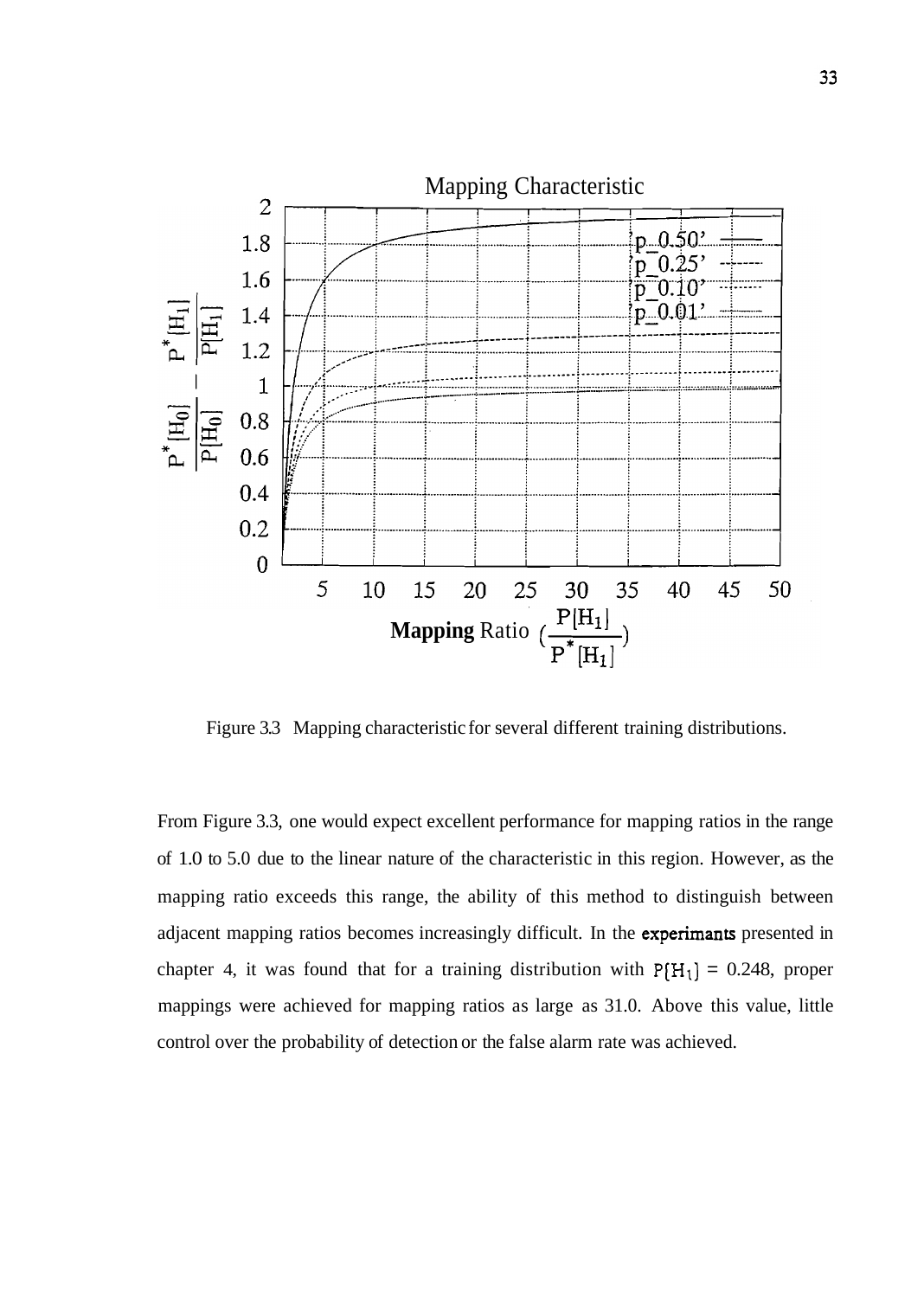Ideally, the decision threshold  $\theta$  would be determined in such a manner as to maintain a constant false alarm rate regardless of the clutter environment. Also, it would be desirable for  $\theta$  to be independent of the *a priori* probabilities  $P[H_0]$  and  $P[H_1]$ .

With the type of likelihood ratio test described in the overview, Section 3.2, these ideals are difficult if not impossible to achieve. In order to design a parametric type of CFAR processor as discussed in Section 2.2, the probability density function of the likelihood ratio itself would have to be known. If this were known one could develop a threshold according to **Eq.** (3.37) below.

$$
P_{fa} = \int_{a}^{\infty} f_{l|H_0}(z) dz
$$
 (3.37)

where,

 $f_{\parallel H_0}()$  = Conditional probability density function of the ratio  $P(H_1|x)$  with  $H_0$  in effect.  $P(H_0|x)$ 

$$
z = \frac{P(H_1|x)}{P(H_0|x)} = \frac{\text{Output of Node 1}}{\text{Output of Node 0}}.
$$

This would accomplish our first goal of maintaining a constant false alarm rate invariant to the clutter environment, assuming that the data set from which z is drawn adequately represents the statistics of the clutter process our CFAR processor encounters. However, from Bayes formula it is seen that **z** is a function of priors. This is illustrated by **Eq.**  (3.38).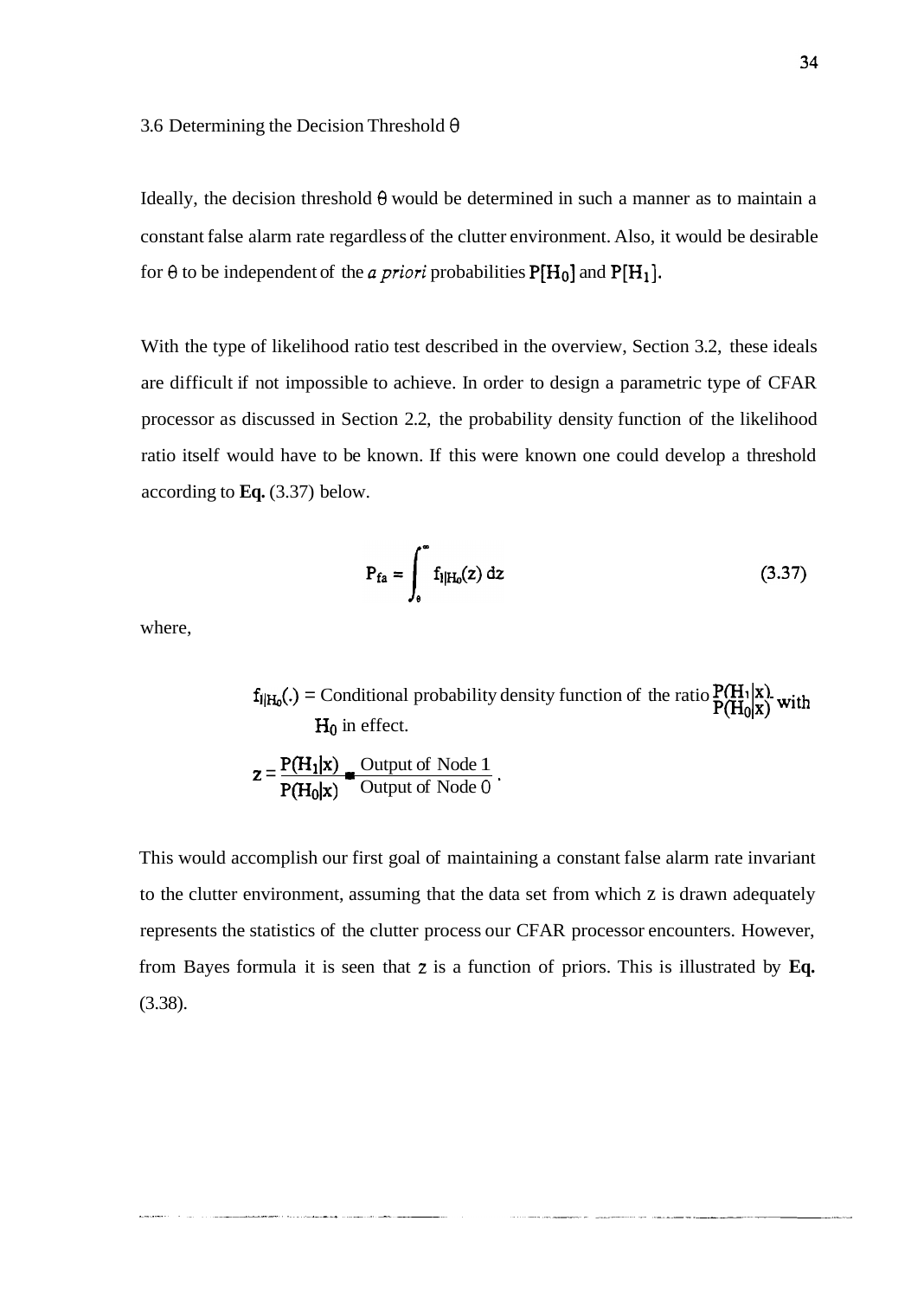$$
z = \frac{P(H_1|x)}{P(H_0|x)}
$$
  
=  $\frac{P(x|H_1|)P(H_1)}{P(x|H_0|)P(H_0)}$   
=  $\frac{f_{x|H_1}(x) dx P(H_1)}{f_{x|H_0}(x) dx P(H_0)}$   
=  $\frac{f_{x|H_1}(x) P(H_1)}{f_{x|H_0}(x) P(H_0)}$  (3.38)

Another disadvantage of developing a decision threshold,  $\theta$ , via Eq. (3.37) is that assumptions would have to be made concerning the statistics of the clutter environment in order to arrive at a tractable result for the p.d.f,  $f_{I|H_0}(.)$ . This directly conflicts with one of our stated advantages of the neural network technique. Namely, that no such assumptions are required regarding the clutter environment. However, the neural network technique would be expected to exhibit a more graceful decay in performance as compared to the cell averaging CFAR processor when it is operating in a clutter environment which does not represent the one assumed during its design.

From Eq. (3.38) it is straight forward to see that the actual problem faced is that of optimizing the threshold choice for a Bayes detector. From previously established theory [8], the risk or cost associated with performing a hypothesis test of  $H_0$  vs.  $H_1$  can be written as

$$
R(H) = \begin{cases} L_{00}P_{00} + L_{10}P_{10}, H = H_0 \text{ in effect} \\ L_{01}P_{01} + L_{11}P_{11}, H = H_1 \text{ in effect} \end{cases}
$$
(3.39)

where,

Pij = Probability of choosing hypothesis i when hypothesis **j** is in effect.

 $L_{ij}$  = Loss associated with choosing hypothesis i when hypothesis j is in effect.

 $\mathbf{I}$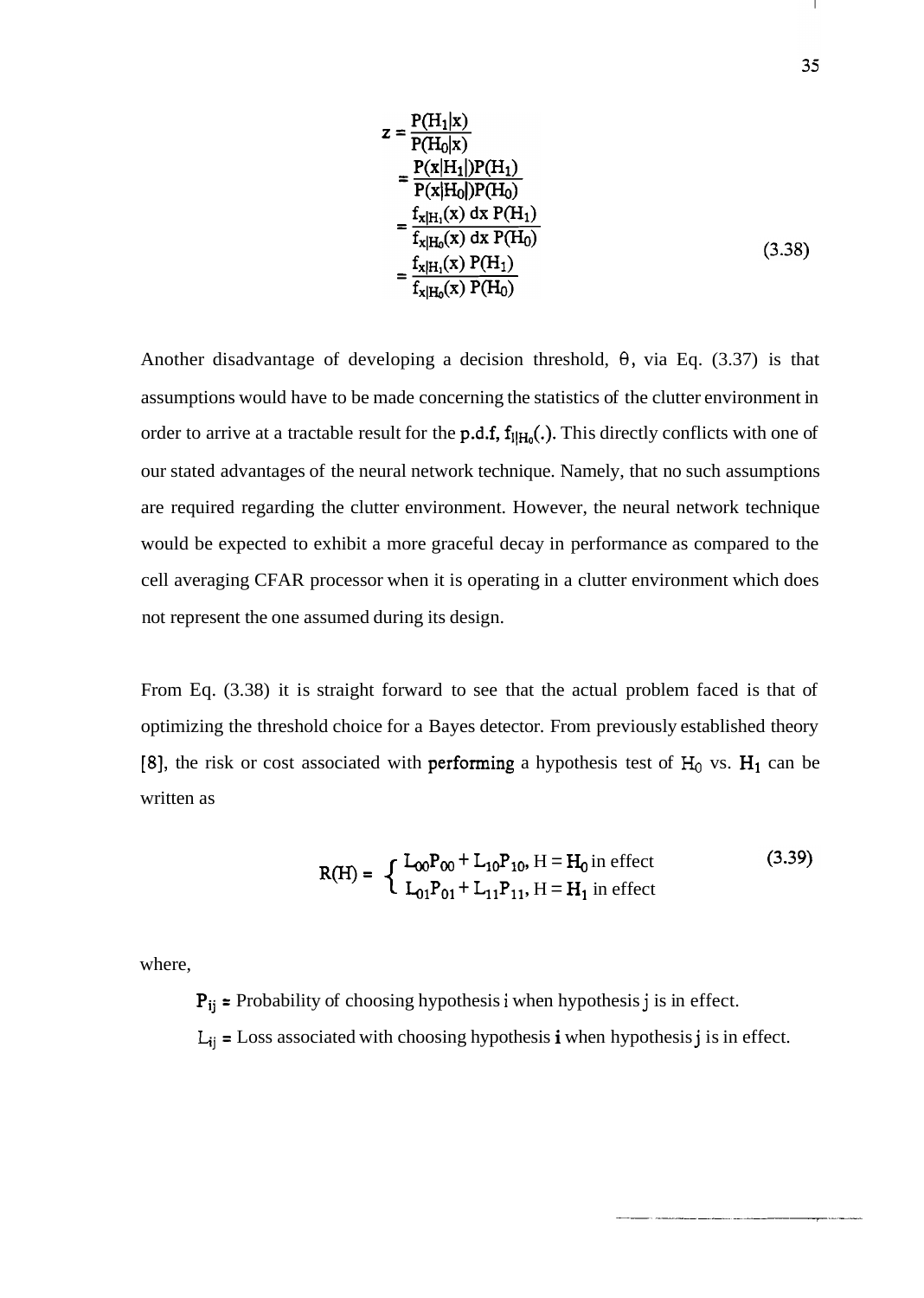Normally the loss function  $L_{ij}$  is set equal to zero for  $i = j$  since no loss is incurred for a correct decision.

Averaging the risk function presented by Eq. (3.39) over  $H = \{H_0, H_1\}$  and setting  $L_{ii} = 0$ yields the Bayes risk as

$$
E[R(H)] = R(p) = p_0 L_{10} P_{10} + p_1 L_{01} P_{01} \t\t(3.40)
$$

where  $p_i = P[H_i]$ .

The optimum choice of 8 which will minimize Eq. (3.40) is found by first noting the following relations.

$$
P_{10} = \prod f_{x|H_0}(x) dx = \text{Probability of False Alarm} \tag{3.41}
$$

$$
\mathbf{P}_{01} = 1 \cdot \text{Probabilityof Detection} = 1 \cdot \prod_{\mathbf{x} \mid \mathbf{H}_1(\mathbf{x})} d\mathbf{x} \tag{3.42}
$$

Gathering Eqs. (3.41) and (3.42) into Eq. (3.40) gives

$$
R(p) = p_1 L_{10} + \int_{0}^{\infty} [p_0 L_{10} f_{x|H_0}(x) - p_1 L_{01} f_{x|H_1}(x)] dx
$$
 (3.43)

Eq. (3.43) is minimized by including those measurement vectors x in the range 8 to  $\infty$ which reduce the Bayes risk,  $R(p)$ . This is done whenever the integrand of Eq. (3.43) is negative. Hence the test becomes choosing those vectors such that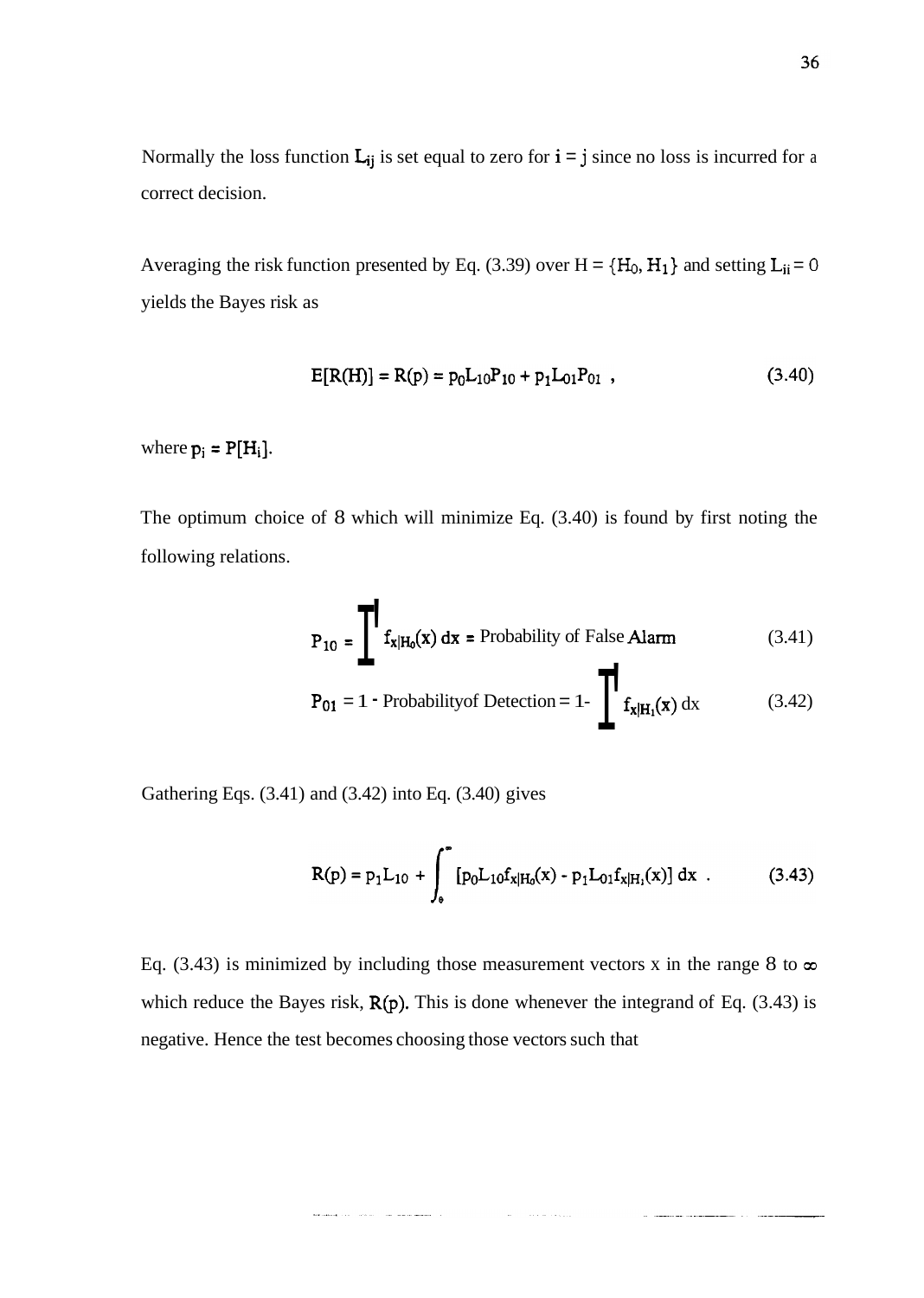$$
\left\{ \ x : \frac{f_{x|H_1}(x) \ P[H_1]}{f_{x|H_0}(x) \ P[H_0]} > \frac{L_{10}}{L_{01}} \right\} \ . \tag{3.44}
$$

As with this and most other problems it is difficult to assign numerical values to  $L_{01}$  and L<sub>10</sub>. Opting for the frequent assumption of  $L_{01} = L_{10} = 1$  gives a decision threshold  $\theta = 1$ .

#### **3.7** Data Sets Used In Simulations

In this section, the data sets used to model the return signal from a range-only millimeter wave **(MMW)** radar operating in a heavy clutter environment are described. The specific scenario being modeled is that of a lock-on-after-launch (LOAL) air-to-surface missile employing the MMW radar to provide high resolution target discrimination for the task of stationary target identification (STI) *[6].* Our STI model is a simple two-class problem in which the objective is to determine which range cells within the **maximum** unambiguous range of the radar contain target returns.

The operating frequency of the radar was chosen to be 35 **GHz** due to the increased attention to this portion of the electromagnetic spectrum in air-to-surface applications. This attention is due to the favorable characteristics of the MMW frequency band such as smaller antenna beam-width and higher gain as compared to microwave frequencies, high resolution in range and Doppler, reduced electronic countermeasures **(ECM)**  vulnerability, and a reduction in multipath and ground clutter at low elevation angles *[6].*  The pulse repetition frequency (PRF) of the radar was chosen as 30 kHz in order to set the maximum unambiguous range of the radar to be equal to 5 **km.** The radar waveform itself was chosen as a coherent pulse train with the pulse bandwidth of the radar set equal to 30 MHz. The pulse bandwidth of the radar was chosen so as to enable the radar to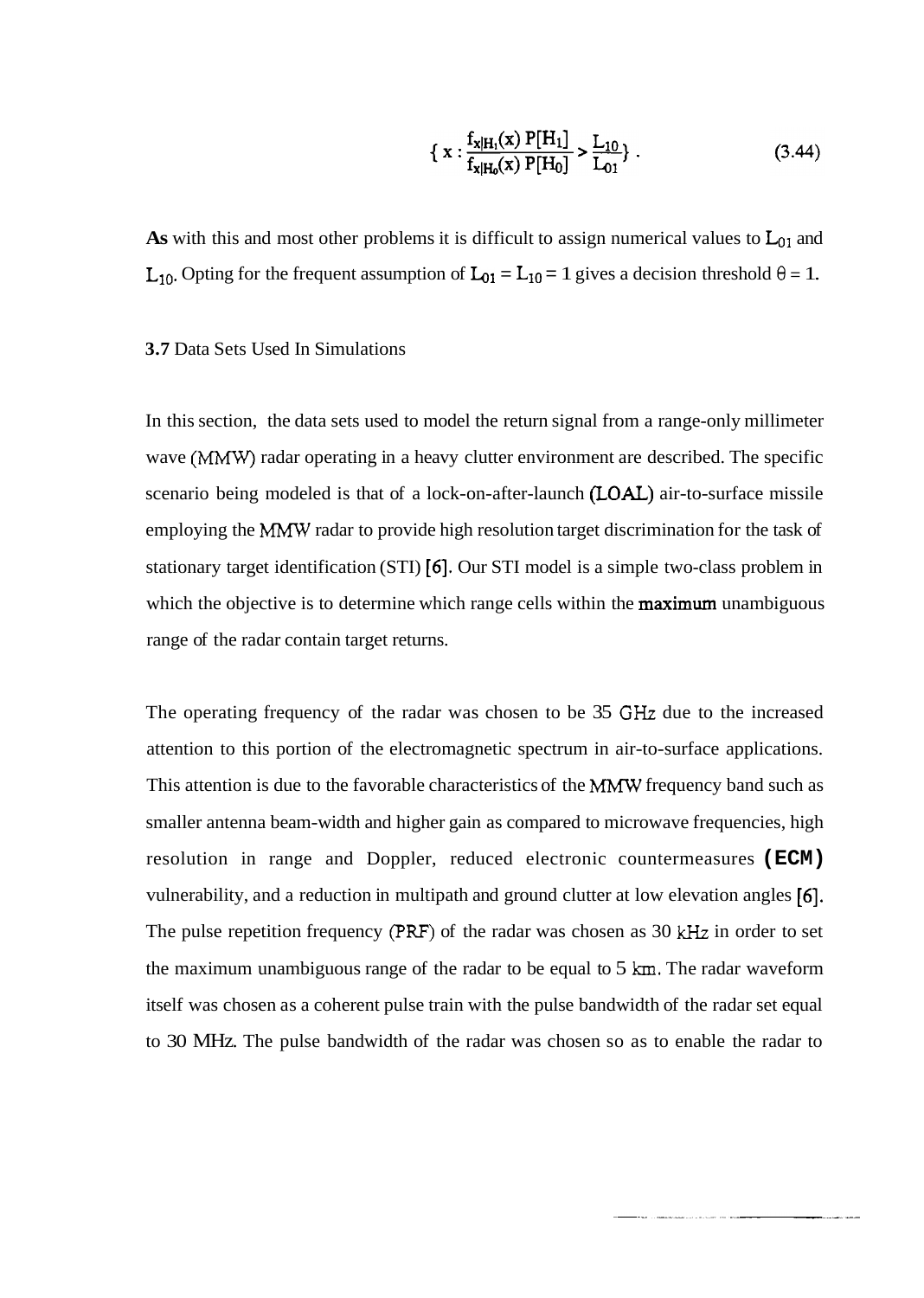resolve individual point scatterers separated by distances as small as 5 meters. For simulation purposes, these specifications **fix** the size of the array which represents the range returns for a single radar pulse to be **2000** elements. Therefore, each element of this array represents a single range cell with each cell being **2.5** meters in length. Recall that in this application it is assumed that the targets are stationary and as such exhibit zero Doppler shift in the return signal. Also, it is assumed that the Doppler shift in the return signal caused by the motion of the **platform** upon which the radar is mounted has been negated. Hence, every element of our array will be a random variable,  $r \in \mathfrak{R}$ , drawn from a probability distribution representing the retum signal from clutter only or target only.

The terrain which the MMW seeker is traversing is assumed to be that of a heavily forested region containing deciduous trees during summer. As such, the region illuminated by the radar is assumed to consist of a large number of equally sized point scatterers. In accordance with the results of classical radar analysis, the amplitude statistics of the return signal from **clutter** only are assumed to be Rayleigh distributed. Though this is the classical model used at microwave frequencies, it should be used with caution in the MMW band. Due to the shorter wavelengths of the MMW band, individual point scatterers sometimes appear to have a larger radar cross section (RCS). This manifests itself as a longer "tail" in the clutter p.d.f leading to the assumption of a lognormal p.d.f. for the higher frequency portion of the MMW band. However, for our radar operating in the lower frequency portion of the MMW band, **35 GHz,** modeling the clutter p.d.f. according to a Rayleigh distribution is still a valid assumption since data gathered at this frequency and presented in [4] appears to be closely approximated by a Rayleigh distribution.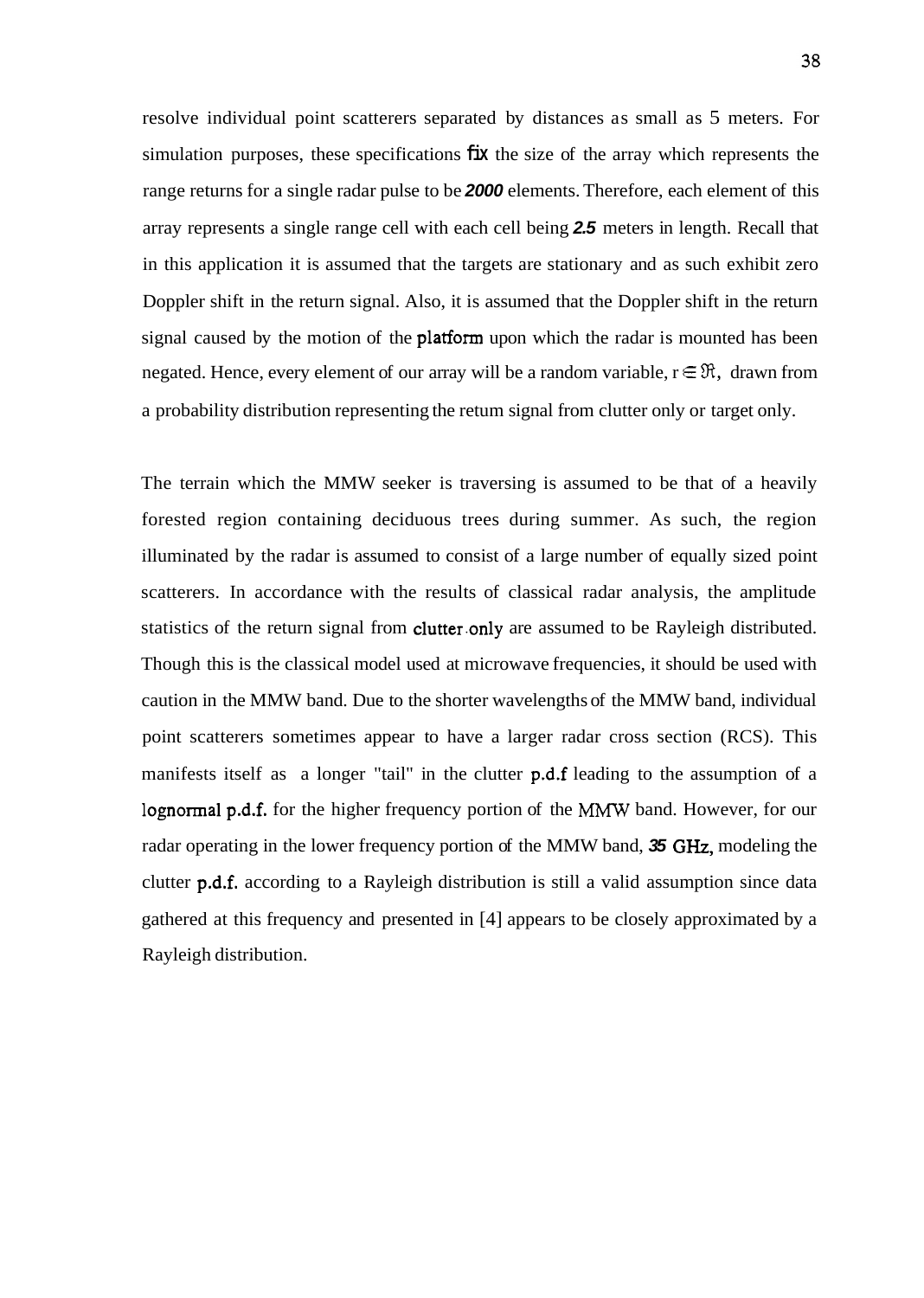The Marcum and Swerling models have been widely used for modeling fluctuating targets. However, due to the shorter wavelengths of the MMW band, the target RCS will be very sensitive to the viewing aspect angle of the radar. This will cause the target RCS to fluctuate rapidly with time. Due to this sensitivity to the viewing aspect angle, the Marcum and Swerling models are usually inadequate for the MMW band. Experimental results in the MMW band indicate that ground vehicles exhibit a lognormal probability distribution of RCS values when all viewing aspect angles are considered [4][6]. Therefore, we chose to model the cell-to-cell amplitude statistics of the return signal from target only according to a lognormal probability distribution.

The occurrence of targets in range were modeled using a marked point process **[9].** At every occurrence of a target, a group of four random variables drawn from a lognormal distribution were inserted into the array representing the return signal. Therefore, the array representing the return signal consists of Rayleigh distributed random variables which represent the return signal from clutter only and groups of random variables drawn from a lognormal distribution which represent the return signal from target only. Since the target return is assumed to be dominant in the presence of clutter, no intermixing of the target and clutter returns within an individual range cell was done. Adding the clutter return to the target return within an individual range cell would complicate the analysis while adding little accuracy to the return signal model.

A portion of the return signal array at different points in its construction is shown below. Note that the targets were modeled to occur at a  $P[H_1] = 0.248$  rate with a mean value of **10.0** and a variance of **25.25.** The background clutter process was modeled with a mean value of **4.4** and a variance of **5.50.** These values give a SCR of **5.0 (6.98** dB).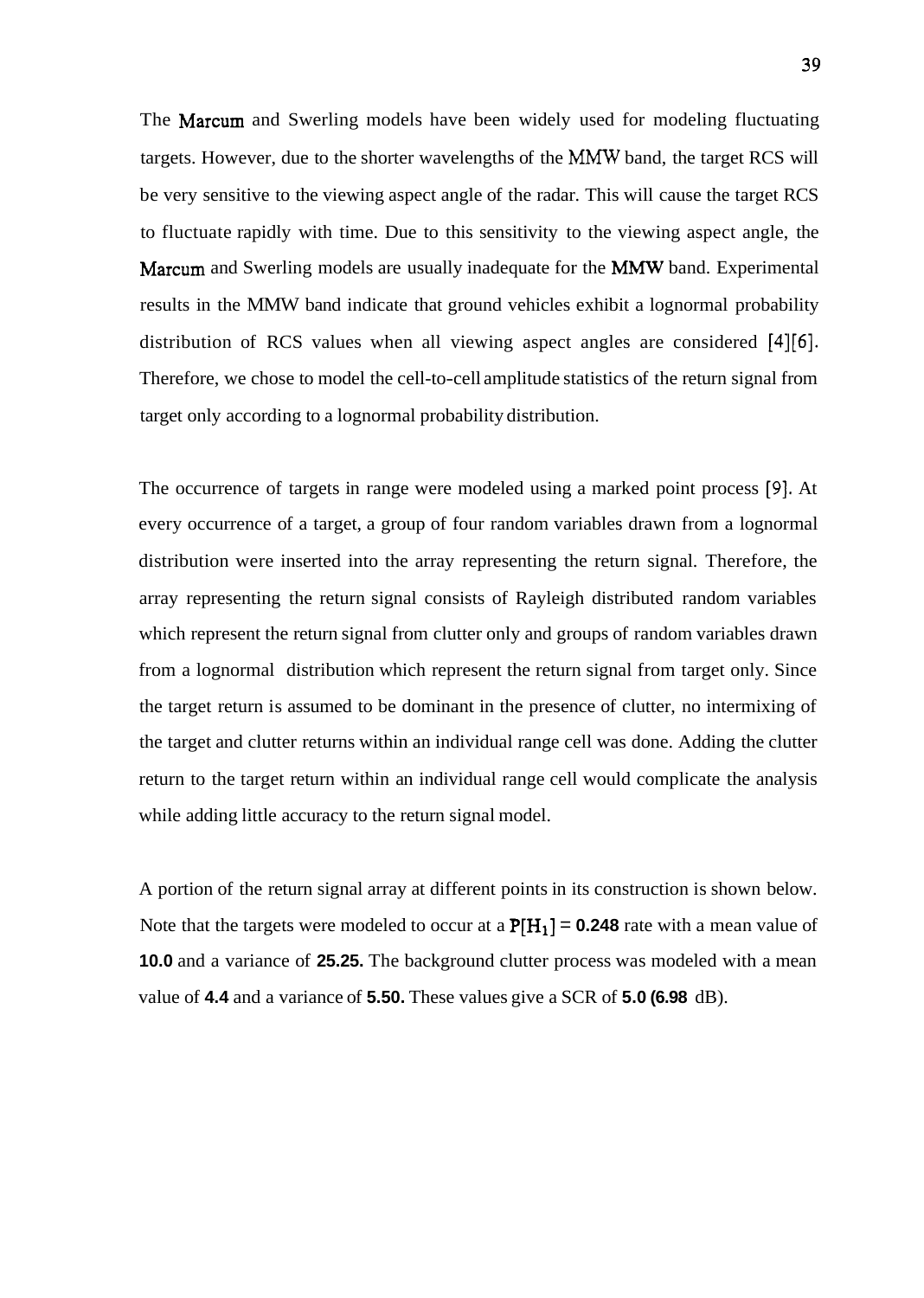

Figure 3.4 Target only return signal.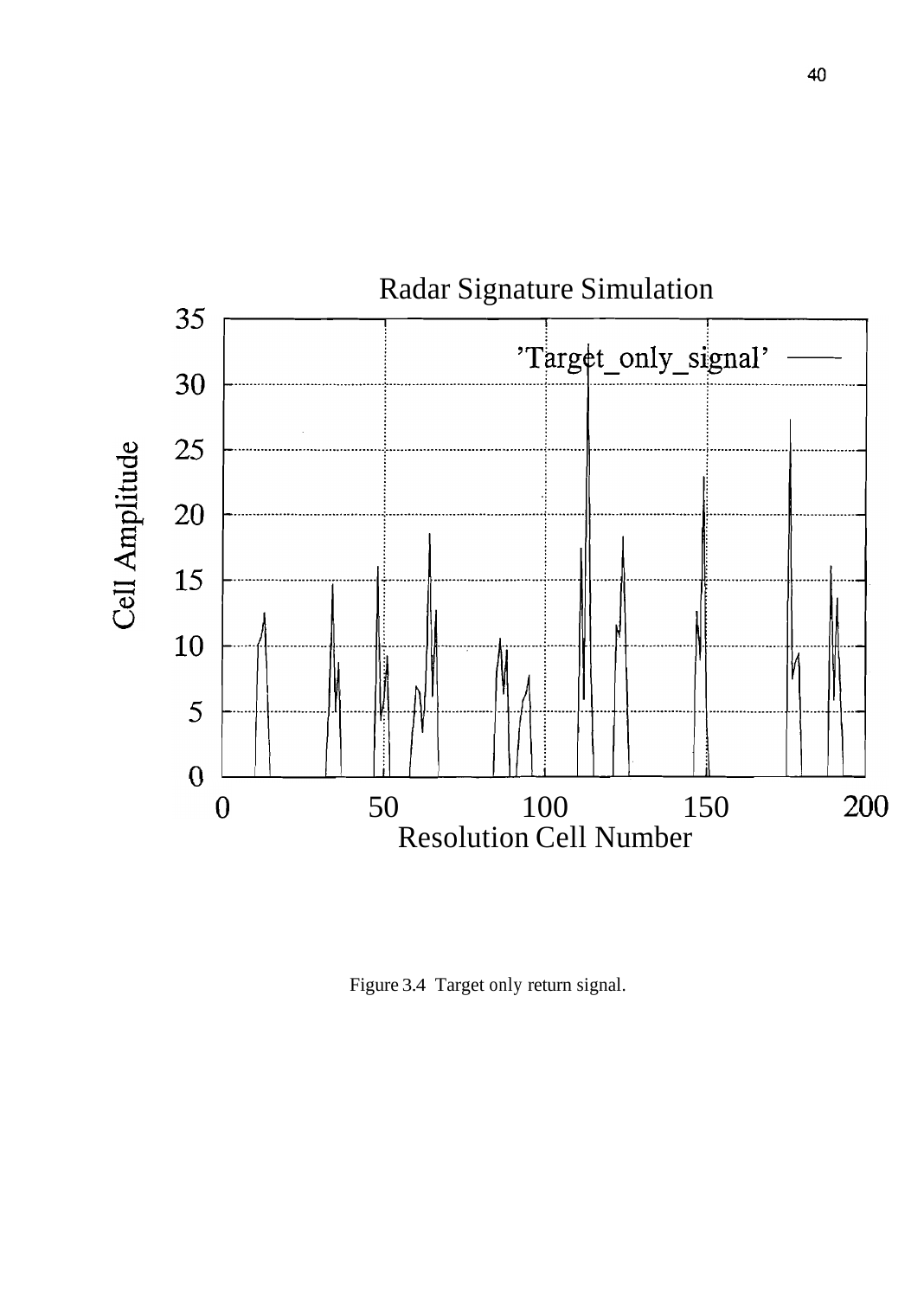

Figure 3.5 Clutter only return signal.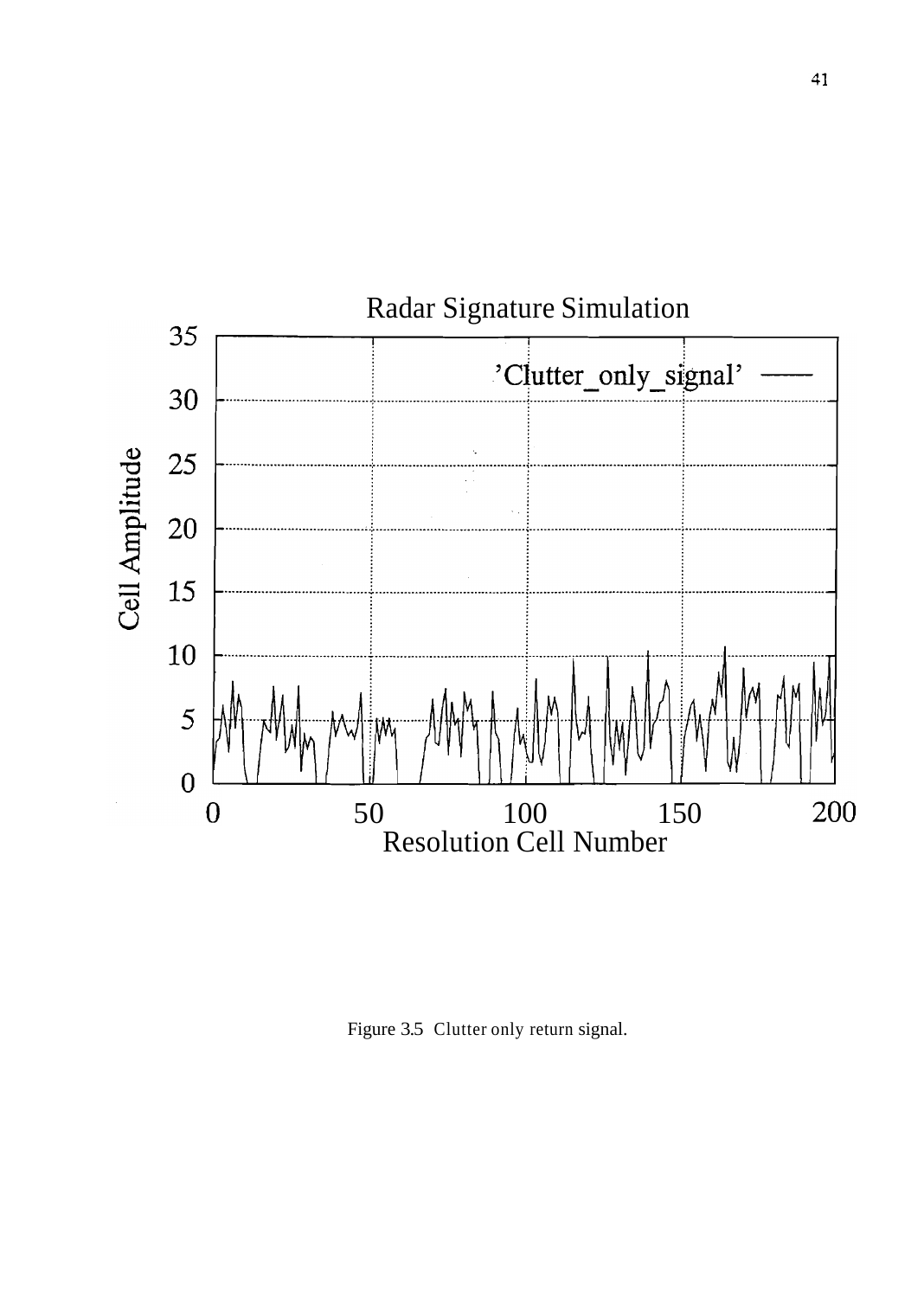

Figure 3.6 Target plus clurrer return signal.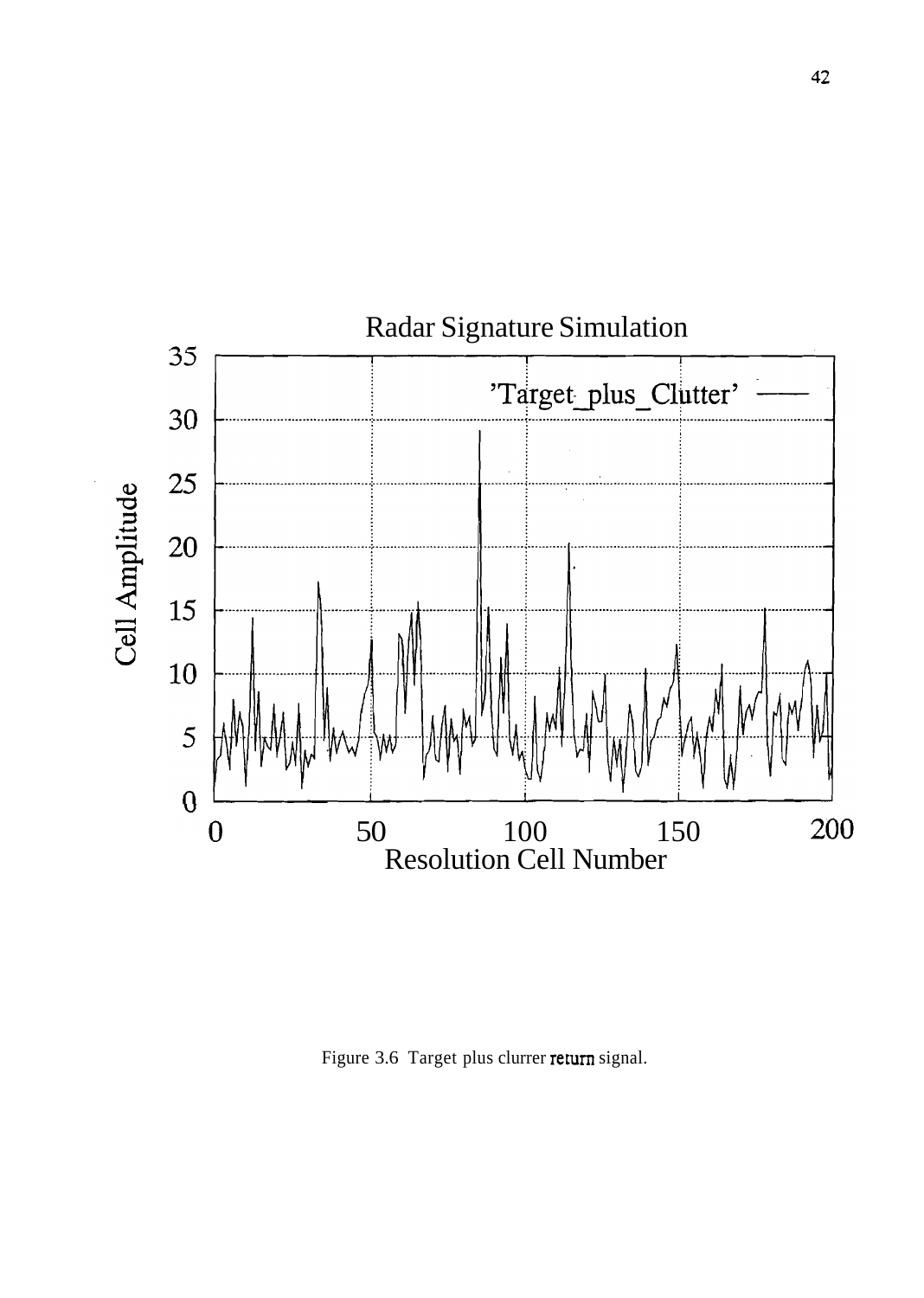Therefore, the complete data vector can be expressed as

$$
Y_k = (x_k, U_k), \tag{3.45}
$$

where,

$$
U_k = (U_k^0, U_k^1) = \text{Desired Output Vector} = \left\{ \begin{array}{c} (0,1) \text{Target Present} \\ (1,0) \text{Target Absent} \end{array} \right.
$$

 $\mathbf{x}_{k}$ [U<sub>k</sub> = (0,1)] = Sample vector the components of which were drawn from a lognormal distribution.

 $\mathbf{x}_k[[U_k = (1,0)] =$  Sample vector the components of which were drawn from a Rayleigh distribution.

Sample vectors were formed from this data set by including the range sample immediately before and after'the present range sample. Thus, each sample vector,  $x_k$ , was formed as

$$
x_k = \{ s_{k-1}, s_k, s_{k+1} \},
$$
 (3.46)

where  $x_k$  represents the  $k<sup>th</sup>$  sample vector drawn from the ensemble of all input data vectors,  $\chi$ , and  $s_k$  represents the  $k<sup>th</sup>$  range sample which is a random variable drawn either from a Rayliegh distribution, representing the return signal from clutter only, or a lognormal distribution which represents the return signal from target only.

As discussed before, the desired output vector which the neural network trains towards is denoted as  $U_k = \{U_k^0, U_k^1\}$  where  $U_k^0$  equals 1 when the target is absent, 0 otherwise, and  $U_k^1$  equals 1 when a target is present, and 0 otherwise. This fixes the number of output nodes of the neural network to be equal to two. The training data set was formed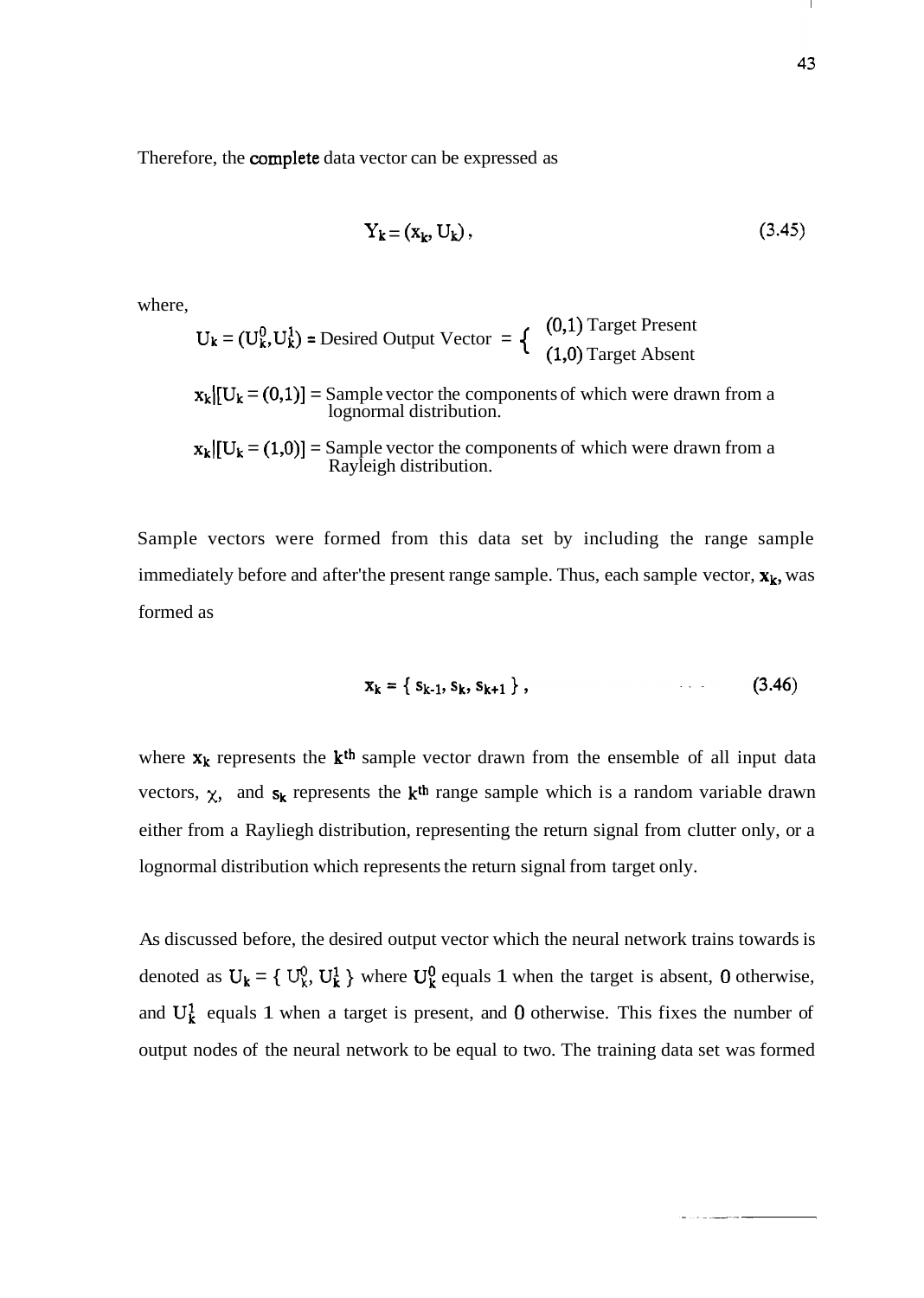**by employing a majority voting scheme imposed on the range samples making up a**  sample vector  $x_k$ . If the majority of the range samples,  $s_k$ , making up some particular sample vector,  $\mathbf{x}_k$ , belong to the class associated with a target present, then  $U_k = \{0,1\}$ . Otherwise,  $U_k = \{1,0\}$ , signifying that a target is absent.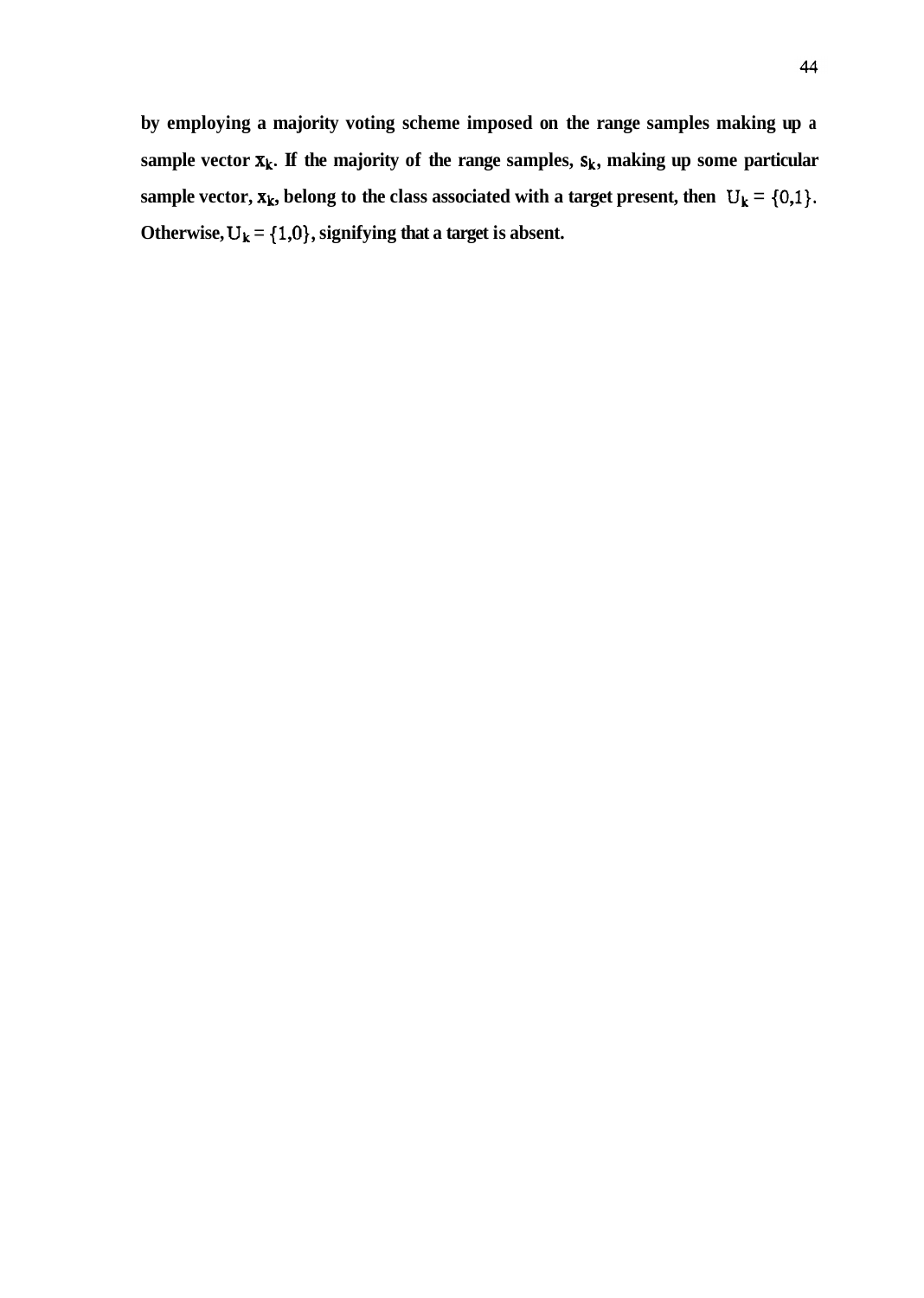# CHAPTER 4

## RESULTS

#### 4.1 Introduction

This chapter begins with Section 4.2 entitled, "Computer Simulations," which discusses the computer simulations used to illustrate the performance of the LRWF as well as the overall performance of the neural network to correctly detect targets embedded in the background clutter process. Presented in Section 4.3, "Performance Testing of the LRWF," are the results used to illustrate the success of the LRWF to force the neural network to detect targets occurring with probability  $P^{\bullet}[H_1]$ , probability of target occurrence associated with the testing data set, rather than  $P[H_1]$ , which is the probability of target occurrence associated with the training data set. Lastly, Section 4.4, "Network Performance in a Varying SCR Environment," contains simulation results used to illustrate the performance of the neural network trained with and without the LRWF to detect targets embedded in a varying SCR environment.

# 4.2 Computer Simulations

The data sets used for training and testing of the neural network were constructed according to the descriptions given in Section 3.7. Accordingly, the clutter only signal was modeled as a sequence of independent random variables drawn from a Rayleigh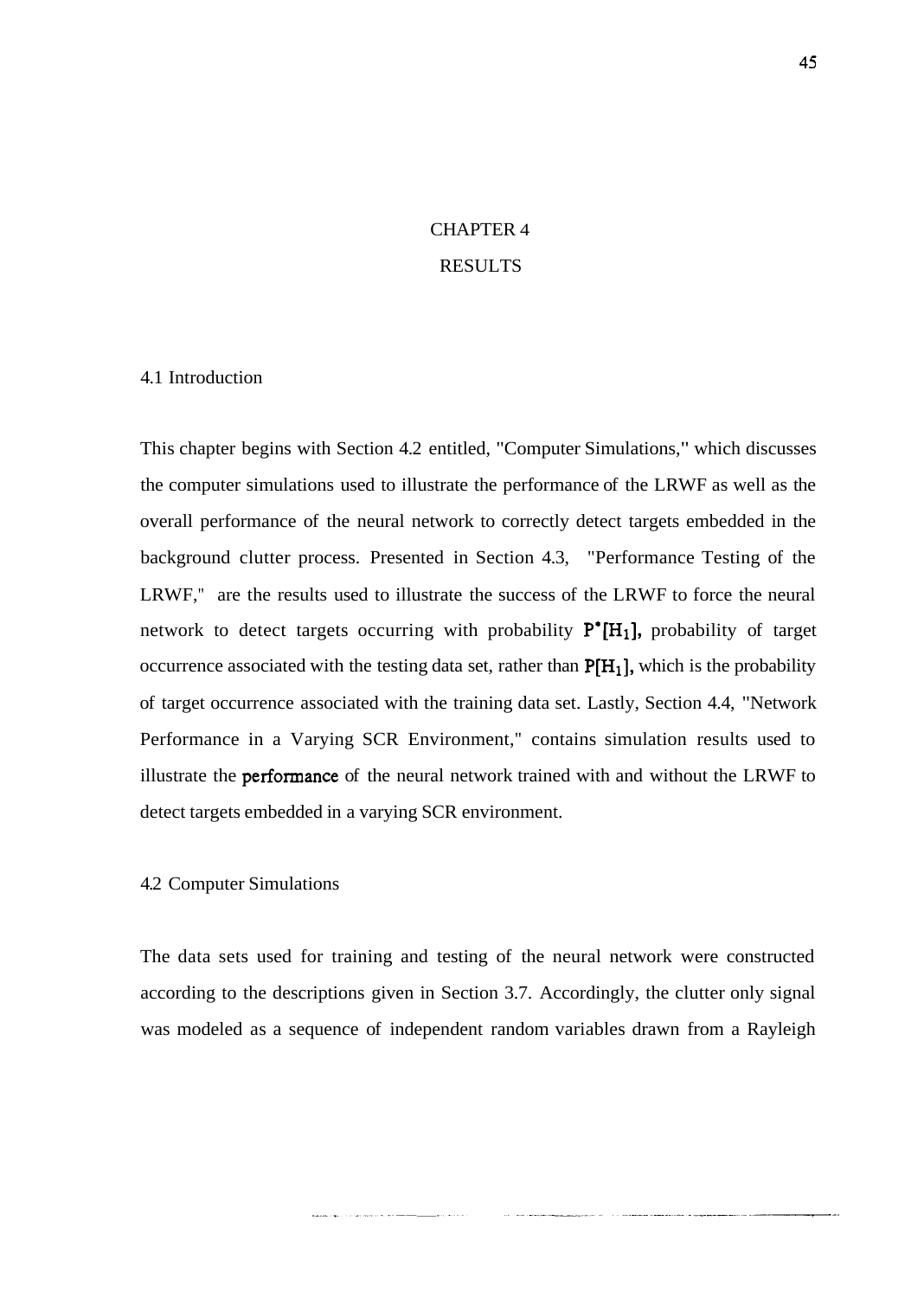distribution with a variance of 5.50. Likewise, the target only signal was modeled as a sequence of independent random variables drawn from a log-normal distribution with a mean value of 10.0 and a variance of 25.0.

The training of the neural network was **carried** out using the backpropagation algorithm modified as discussed in Section 3.2. Training was continued until the mean square error (MSE) between the desired and the actual outputs decreased to some sufficiently low value. Testing was done by fixing the weights of the neural network and using the network to classify similarly modeled data, similar in terms of the PDFs used to represent the target only signal and the clutter only signal. Classification of the individual feature vectors,  $x_i$ , was done by allowing the feature vector  $x_i$  to propagate through the network until an output is developed at the two nodes of the final output layer. **As** previously shown in Section 3.2, the output of these two nodes represent estimates of the *a posteriori*  probabilities  $P[H_0|x]$  and  $P[H_1|x]$  for nodes 0 and 1, respectively. A ratio test was then

constructed as shown by Eq. (3.44) and repeated below for the reader's convenience,  
\n
$$
\{ \mathbf{x} : f_{\mathbf{x}|H_1}(\mathbf{x}) \mathbf{P}[H_1] \rightarrow \mathbf{F}_{10}^{10} \}
$$
\n
$$
f_{\mathbf{x}|H_0}(\mathbf{x}) \mathbf{P}[H_0] \rightarrow \mathbf{L}_{01}^{10}
$$
\n(4.1)

where the ratio  $\frac{120}{1}$  was set equal to 1.0. The detection rate (P<sub>D</sub>) was determined as the **Lo1** . . percentage of target range cells which were classified as containing target returns. Similarly, the false alarm rate (FAR) was determined as the percentage of the total number of range cells falsely declared as containing target returns.

In order to obtain some degree of confidence in the values of  $P_D$  and the FAR, the testing simulations were allowed to continue until the values of  $P_D$  and FAR were known to three significant figures. This was done by simulating a vast number of radar pulses and

Т.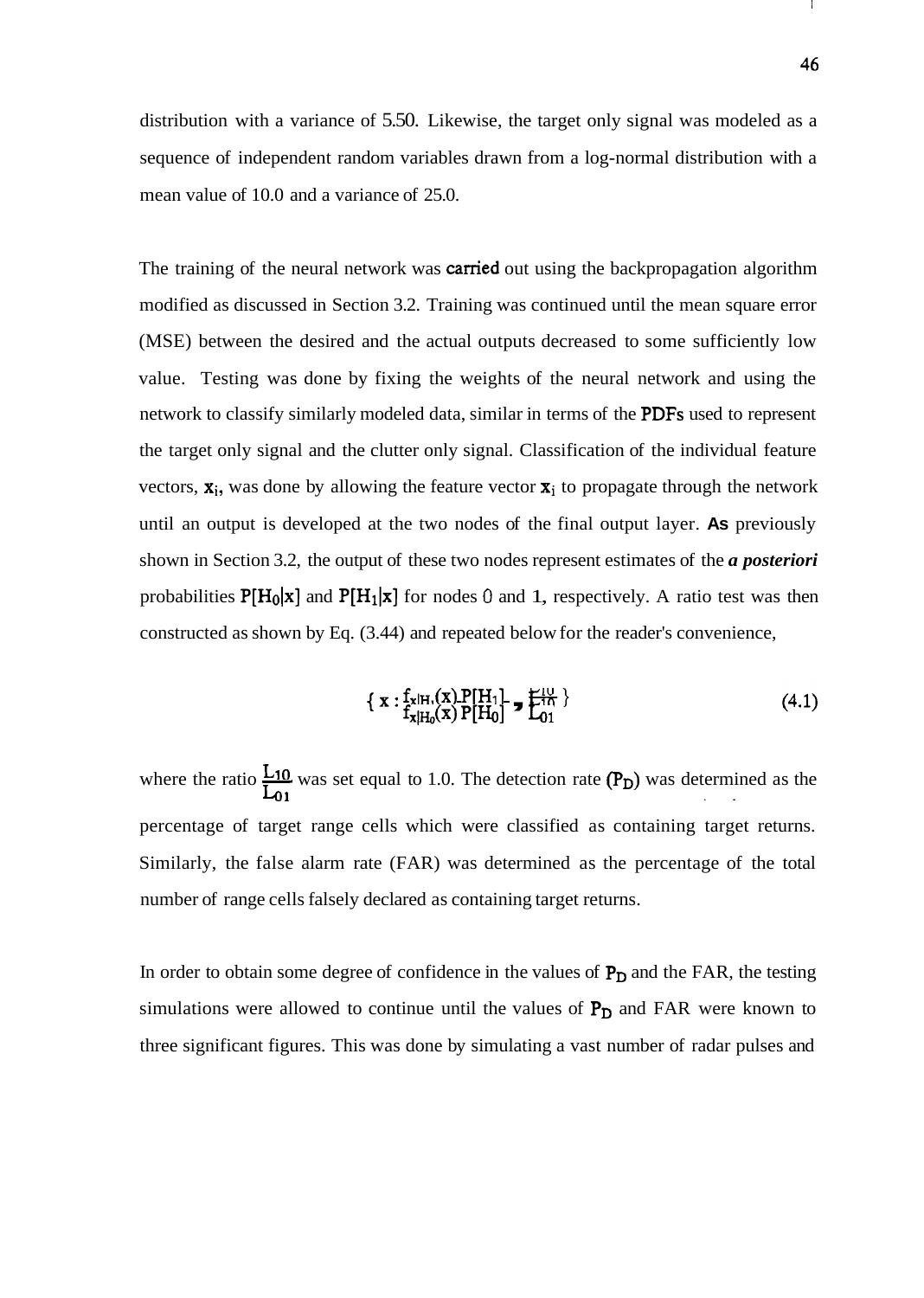using the neural network to classify the individual range cells until the following condition was satisfied for both  $P_D$  and FAR  $[7]$ ,

$$
\frac{1}{N} \sigma_{\mathbf{x}}^2 < \mathbf{E}[X]^2 \varepsilon^2 \tag{4.2}
$$

where,

N = Total number of pulses simulated thus far  
\n
$$
σ_x^2
$$
 = Variance of either  $P_D$  or FAR  
\n $E[X^2]$  = Mean squared value of either  $P_D$  or FAR  
\nε = Confidence interval

Since three significant figures were desired in the values of  $P_D$  and FAR,  $\varepsilon$  was set equal to **0.001.** 

In the beginning, many different neural network architectures were investigated, ranging in complexity from single hidden layer networks containing as few as 47 weights to as many as **302.** However, the experiments with single hidden layer networks were unsuccessful in that reasonably low values of  $P_D$  and FAR were unable to be achieved, with or without the use of the LRWF, for events occurring with low probability ( $P[Y_0] \leq$ **0.03** ). However, **by** using networks with **2** hidden layers, where the number of weights ranges between 65 and 317, reasonably stable results for  $P_D$  and FAR were obtained.

The experimantal results which follow were obtained using a network with 3 nodes in the first layer, 12 nodes in the second and third layers, and 2 nodes in the final layer output layer. This network was chosen since we found little improvement in the values of P<sub>D</sub> and FAR for networks of higher complexity.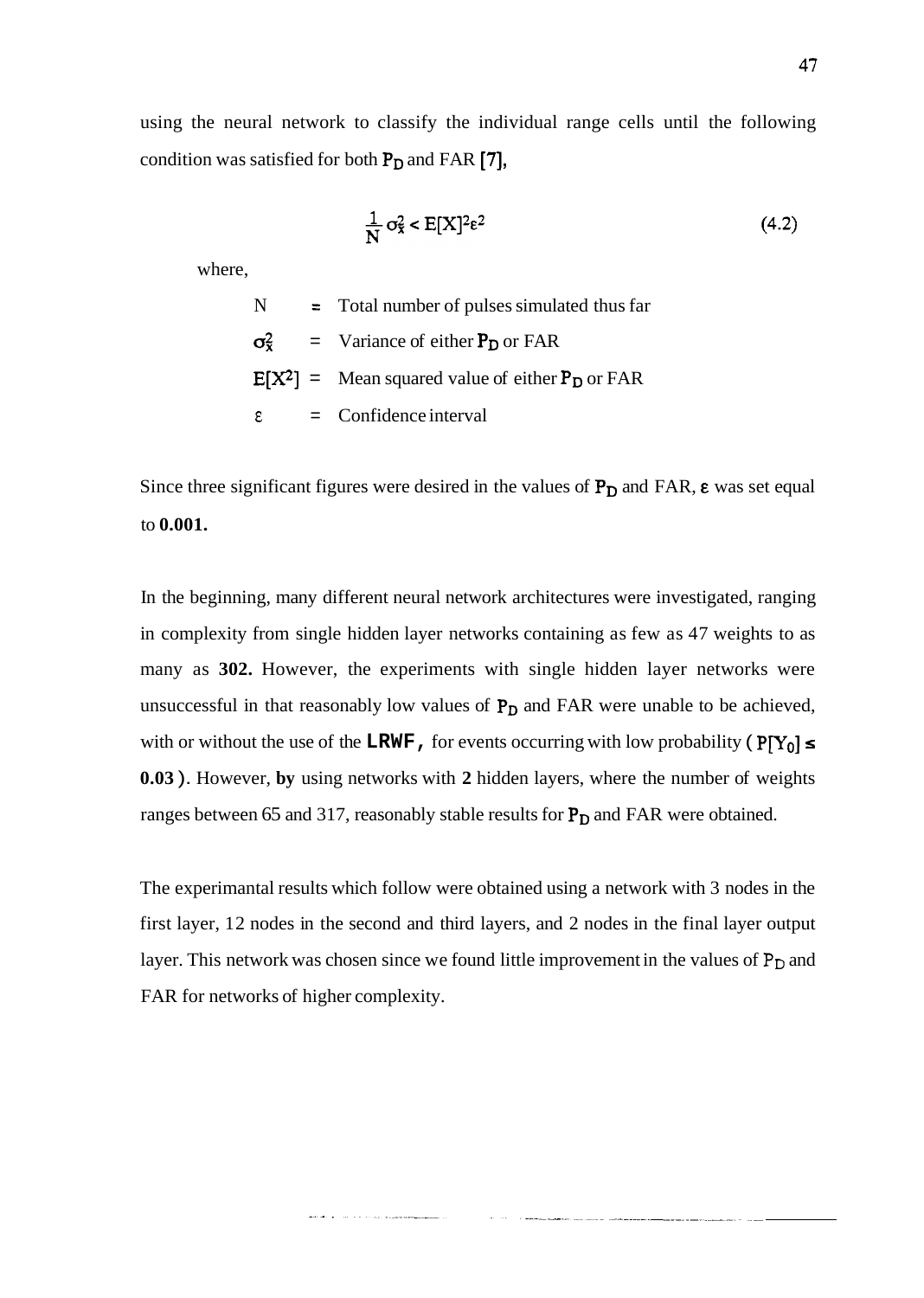#### 4.3 Performance Testing of the LRWF

Presented in this section are the simulation results contrasting the performance of a conventionally trained neural network (i.e., no LRWF incorporated in the training algorithm) to a neural which incorporated the LRWF into its training algorithm. Table 4.1 illustrates the failure of the conventionally trained neural network to correctly classify targets occurring with low probability when the network was trained using a data set for which  $P[H_1] = 0.248$ . The total number of feature vectors making up the training set was set equal to 2000.

Table 4.2 presents results which illustrate the performance of a conventionally trained network for which  $P^{\bullet}[H_1] = P[H_1]$ . Note that during the training of each network the total number of range cells representing the target signature was held constant at 496. In order to do this, the total number of feature vectors making up the training set ranged from 2000 to 31,000 so as to generate the desired value of  $P[H_1]$ . Note that we were unable to train the network to recognize targets for which the probability of target occurrence was less than 0.016.

Table 4.3 illustrates the performance of the network which results from incorporating the LRWF into the backpropagation algorithm. The training distribution was one for which  $P[H_1] = 0.248$  and the LRWF was used to perform the mapping to a space with a low value of  $P^{\bullet}[H_1]$ . The initial training distribution was made up of 2000 feature vectors. Note that these results were obtained while attempting to maintain a constant value of P<sub>D</sub>.

Lastly, Table 4.4 illustrates the performance of the network which results from incorporating the LRWF into the backpropagation algorithm while attempting to maintain a constant value of FAR. As before in Table 4.3, the initial training distribution is made up of 2000 feature vectors with a value of  $P[H_1] = 0.248$ .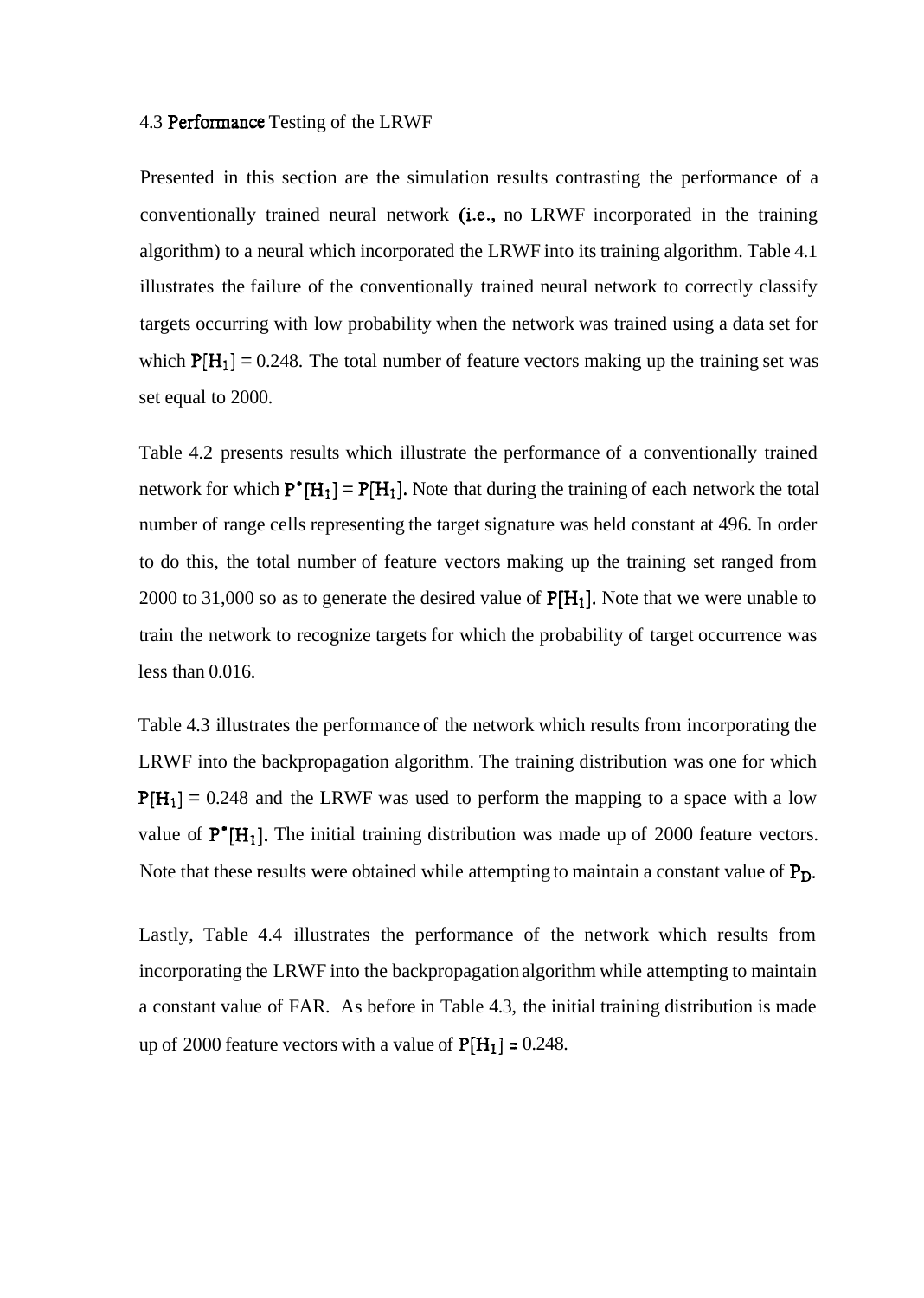|  |  | Table 4.1 Failure of conventionally trained network for the case $P^* [H_1] \times P[H_1]$ . |  |  |  |  |  |
|--|--|----------------------------------------------------------------------------------------------|--|--|--|--|--|
|--|--|----------------------------------------------------------------------------------------------|--|--|--|--|--|

| $P[H_1]$ | $P^*[H_1]$ | $P_D$ | <b>FAR</b> | <b>Training</b><br>Information  |
|----------|------------|-------|------------|---------------------------------|
| 0.248    | 0.248      | 0.766 | 0.079      | $\eta = 0.01$<br>$MSE = 0.0789$ |
| 0.248    | 0.124      | 0.844 | 0.140      | $\eta = 0.01$<br>$MSE = 0.0789$ |
| 0.248    | 0.048      | 0.921 | 0.264      | $\eta = 0.01$<br>$MSE = 0.0789$ |
| 0.248    | 0.024      | 0.948 | 0.375      | $\eta$ = 0.01<br>$MSE = 0.0789$ |
| 0.248    | 0.016      | 0.967 | 0.453      | $\eta = 0.01$<br>$MSE = 0.0789$ |
| 0.248    | 0.012      | 0.971 | 0.490      | $n = 0.01$<br>$MSE = 0.0789$    |
| 0.248    | 0.010      | 0.981 | 0.544      | $n = 0.01$<br>$MSE = 0.0789$    |
| 0.248    | 0.008      | 0.981 | 0.566      | $\eta = 0.01$<br>$MSE = 0.0789$ |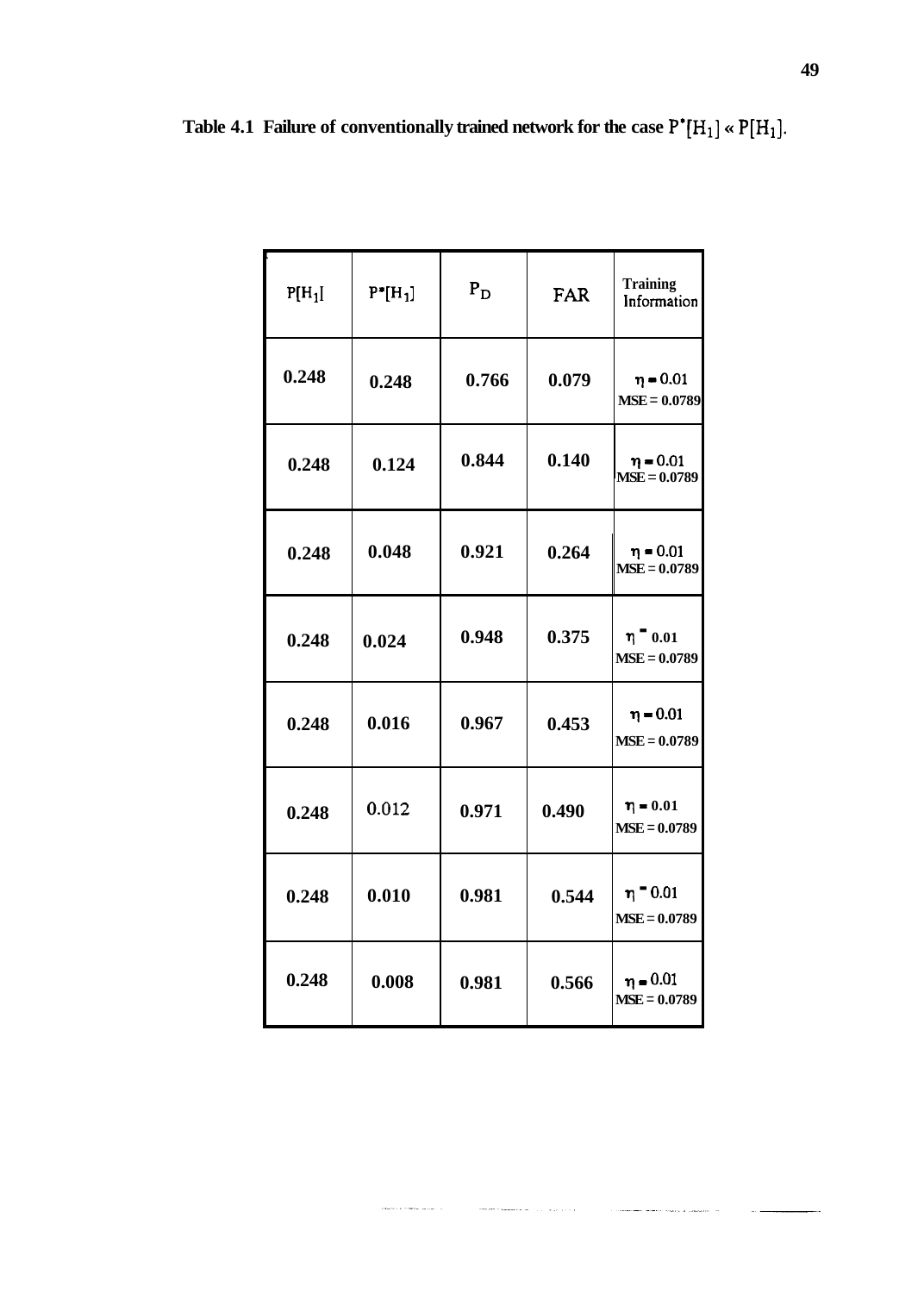|  | Table 4.2 Performance of conventially trained network for the case $P^* [H_1] = P[H_1]$ . |  |
|--|-------------------------------------------------------------------------------------------|--|
|--|-------------------------------------------------------------------------------------------|--|

| $P[H_1]$ | $P^{\bullet}[H_1]$ | $P_D$ | FAR   | <b>Triaining</b> ion            |
|----------|--------------------|-------|-------|---------------------------------|
| 0.248    | 0.248              | 0.766 | 0.079 | $\eta = 0.01$<br>$MSE = 0.0789$ |
| 0.120    | 0.120              | 0.740 | 0.075 | $\eta = 0.01$<br>$MSE = 0.0269$ |
| 0.048    | 0.048              | 0.737 | 0.076 | $\eta = 0.01$<br>$MSE = 0.0468$ |
| 0.024    | 0.024              | 0.724 | 0.079 | $\eta = 0.01$<br>$MSE = 0.0239$ |
| 0.016    | 0.016              | 0.797 | 0.122 | $\eta = 0.01$<br>$MSE = 0.0171$ |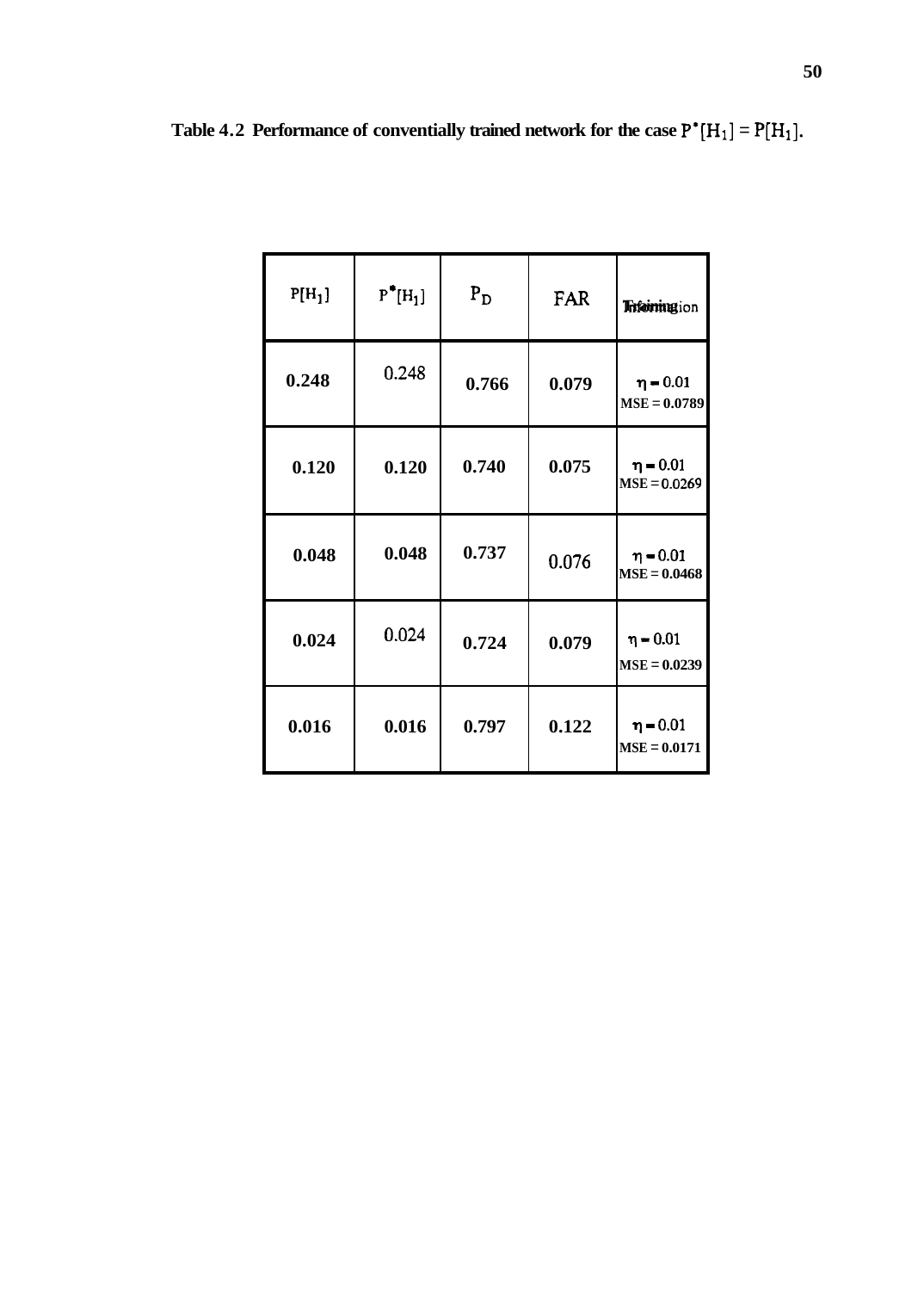| $P[H_1]$ | $P^*[H_1]$ |       | $P^*H_0$ //P[H <sub>0</sub> ] $ P^*H_1$ /P[H <sub>1</sub> ] | $P_D$ | FAR   | <b>Training</b><br>Information  |
|----------|------------|-------|-------------------------------------------------------------|-------|-------|---------------------------------|
| 0.248    | 0.248      | 1.000 | 1.000                                                       | 0.766 | 0.079 | $\eta = 0.01$<br>$MSE = 0.0789$ |
| 0.248    | 0.124      | 1.165 | 0.500                                                       | 0.767 | 0.091 | $\eta = 0.01$<br>$MSE = 0.0905$ |
| 0.248    | 0.048      | 1.264 | 0.193                                                       | 0.761 | 0.096 | $\eta = 0.01$<br>$MSE = 0.1172$ |
| 0.248    | 0.024      | 1.298 | 0.0968                                                      | 0.762 | 0.115 | $\eta = 0.01$<br>$MSE = 0.1460$ |
| 0.248    | 0.016      | 1.308 | 0.0645                                                      | 0.770 | 0.115 | $\eta = 0.01$<br>$MSE = 0.1596$ |
| 0.248    | 0.012      | 1.314 | 0.0484                                                      | 0.761 | 0.115 | $\eta = 0.01$<br>$MSE = 0.1709$ |
| 0.248    | 0.010      | 1.316 | 0.0403                                                      | 0.756 | 0.114 | $\eta = 0.01$<br>$MSE = 0.1704$ |
| 0.248    | 0.008      | 1.319 | 0.0323                                                      | 0.751 | 0.112 | $\eta = 0.01$<br>$MSE = 0.1823$ |

Table 4.3 Network performance with LRWF while attempting to maintain a constant value of P<sub>D</sub>.

 $\mathbf{J}_\perp$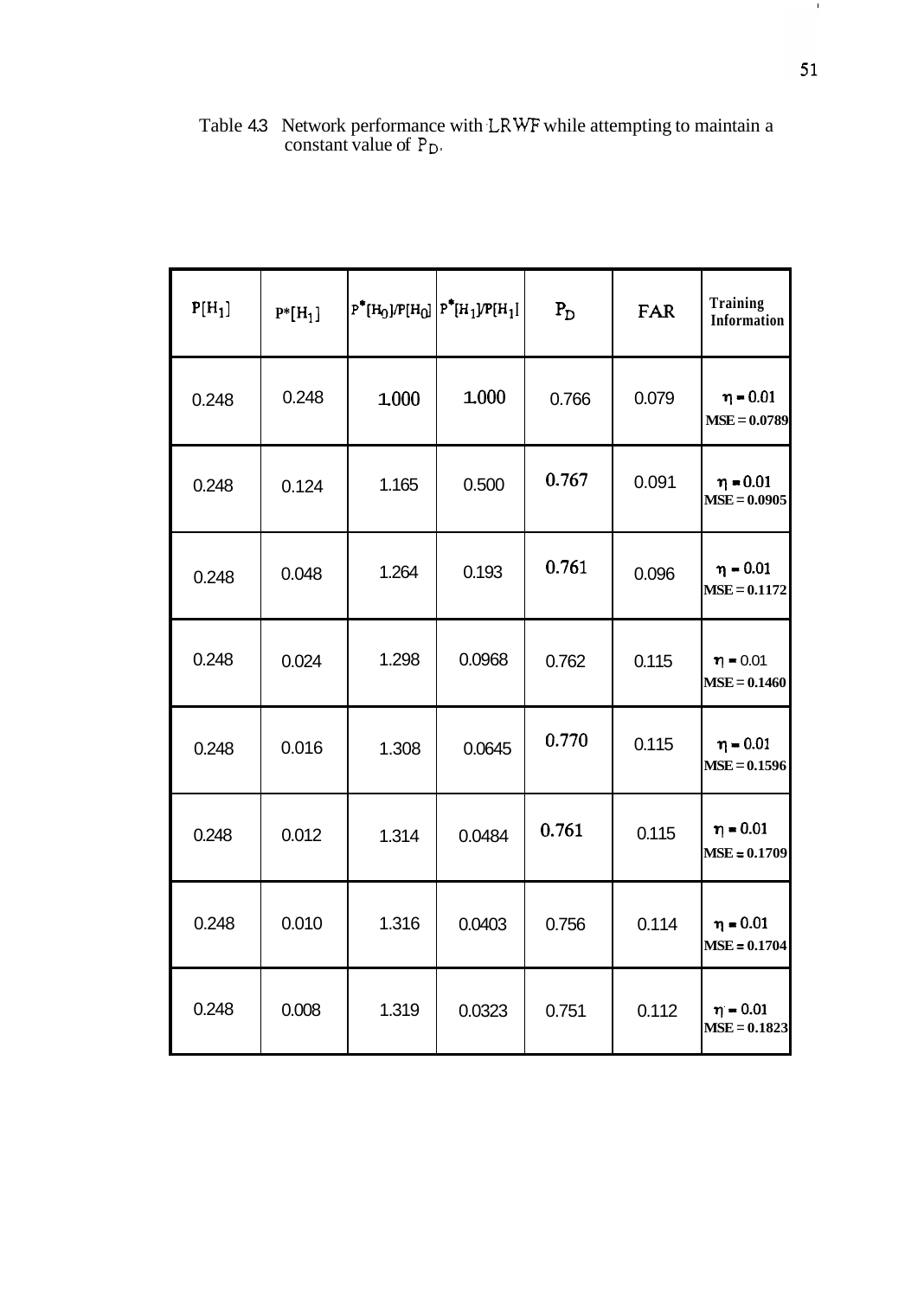| $P[H_1]$ | $P^*[H_1]$ |       | $P^*[H_0]/P[H_0]   P^*[H_1]/P[H_1]$ | $\mathbf{P}_{\mathrm{D}}$ | FAR   | <b>Training</b><br>Information  |
|----------|------------|-------|-------------------------------------|---------------------------|-------|---------------------------------|
| 0.248    | 0.248      | 1.000 | 1.000                               | 0.766                     | 0.079 | $\eta = 0.01$<br>$MSE = 0.0789$ |
| 0.248    | 0.124      | 1.165 | 0.500                               | 0.753                     | 0.080 | $\eta = 0.01$<br>$MSE = 0.0867$ |
| 0.248    | 0.048      | 1.264 | 0.193                               | 0.737                     | 0.076 | $\eta = 0.01$<br>$MSE = 0.1258$ |
| 0.248    | 0.024      | 1.298 | 0.0968                              | 0.715                     | 0.081 | $\eta = 0.01$<br>$MSE = 0.1556$ |
| 0.248    | 0.016      | 1.308 | 0.0645                              | 0.705                     | 0.080 | $\eta$ 0.01<br>$MSE = 0.1668$   |
| 0.248    | 0.012      | 1.314 | 0.0484                              | 0.703                     | 0.082 | $n = 0.01$<br>$MSE = 0.1789$    |
| 0.248    | 0.010      | 1.316 | 0.0403                              | 0.695                     | 0.079 | $\eta = 0.01$<br>$MSE = 0.1876$ |
| 0.248    | 0.008      | 1.319 | 0.0323                              | 0.688                     | 0.078 | $\eta = 0.01$<br>$MSE = 0.1849$ |

Table **4.4** Network performance with LRWF while attempting to maintain a constant value of FAR.

 $\mathcal{V}_\mathcal{C}$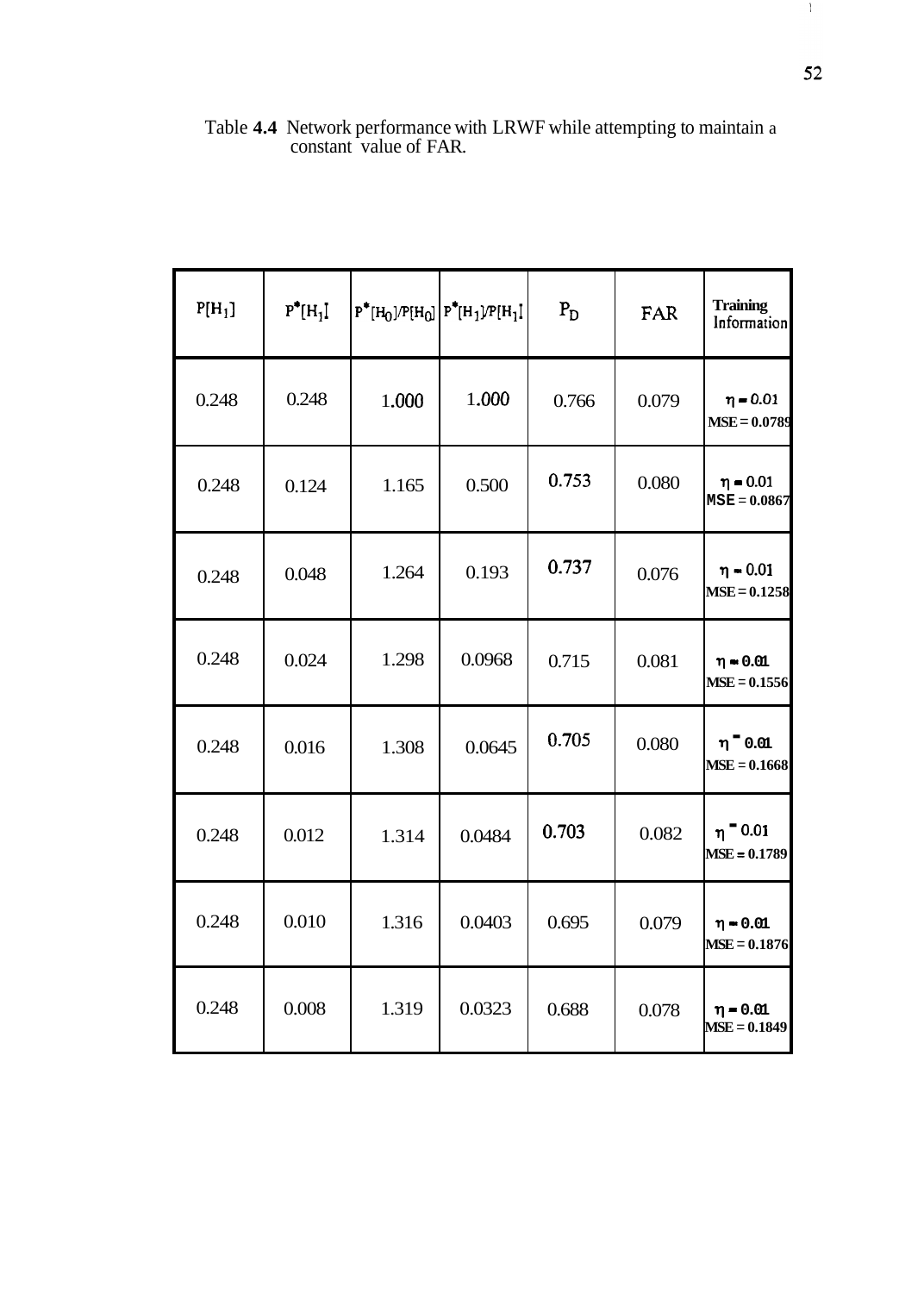

Figure **4.1** Contrasting **performance** in terms of the P<sub>D</sub> values presented in Tables **4.1** thru 4.4.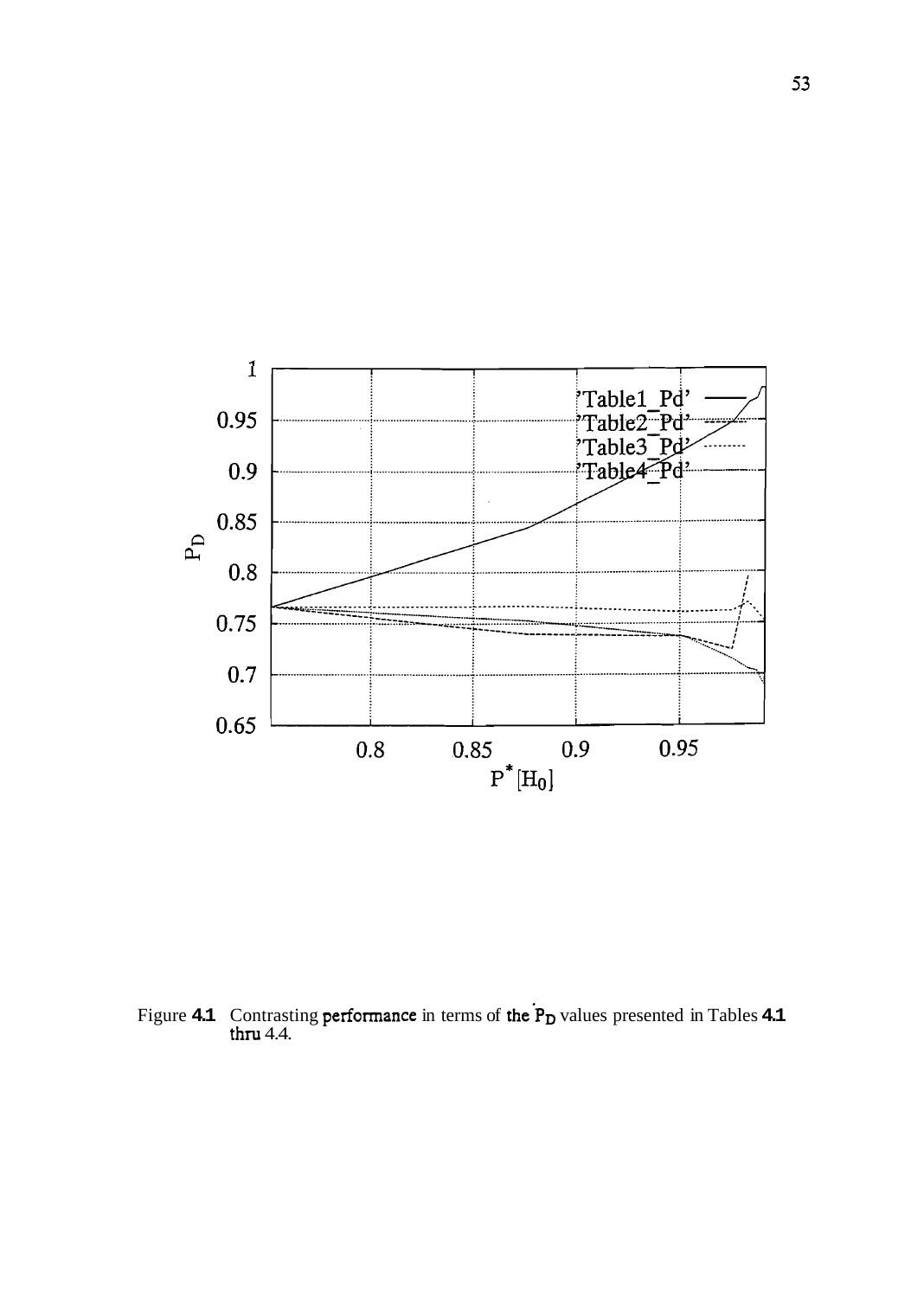

**Figure 4.2 Contrasting performance in terms of the FAR values presented in Tables 4.1**  thru **4.4.**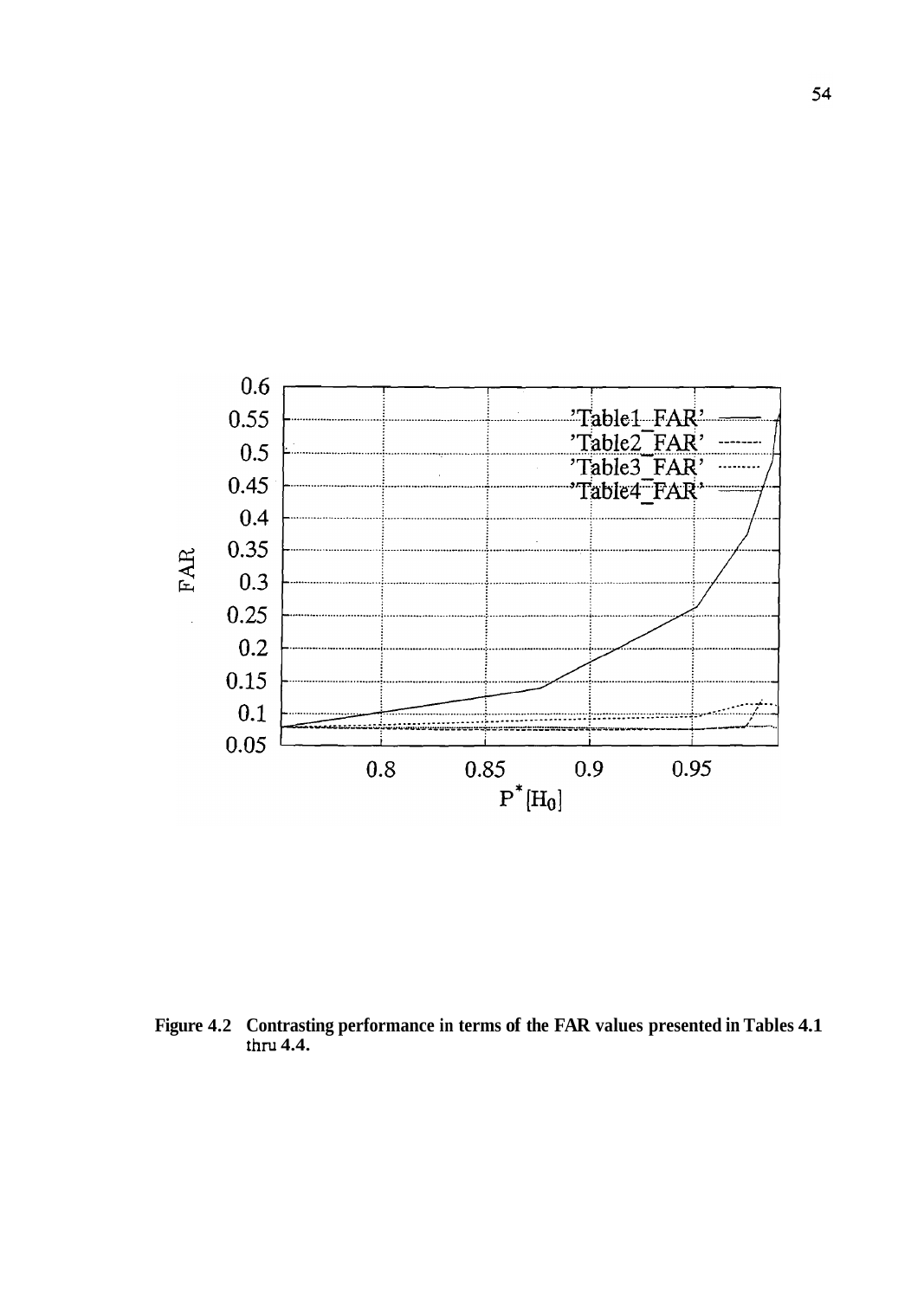## **4.4** Network Performance in a Varying SCR Environment

The results presented in this section illustrate the classification performance of the network with and without the LRWF in a varying SCR environment. For each case, the training distribution was constructed in such a manner as to a SCR equal to 5.0 **(6.98** dB). This value of SCR the assumptions made in Section 3.5 concerning the simplification of the LRWF,  $g(x)$ , are valid. Values of SCR below below 5.0 were found to give unsatisfactory performance in both the training and testing phases. The training data set was also constructed to produce have the probability of target occurance equal to  $P[H_1] =$ **0.248. As** before in Section 4.3, the network itself was structured to have 3 nodes in the first layer, **12** nodes in the second and third layers, and **2** nodes in the fourth layer.

The results presented in Table 4.5 illustrate the performance of the convetionally trained neural network in a varying SCR environment for the case  $P^*[H_1] = P[H_1]$ .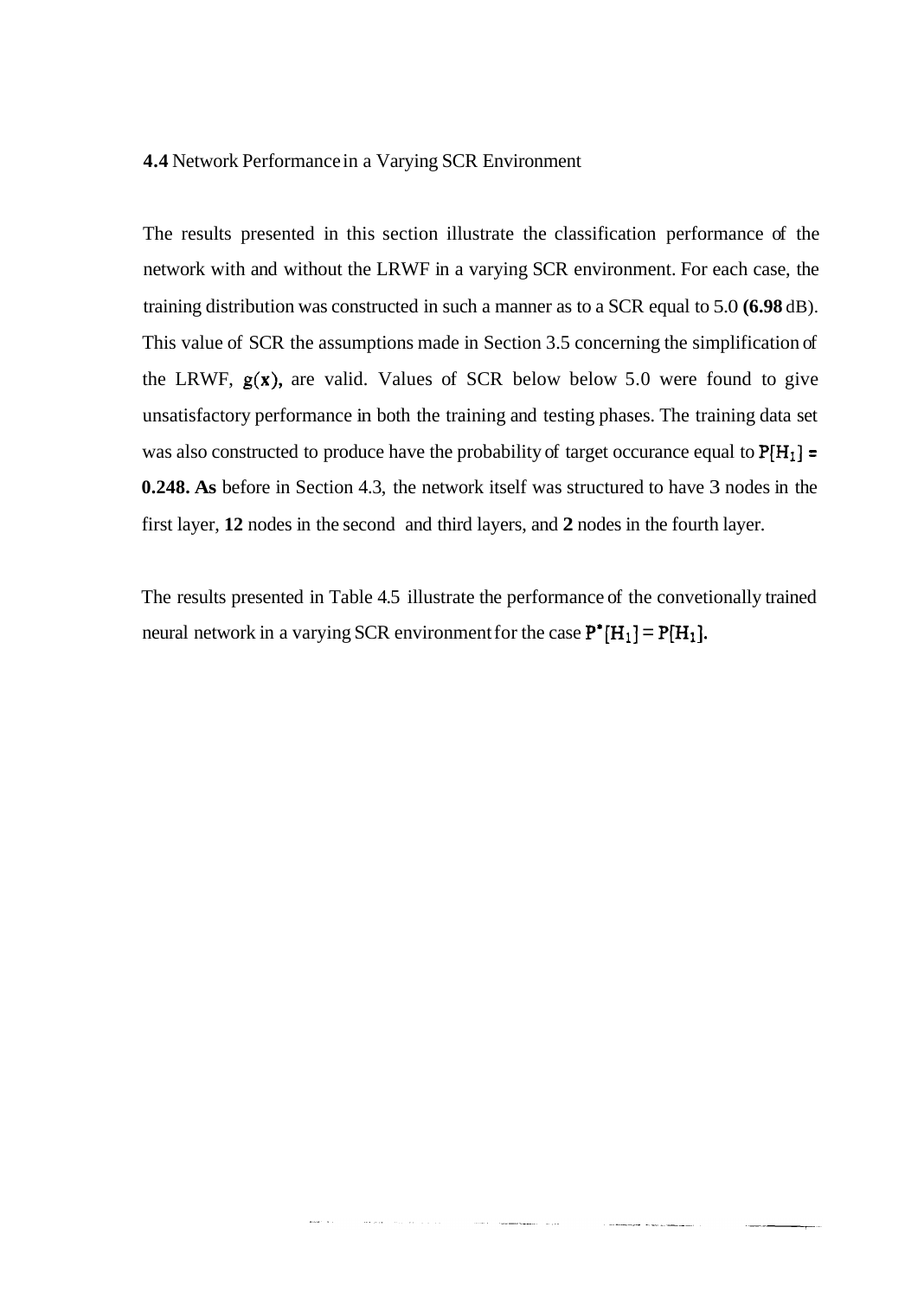$\mathbf{I}$ 

| SCR(dB) | $P_D$ | FAR   |
|---------|-------|-------|
| 0       | 0.800 | 0.572 |
| 3       | 0.780 | 0.350 |
| 6       | 0.756 | 0.118 |
| 9       | 0.737 | 0.022 |
| 12      | 0.717 | 0.006 |
| 15      | 0.705 | 0.003 |
| 18      | 0.696 | 0.002 |
| 21      | 0.689 | 0.001 |
| 24      | 0.683 | 0.001 |
| 27      | 0.680 | 0.001 |
| 30      | 0.677 | 0.001 |

Table 4.5 Performance of convetionally trained neural network in a varying SCR envirionment.

The results presented in Table 4.6 illustrate the performance of the neural network in varying SCR environment while incorporating the LRWF to perform a mapping from the training distribution for which  $P[H_1] = 0.248$  to the testing distribution for which  $P^*[H_1]$  $= 0.008.$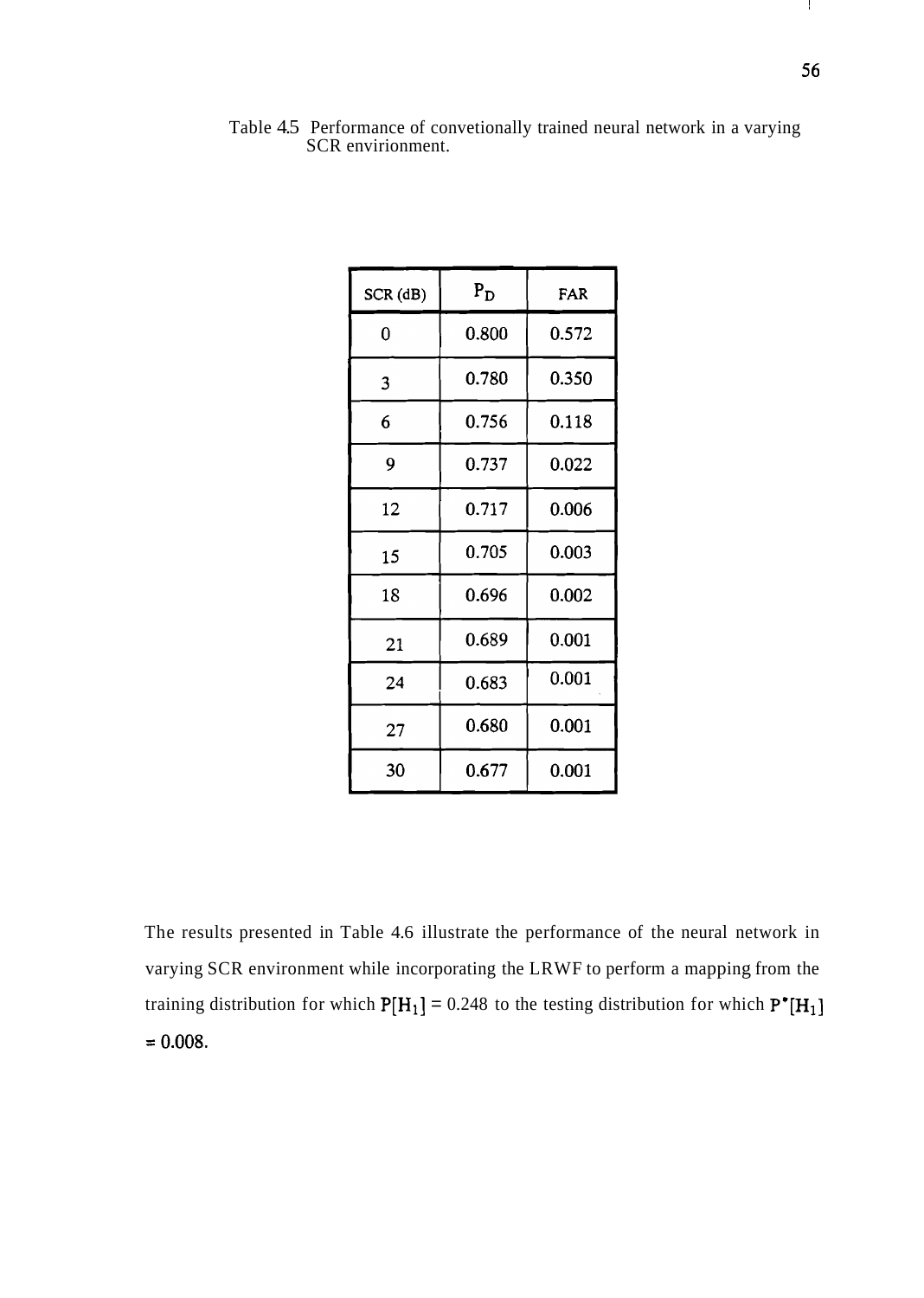| $P[H_1]$ | $P^*[H_1]$ | SCR(dB) | $P_D$ | FAR                |
|----------|------------|---------|-------|--------------------|
|          |            |         |       |                    |
| 0.248    | 0.008      | 0       | 0.327 | 0.356              |
| 0.248    | 0.008      | 3       | 0.636 | 0.307              |
| 0.248    | 0.008      | 6       | 0.741 | 0.163              |
| 0.248    | 0.008      | 9       | 0.733 | 0.035              |
| 0.248    | 0.008      | 12      | 0.719 | 0.002              |
| 0.248    | 0.008      | 15      | 0.712 | 0.0001             |
| 0.248    | 0.008      | 18      | 0.706 | 0.0001             |
| 0.248    | 0.008      | 21      | 0.707 | 0.0002             |
| 0.248    | 0.008      | 24      | 0.703 | 0.000 <sup>2</sup> |
| 0.248    | 0.008      | 27      | 0.701 | 0.000 <sup>2</sup> |
| 0.248    | 0.008      | 30      | 0.700 | 0.0002             |

**Table 4.6 Performance of the neural network in a varying SCR environment while incorporating the LRWF.** 

**<sup>1</sup>For these values of SCR the FAR was less than 0.001** 

and and the second second second and the second second and the second second second and the second second second and in the second second second and second and second second and second second and second and second second a

.<br>The consequences are a simple with

**2 For these values of SCR the FAR was equal to zero, i-e., no false alrams occured during the entire simulation.** 

 $\label{eq:1} \begin{array}{ll} \mathcal{L}_{\text{max}}(\mathcal{L}_{\text{max}},\mathcal{L}_{\text{max}}) & \mathcal{L}_{\text{max}}(\mathcal{L}_{\text{max}}) \\ \mathcal{L}_{\text{max}}(\mathcal{L}_{\text{max}},\mathcal{L}_{\text{max}}) & \mathcal{L}_{\text{max}}(\mathcal{L}_{\text{max}}) \end{array}$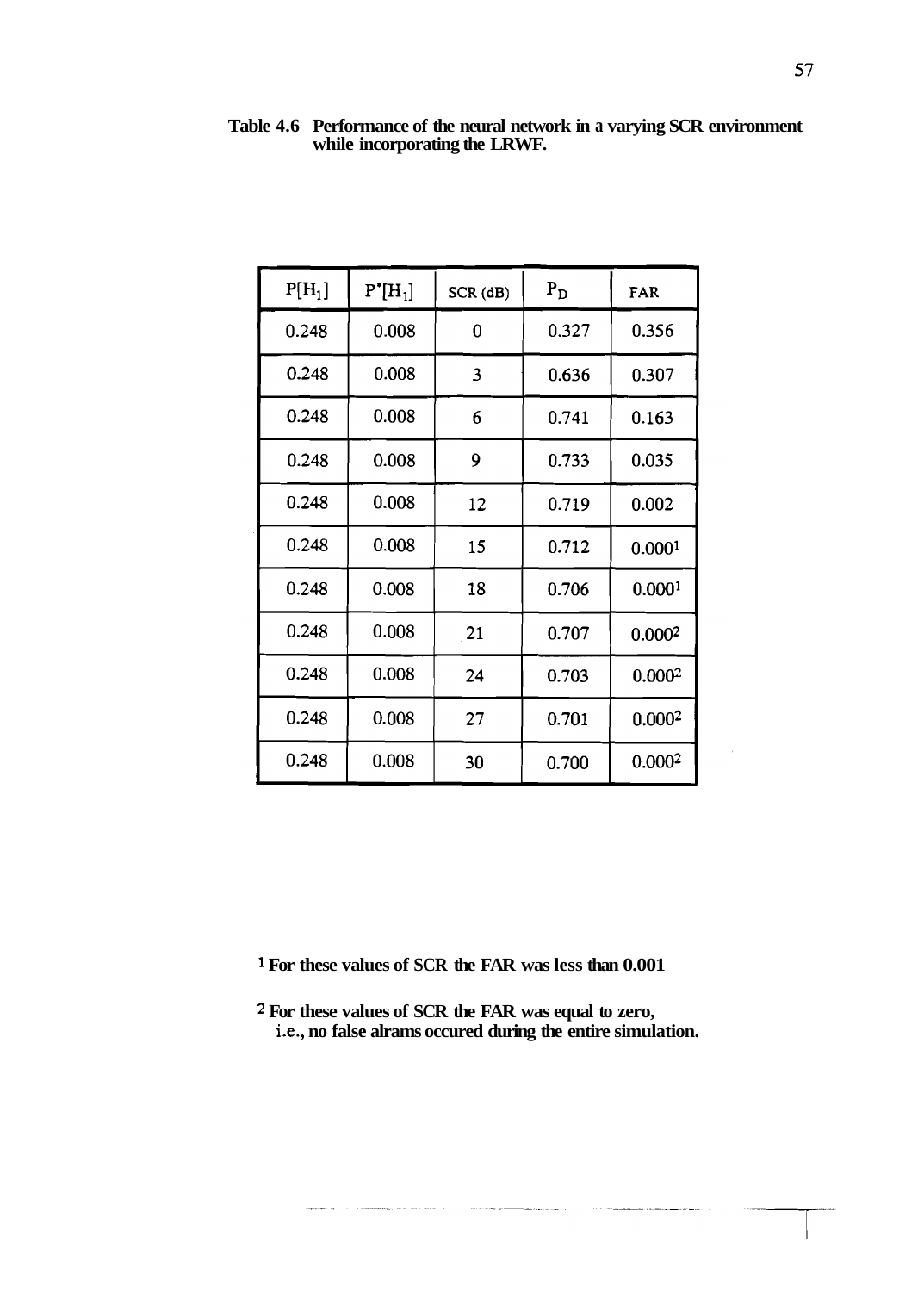

Figure 4.3 Contrasting conventional and **LRWF** performance in terms of **Po**  over a 30 dB range of SCR.

 $\overline{\phantom{a}}$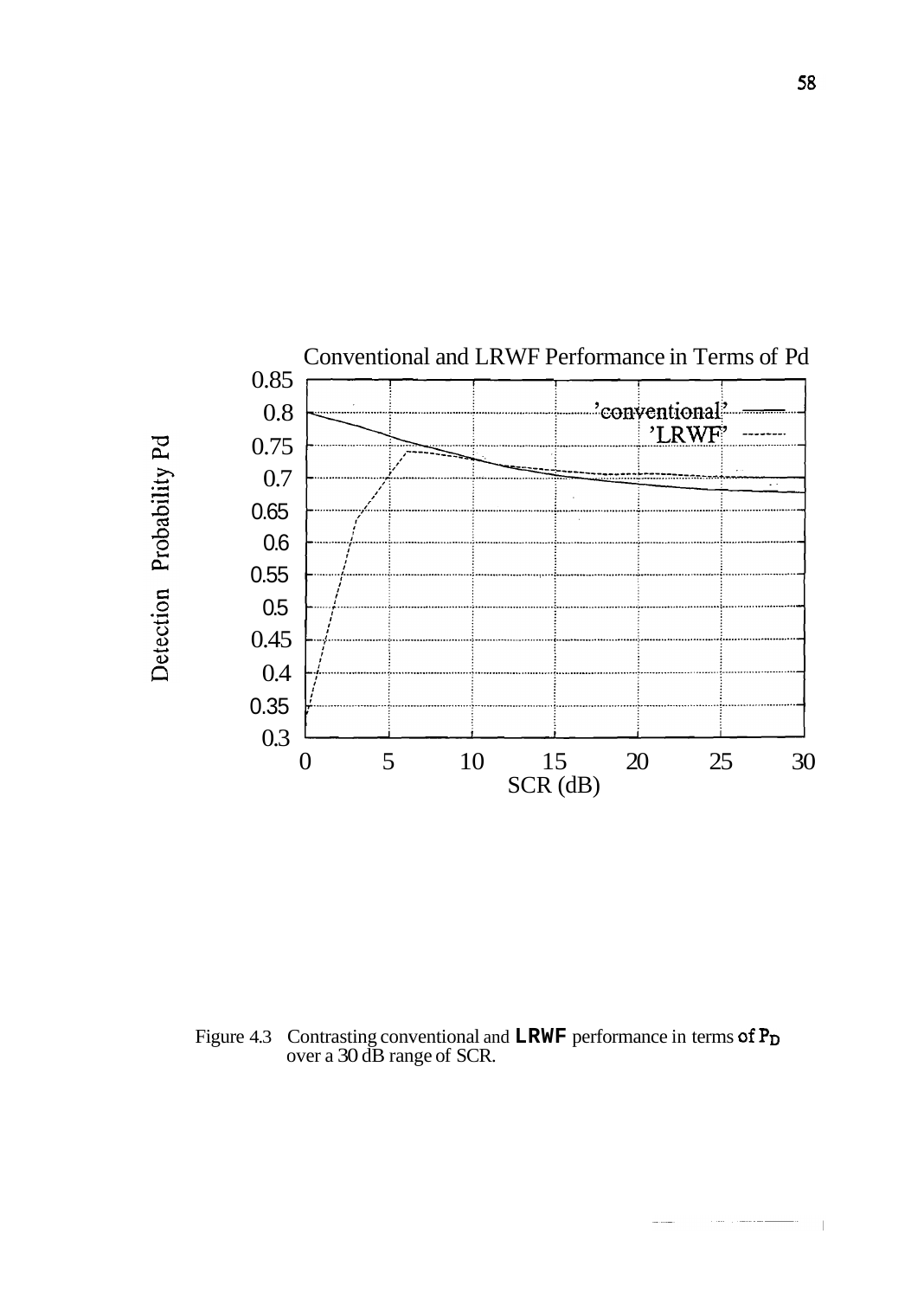# **CHAPTER 5**

# **CONCLUSIONS AND RECOMENDATIONS**

### 5. 1 Discussion

The results presented in Table 4.1 were obtained by training the network on a data set where the probability of target occurrence,  $P[H_1]$ , was set equal to 0.248. This same network was then used to classify an identically modeled data set where the probabilities of target occurrence,  $P^{e}[H_1]$ , are those listed in Table 4.1. For the classification scheme described by Eq. (3.44), these results indicate that, as the value of  $P^* [H_1]$  decreases, the values of P<sub>D</sub> and FAR increase. This result is to be expected by considering the likelihood ratio given by Eq. (3.44) and repeated below as Eq. (5.1).

$$
\{ \mathbf{x} : \frac{f_{\mathbf{x}|H_1}(\mathbf{x}) \, P[H_1]}{f_{\mathbf{x}|H_0}(\mathbf{x}) \, P[H_0]} > \frac{L_{10}}{L_{01}} \} \tag{5.1}
$$

From Eq. (5.1) it is easily seen that when the network is used to classify targets occurring with probabilities  $P^*[H_1]$  given in Table 4.1, the likelihood ratio will become positively biased. This is due to the network expecting to classify data for which the probability of target occurrence is equal to  $P[H_1]$  when in fact the probability of target occurrence is equal to  $P^*[H_1]$ , where  $P^*[H_1] \times P[H_1]$ . This positive bias is reflected in Table 4.1 by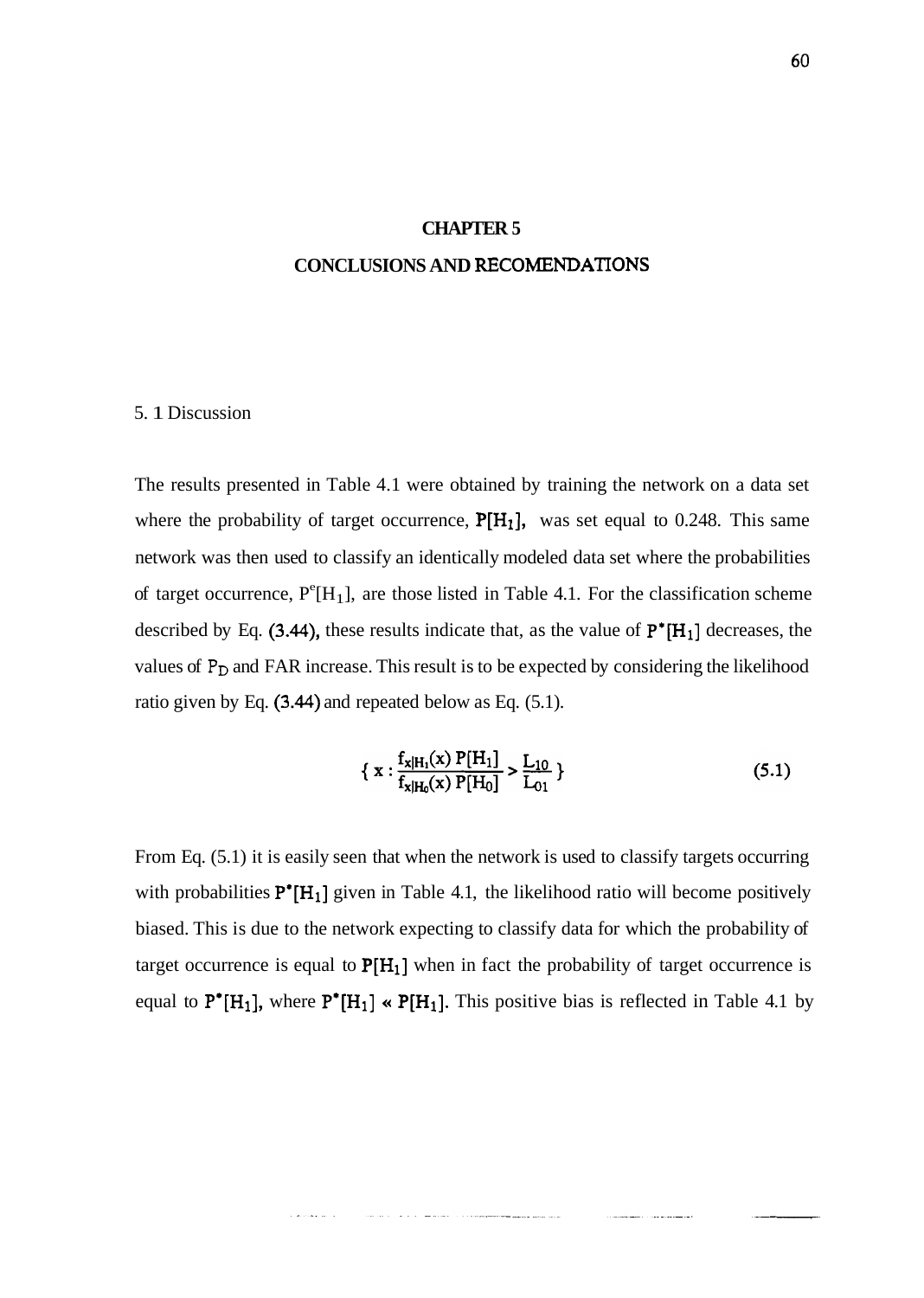The results presented in Table 4.2 were obtained by training and testing the neural network utilizing data sets with a low probability of target occurrence. In order to correctly contrast these results to those presented in Tables 4.3 and 4.4, the training set was expanded to consist of many simulated radar pulses so as to keep the total number of range cells containing target returns constant at 496 which equals the total number of range cells containing target returns for the case  $P^* [H_1] = P[H_1] = 0.248$ . These results were obtained so as to provide a benchmark of performance against which the results obtained utilizing the (LRWF) could be compared. However, we were unable to successfully train the network to recognize events occurring at rates below 0.016 using this method. Note the increase in memory requirements as the value of  $P^*[H_1]$  is decreased from 0.248 to 0.016 which corresponds to an expansion in the size of the training data set from 2000 to 31,000 input vectors.

The results presented in Tables 4.3 and 4.4 illustrate the performance of the network when trained utilizing the LRWF. The results presented in Table 4.3 represent an attempt to maintain a constant value of  $P_D$  equal to that obtained for the case  $P[H_1] = P^* [H_1]$ while noting the resulting values of FAR. Similarly, the results presented in Table 4.4 represent our attempt to maintain a constant value of FAR equal to that obtained for the case  $P[H_1] = P^* [H_1]$  while noting the resulting values of  $P_D$ . Ideally, we desire to be able to train the network utilizing the LRWF so as to be able to classify data with a much lower value of  $P^*[H_1]$  while still preserving the performance of the baseline case  $P[H_1] =$  $P^*[H_1]$  in terms of the values for both  $P_D$  and FAR. By examining the results presented in' Tables 4.3 and 4.4, one can see that we were able to accomplish our goal only partially in that we were able to achieve the desired value of  $P_D$  at the expense of an increase in the value of FAR. Similarly, we were able to achieve the desired value of FAR at the expense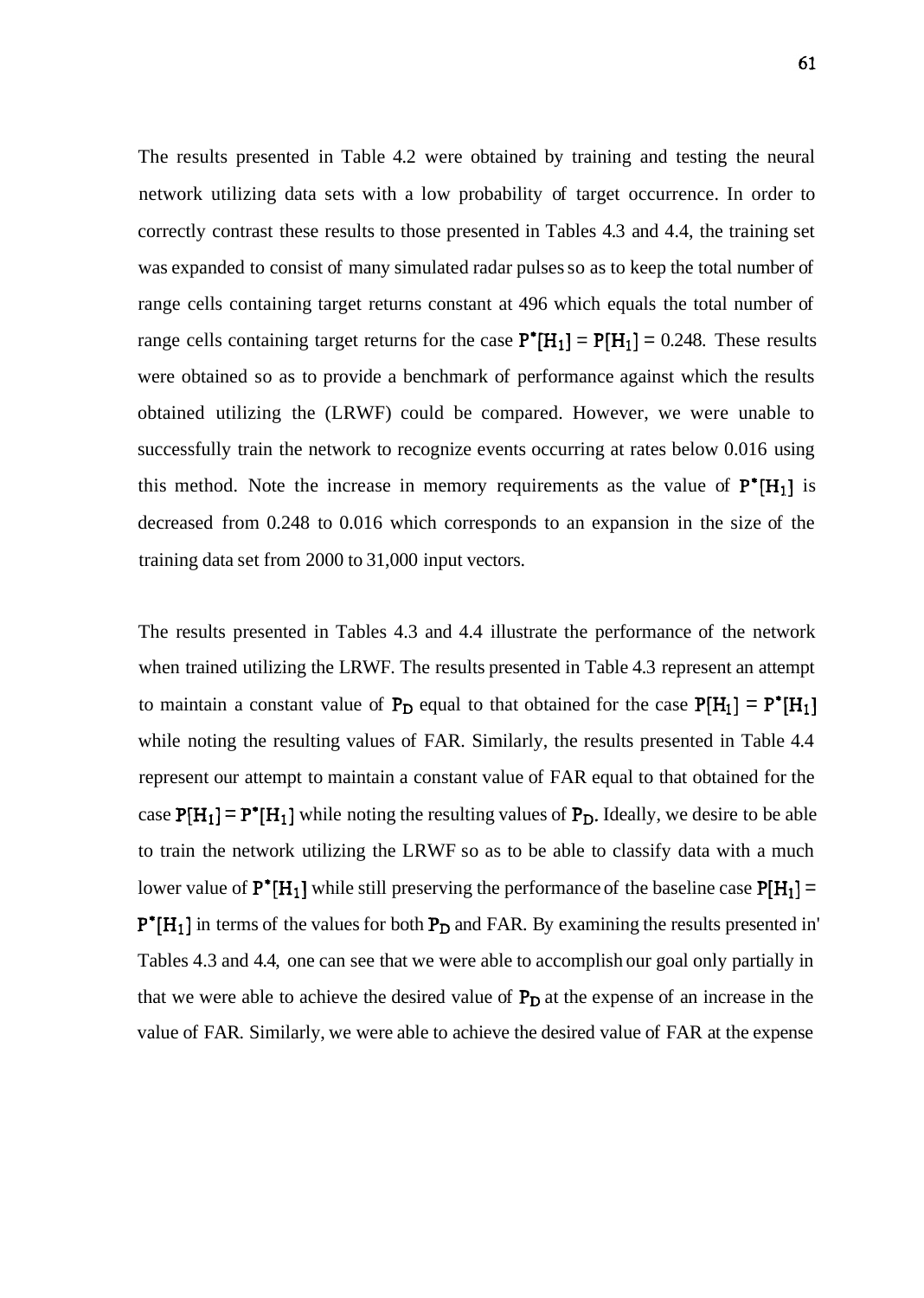of a reduction in the value of  $P_D$ . Therefore, a **tradeoff** situation exists between the values of  $P_D$  and FAR. If training was allowed to continue in search of the minimum achievable value of  $MSE$  between the desired and the actual outputs, the value of  $P_D$  will be comparable to the baseline case of  $P[H_1] = P^{\bullet}[H_1]$  at the expense of an increase in the value of FAR. However, if training of the neural network was suspended once the MSE between the desired and the actual outputs ceases to change by an appreciable amount, the weights matrices which result would be to maintain a value of FAR comparable to the baseline case of  $P[H_1] = P^*[H_1]$ .

When contrasting the results presented in Tables 4.1 through 4.4, it is interesting to note the close similarity between the results presented in Tables 4.2 and 4.4 as well as their associated plots in Figures 4.1 and 4.2. These results show that by including the LRWF in the backpropagation algorithm it is possible to achieve relatively the same performance as the conventionally trained network with far less training time due to the reduced size of the training set. Also, it was mentioned that we were unable to successfully train the conventionally trained network to recognize targets occurring at rates below 0.016. This is due to the reduced number of target samples as compared to the size of the entire data set. Therefore, as illustrated in Tables 4.3 and 4.4 the LRWF offers the means to train a neural network to recognize targets which occur with low probability by keeping the ratio of targets samples to clutter samples relatively independent of the desired value of  $P^{\bullet}[H_1].$ 

Upon comparing the curves labeled Table2\_Pd' and 'Table4\_Pd' in Figure 4.1, we see that we actually have superior performance in terms of  $P_D$  for mapping ratios in the range zero to five. This corresponds directly to the performance predicted by the curves presented in Figure 3.3.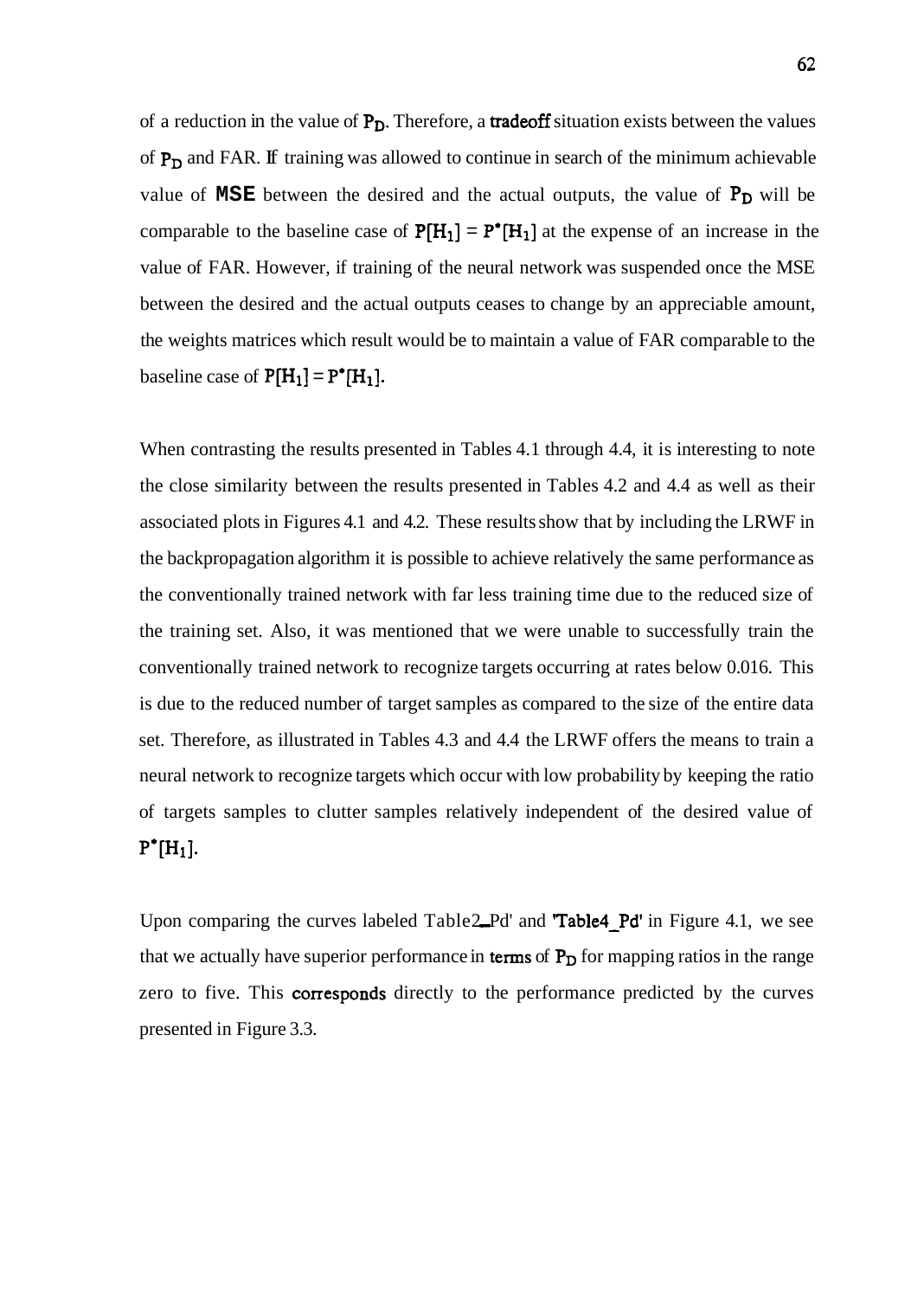The results pertaining to network performance in a varying SCR environment presented in Section 4.4 seem to indicate that the network trained utilizing the LRWF produces higher values of  $P_D$  and lower values of FAR as compared to the conventionally trained network over most of the **30** dB SCR range for which results were obtained. However, examination of Figure **4.3** reveals disturbing results obtained from the LRWF trained network for SCRs less than 6.98 dB, the value of SCR for the training data set. Recall that in order to simplify the evaluation of the LRWF it was assumed that little overlap existed between the PDFs of the target and clutter distributions. As the SCR is decreased, this assumption is no longer valid explaining the degradation in network performance for decreasing SCR.

For the conventionally trained network, we see that the probability of detection increases with decreasing SCR. By refemng to Figure 4.4 it can be seen that this increase in  $P_D$  is accompanied by a substantial increase in the FAR. Therefore, as the noise level is increased the conventionally trained network is unable to differentiate between the target and clutter distributions. For the network trained utilizing the LRWF some degree of discrimination between target and clutter distributions is preserved, though a marked increase in FAR still occurs.

For increasing values of SCR it is seen that the LRWF trained network produces zero false alarms during simulations for SCRs in the range **21** dB to **30** dB while the conventionally trained network produced a FAR equal to **0.001** over this same range of SCR. Note, however, that these results were obtained to three significant figures only. In order to properly evaluate values of FAR less than **0.001** more exhaustive simulations would be required.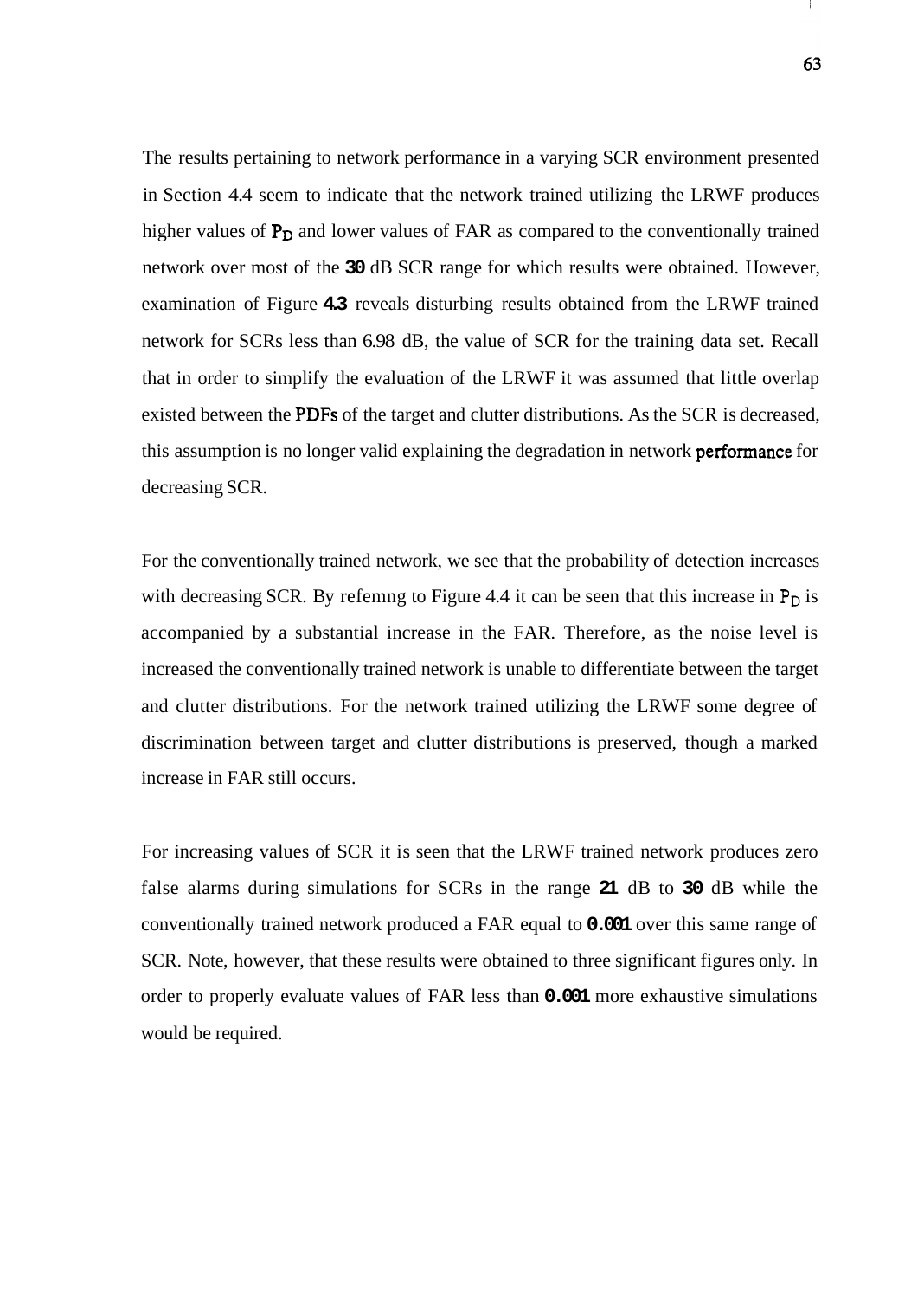# *5.2* Conclusions

The results presented in Section **4.3** clearly indicate the value of LRWF as a tool capable of significantly reducing the training time of a neural network to detect targets (or events) occurring with low probability. The capability of a neural network to perform the task of stationary target discrimination is also evident in Figures **4.3** and **4.4.** The network is capable of maintaining a reasonably high detection rate and a relatively low FAR over a wide SCR environment.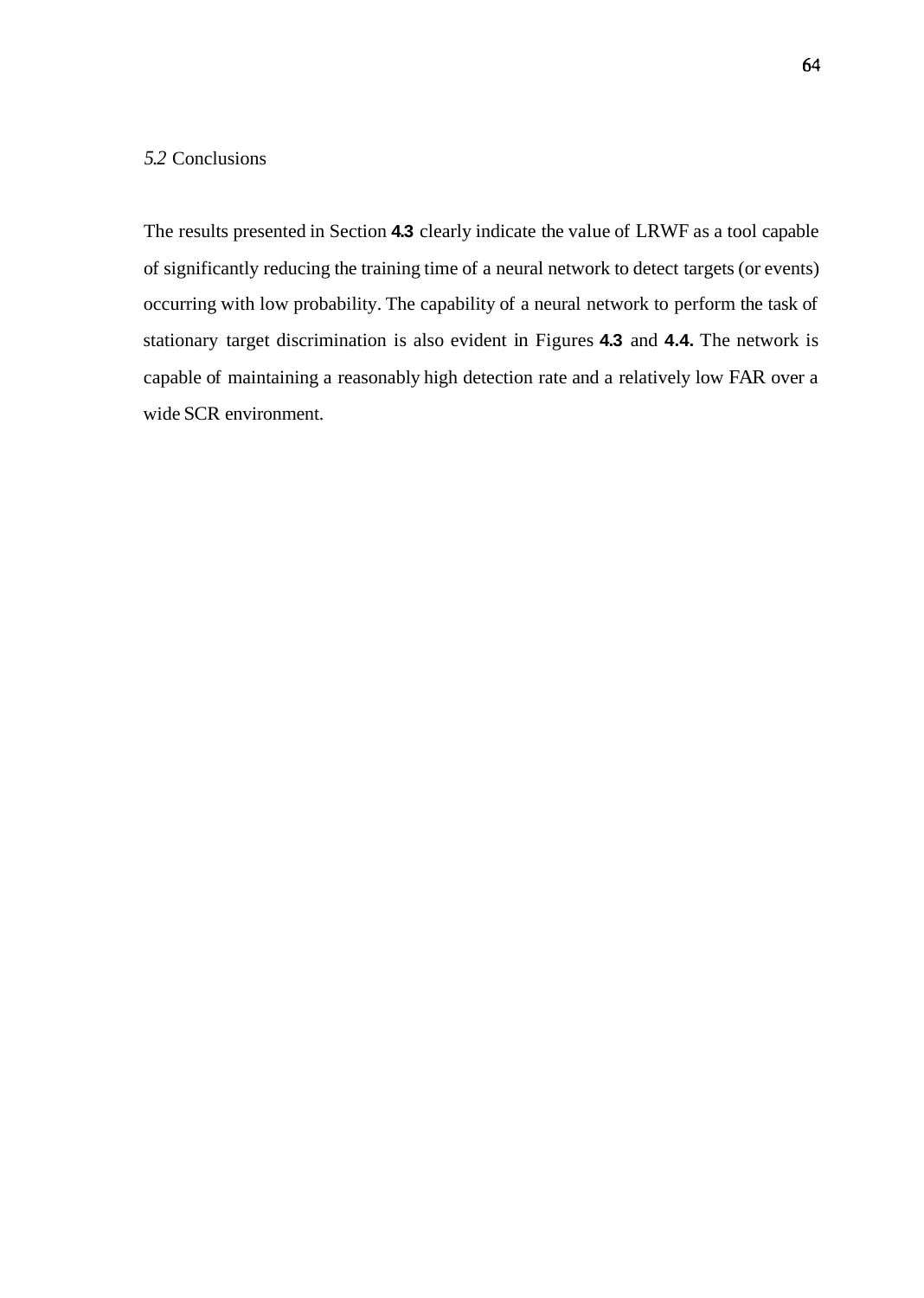# CHAPTER 6 **FUTURE** RESEARCH

## 6.1 Discussion

Our future research will be primarily directed towards generalizing the LRWF to an N class pattern recognition problem with each class occurring at an equally likely rate. **As**  the number of classes, N, increases the probability of some *i*<sup>th</sup> class occurring decreases. This, of course, increases the size of the training data set for the neural network. We hope to show that by incorporating the LRWF into the backpropagation algorithm for a general N class problem, we will be able to increase the ability of the neural network to correctly classify each of the N classes while at the same time reduce the computational overhead of the entire training procedure.

Specifically, we plan to first generalize the proof presented in Section 3.3 of this thesis to that of an N class problem. Modification of the backpropagation algorithm to incorporate the LRWF will remain the same. Next, we plan to simulate the performance of the generalized LRWF (GLRWF) by first generating a sixteen class data set, each class being distributed according to a Gaussian distribution with a distinct mean and variance. **A**  neural network with an appropriately chosen architecture will then be trained to classify this data set using our modified version of the backpropagation algorithm. Once the neural network has been trained, it will be tested on a similarly generated data set in the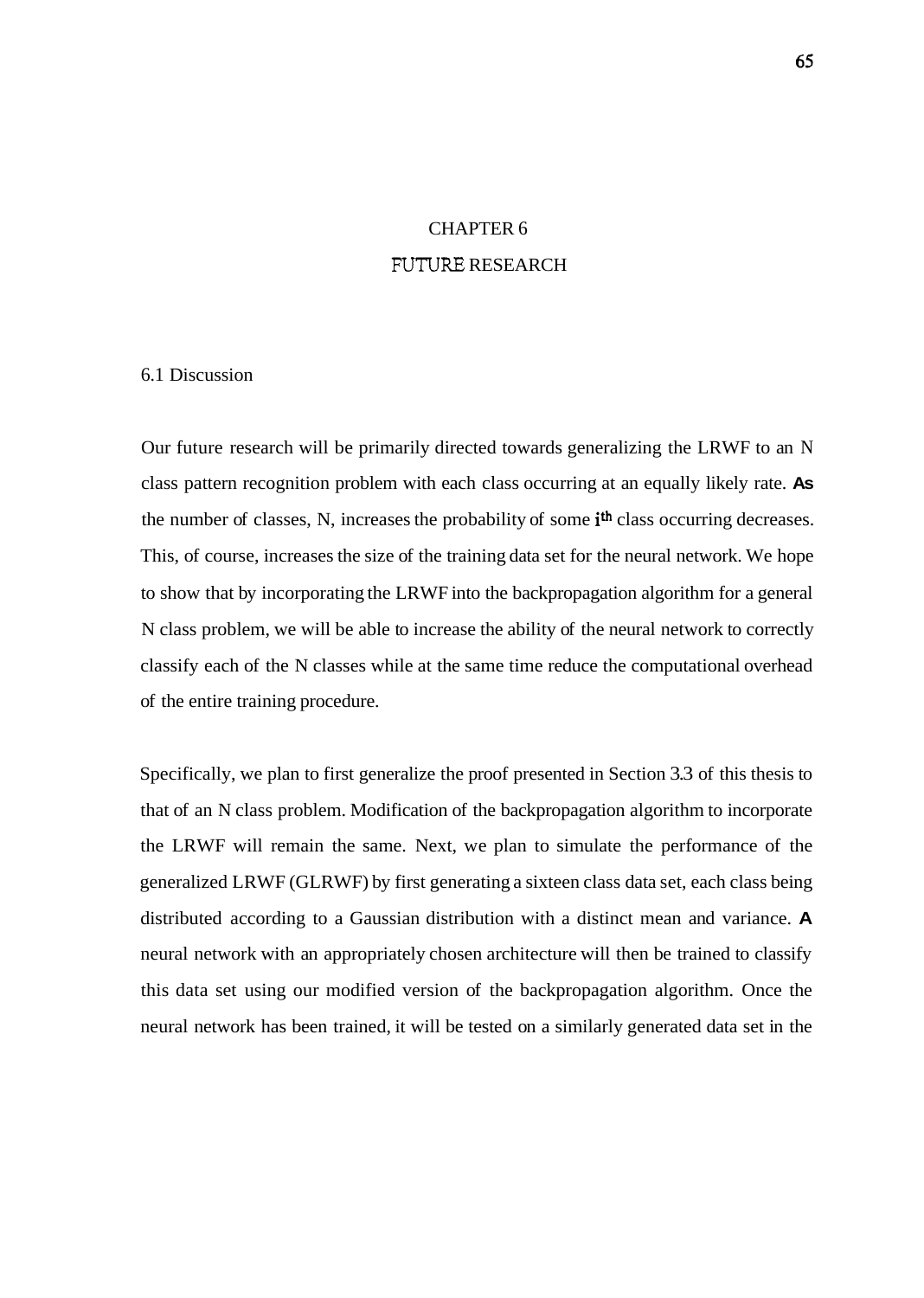manner described in Section 4.2 of this thesis. These results will then be compared to those obtained from a similarly structured neural network whose training algorithm does not incorporate the **GLRWF.** These results will be compared in terms of classification performance and required CPU time for training. Note that two figures will be obtained for the classification performance and the required CPU time for training. The first will be for the case where the training data set will be identical to that used for the network which incorporates the **GLRWF.** The second will be for the case where the training data set is expanded so as to increase the classification performance to the level obtained utilizing the **GLRWF.**